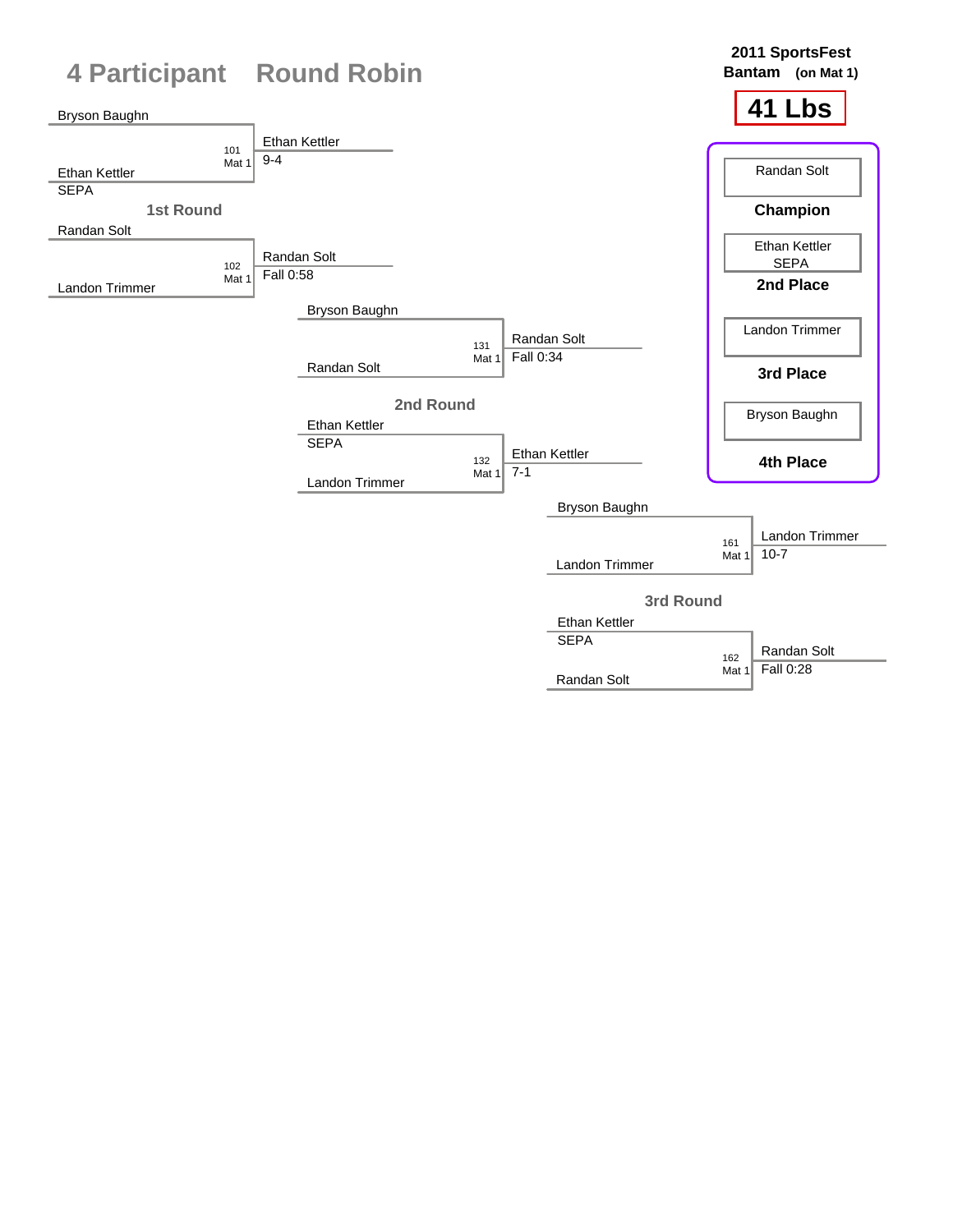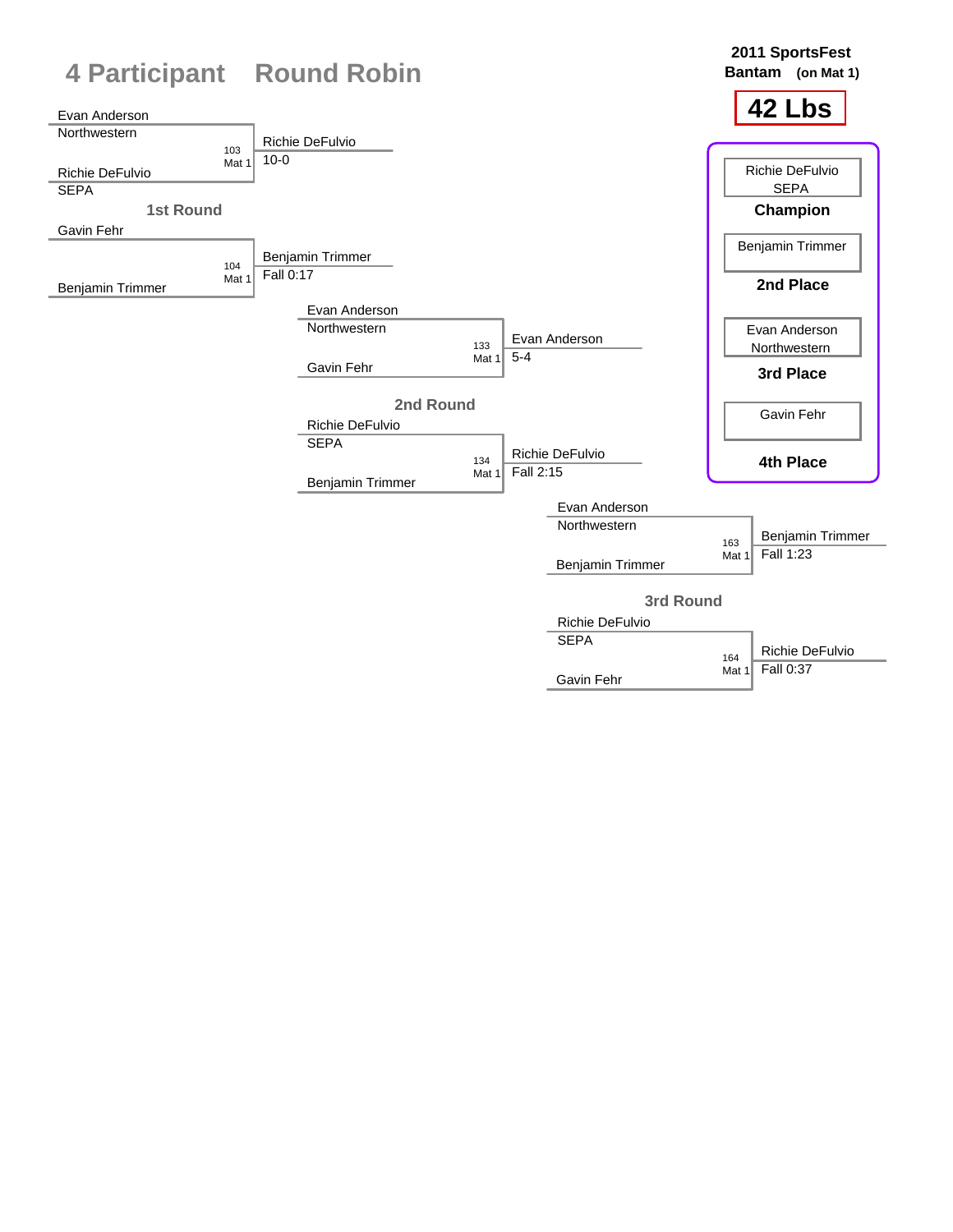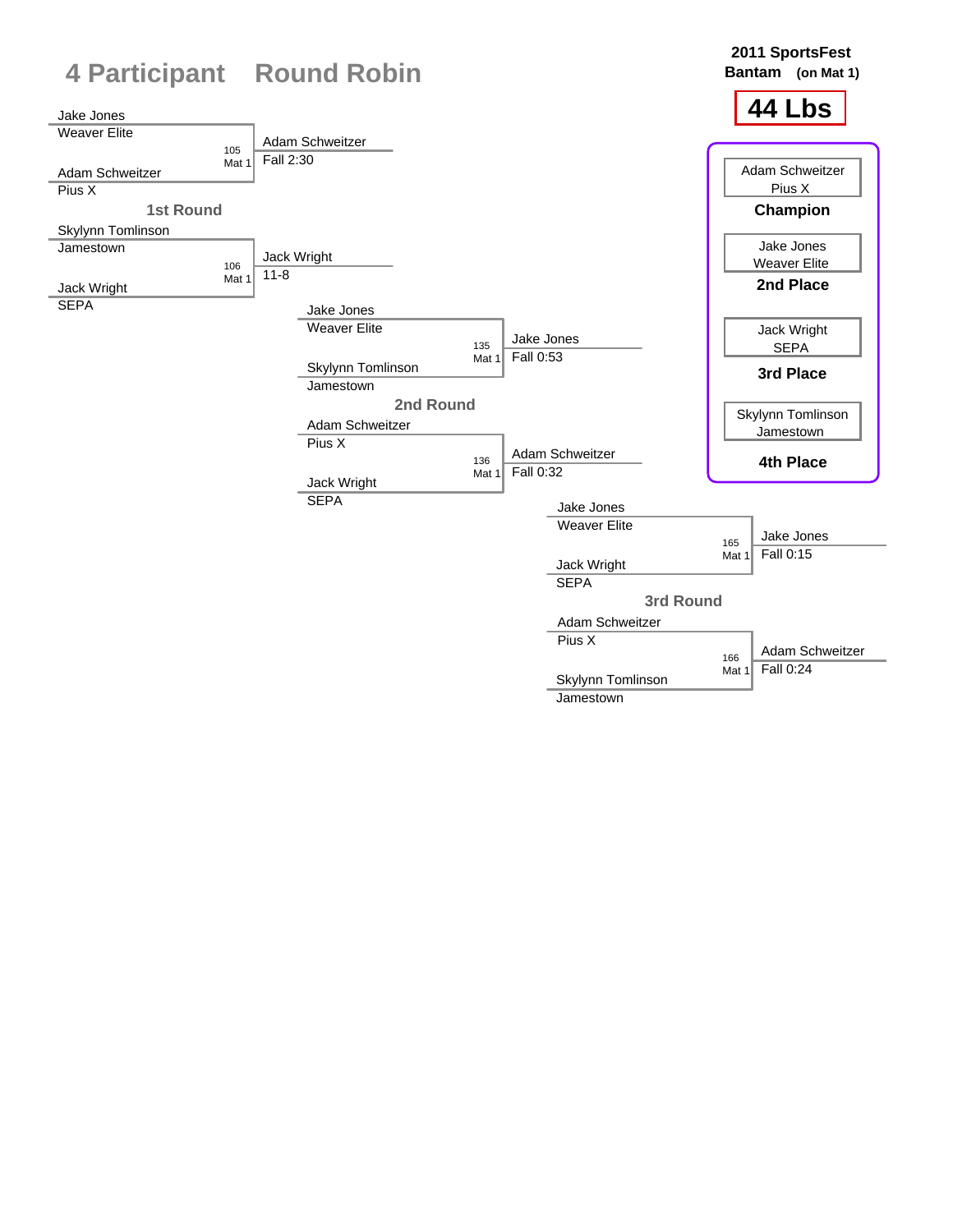

Tyson Karrat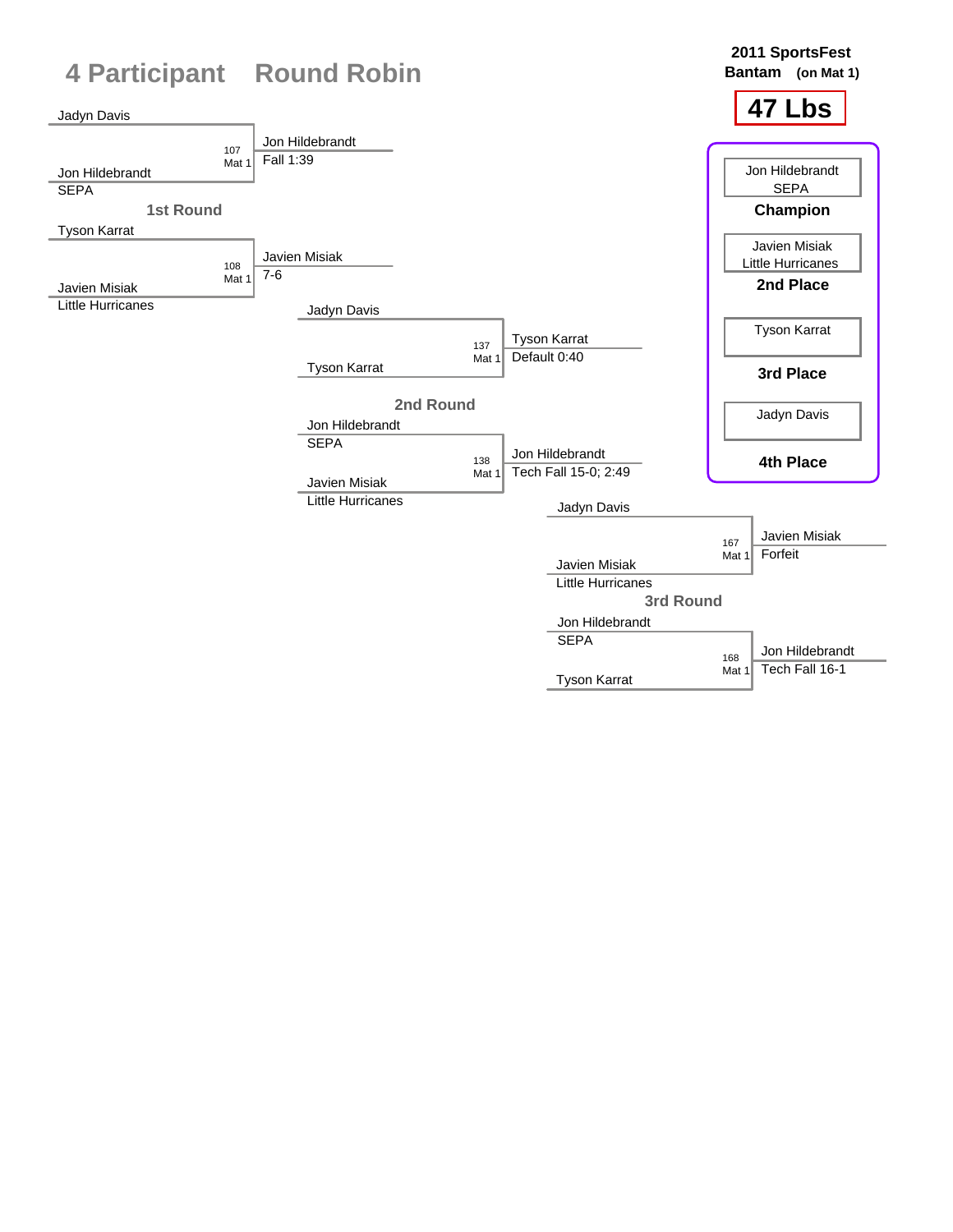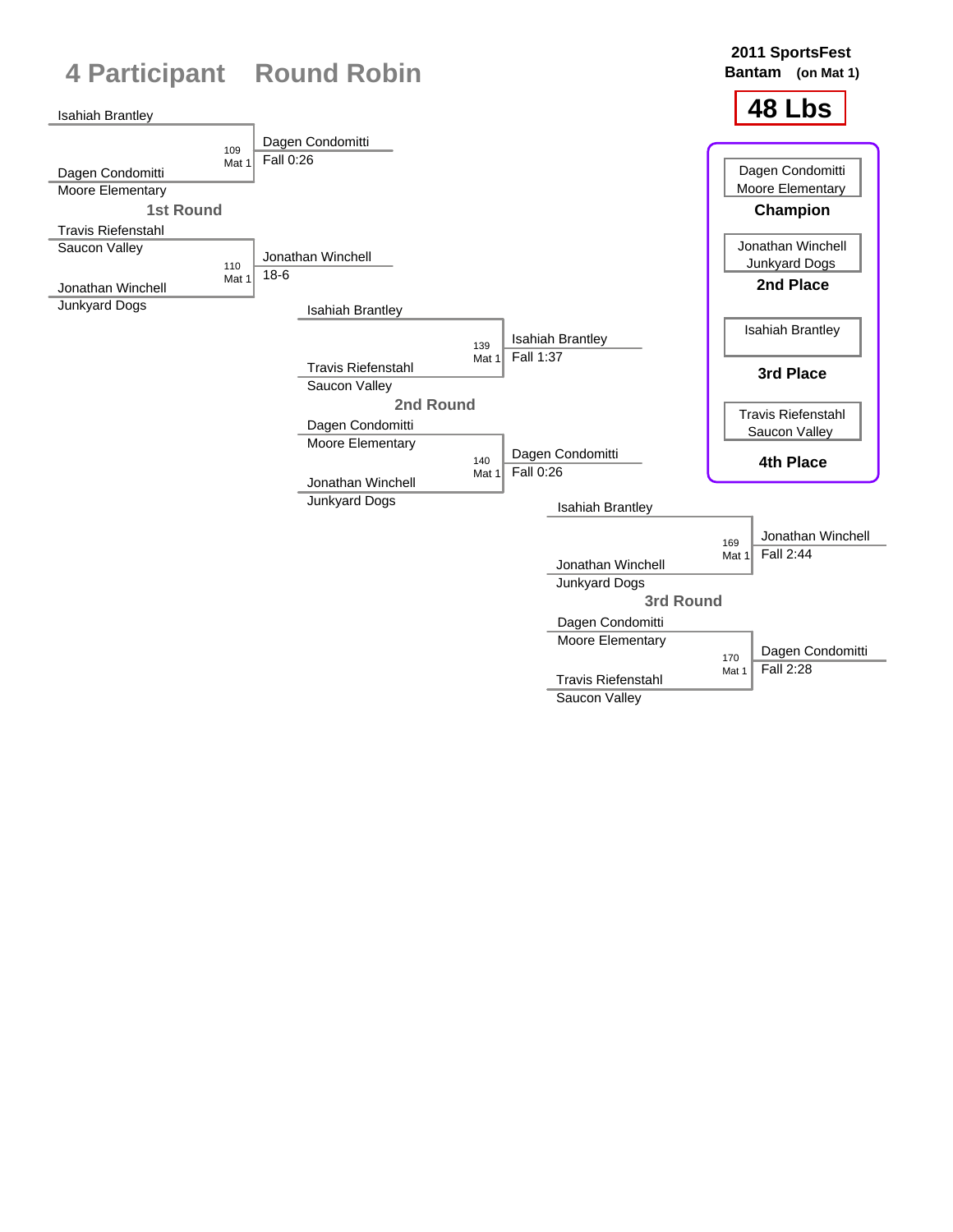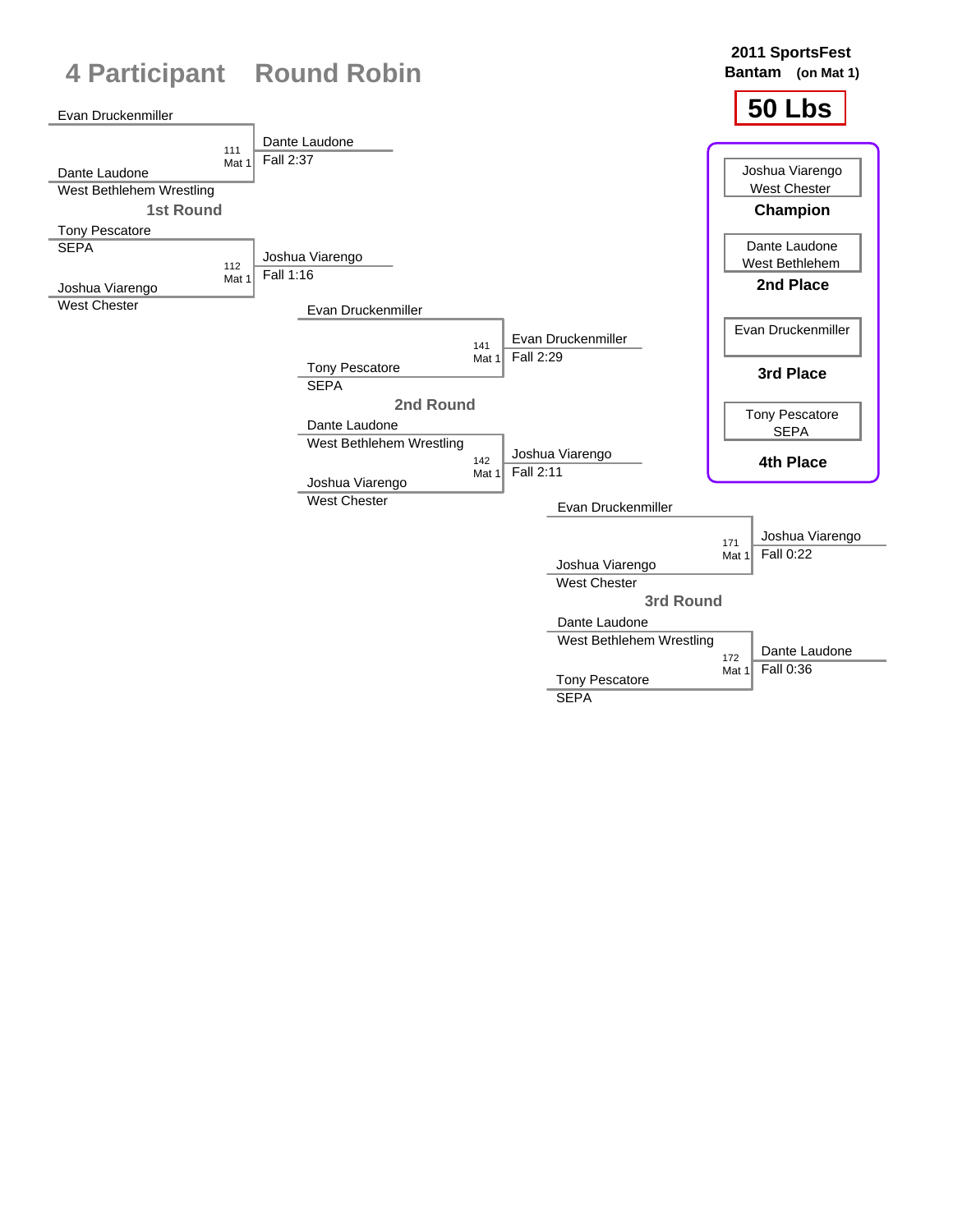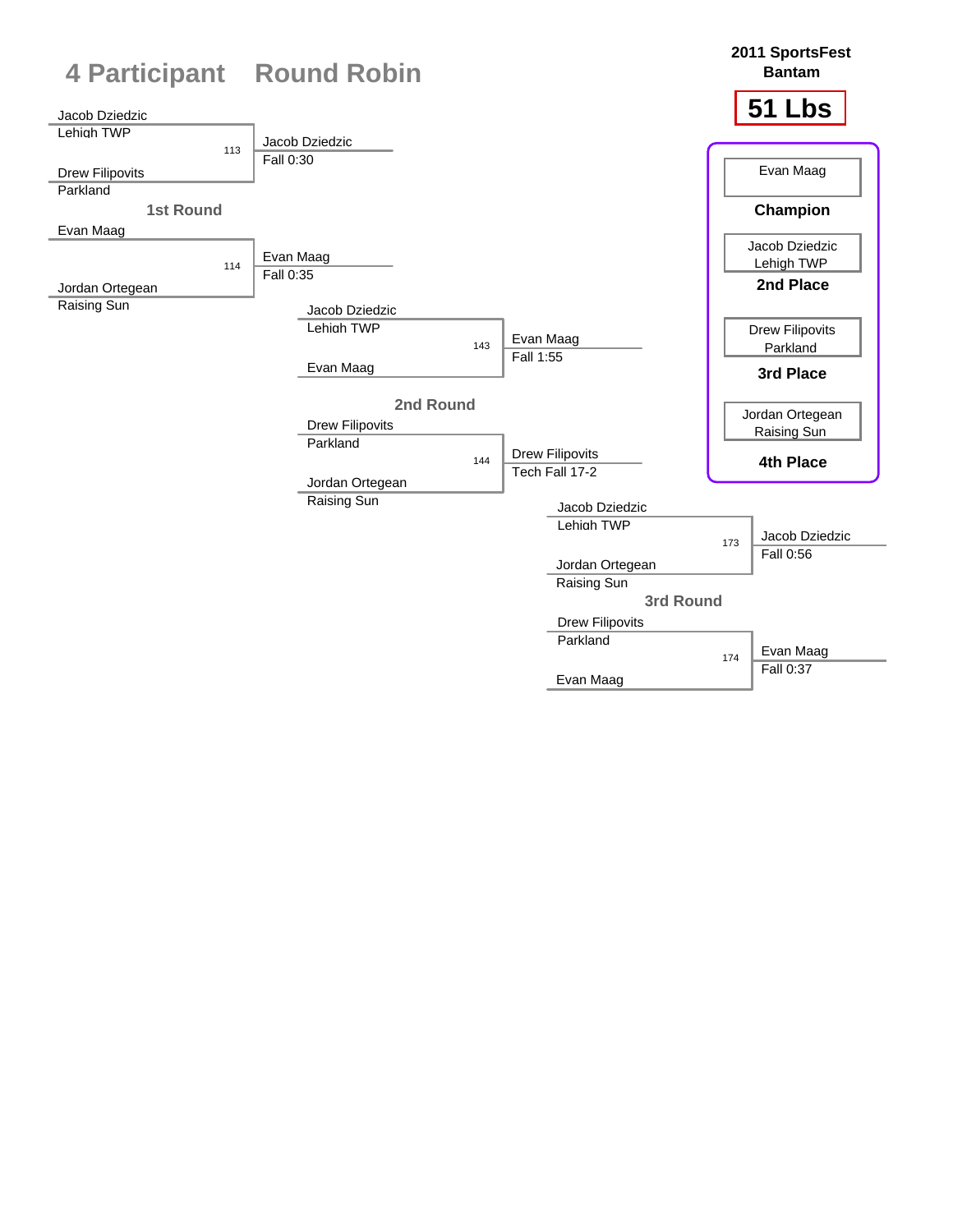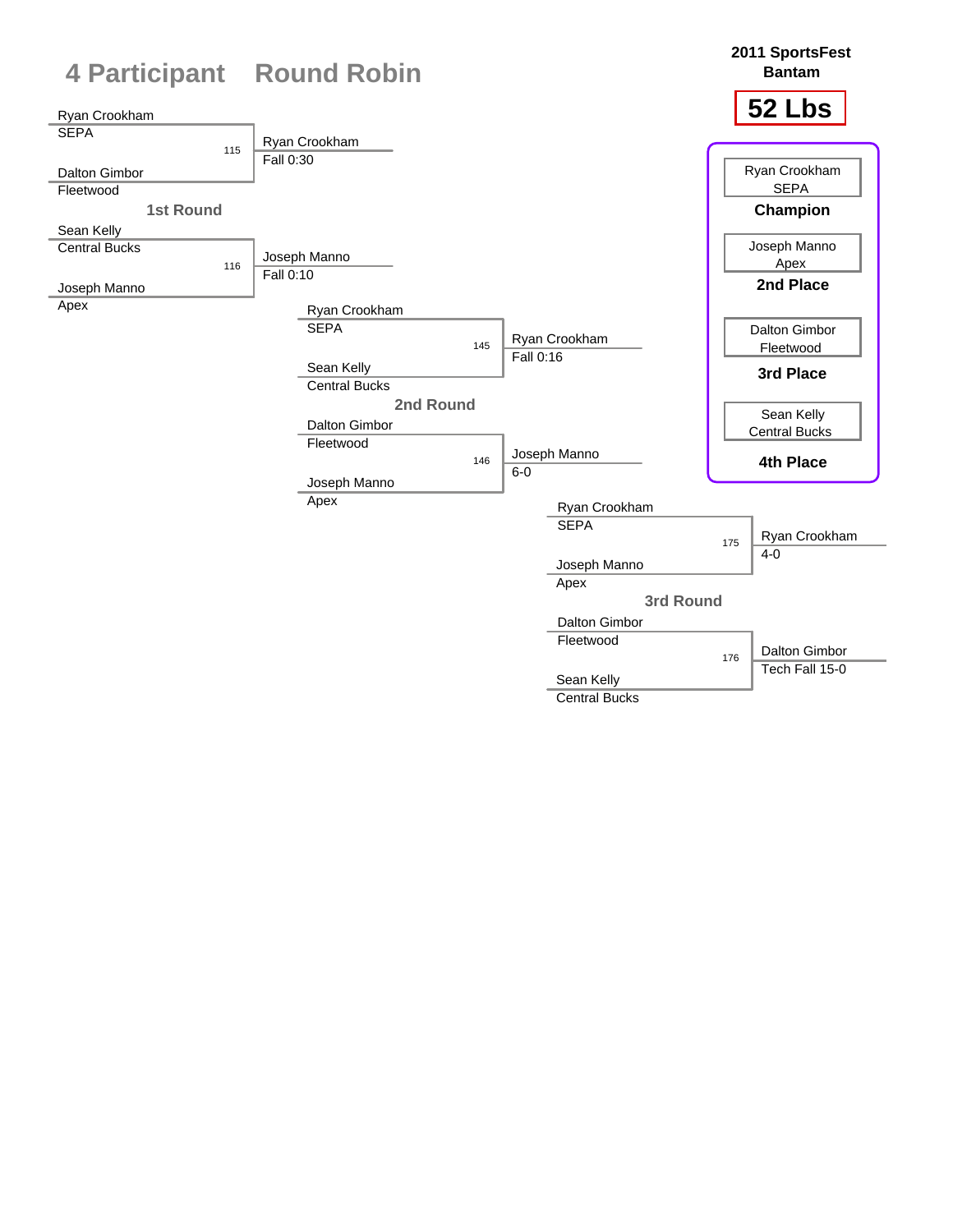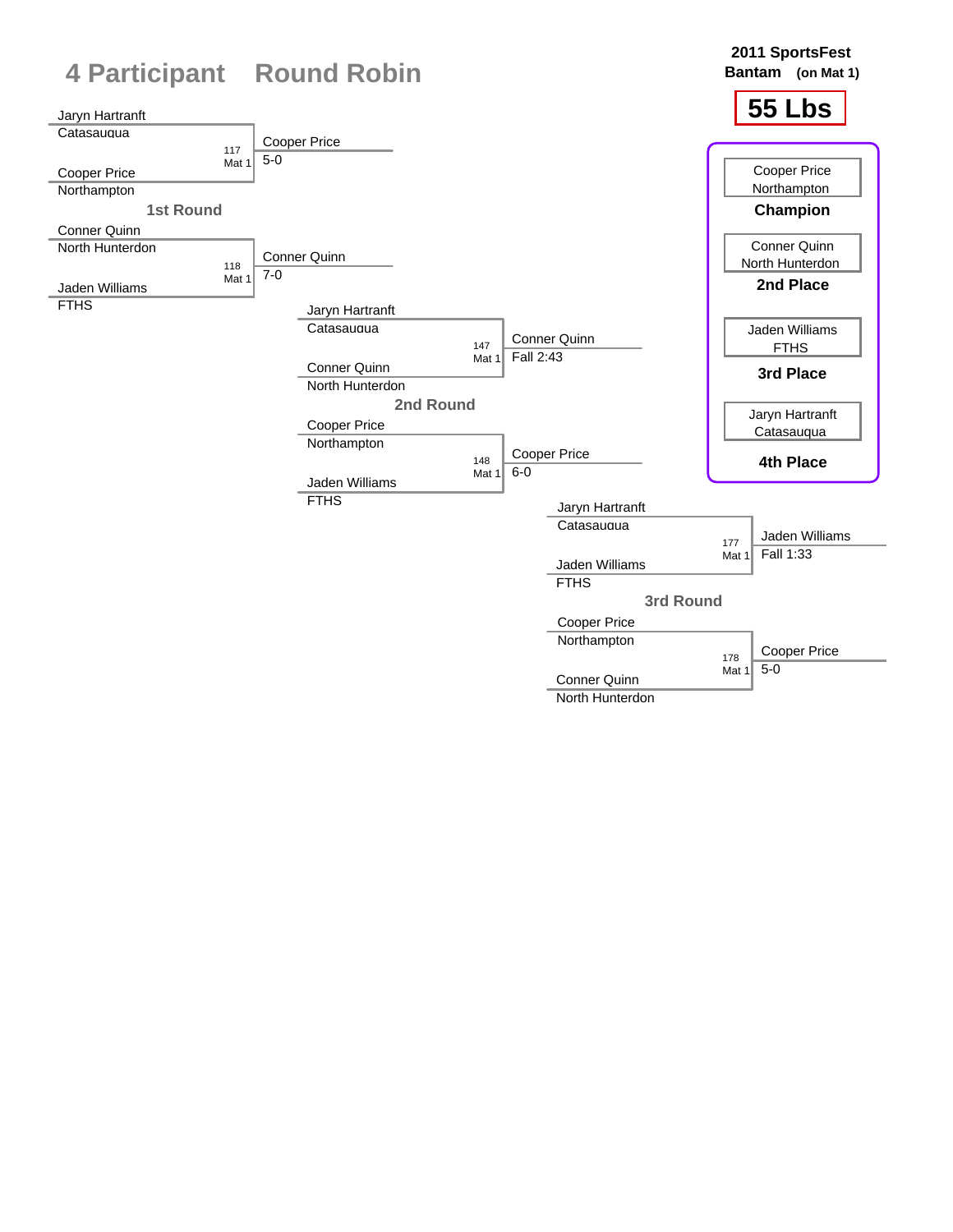

**Fleetwood**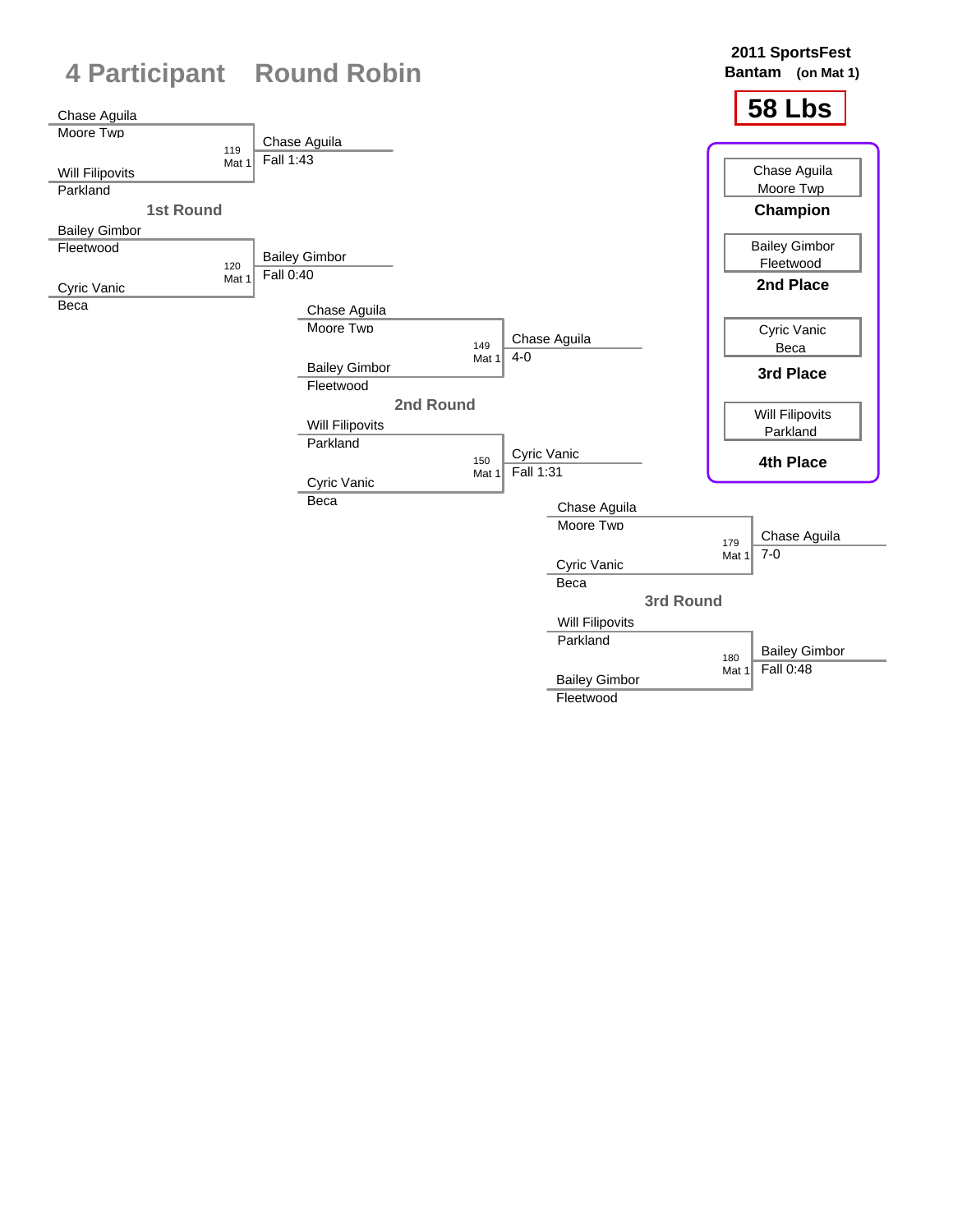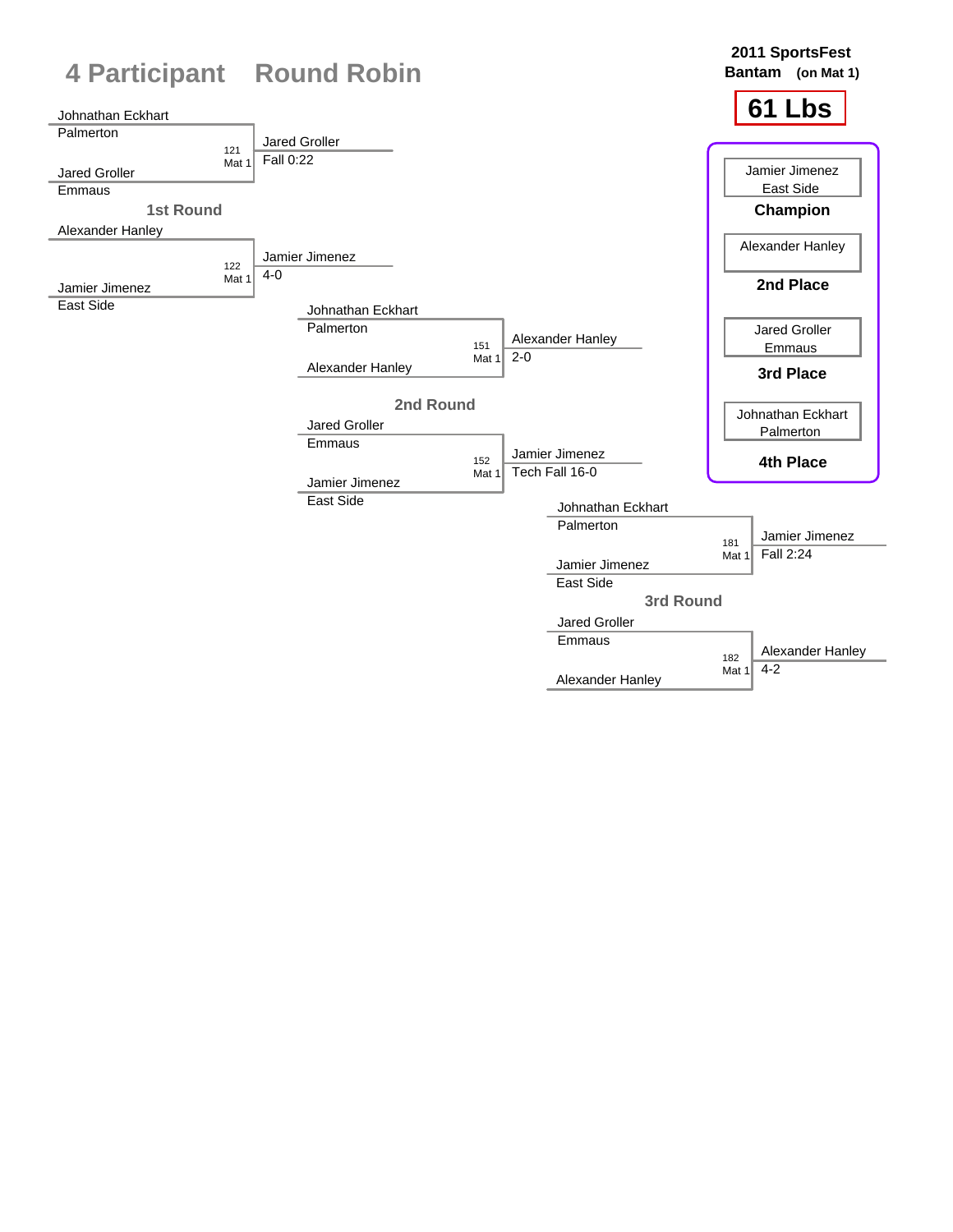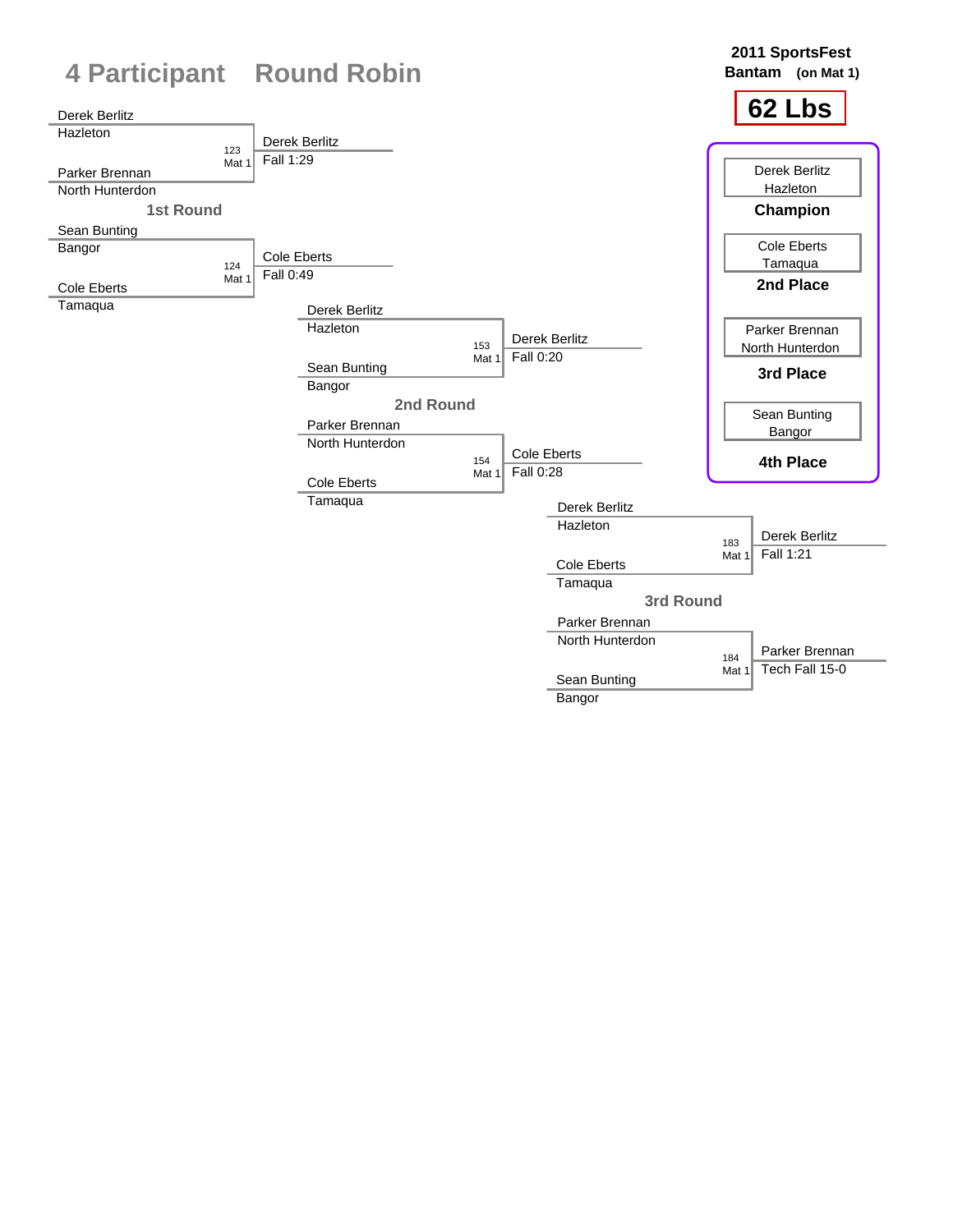![](_page_12_Figure_0.jpeg)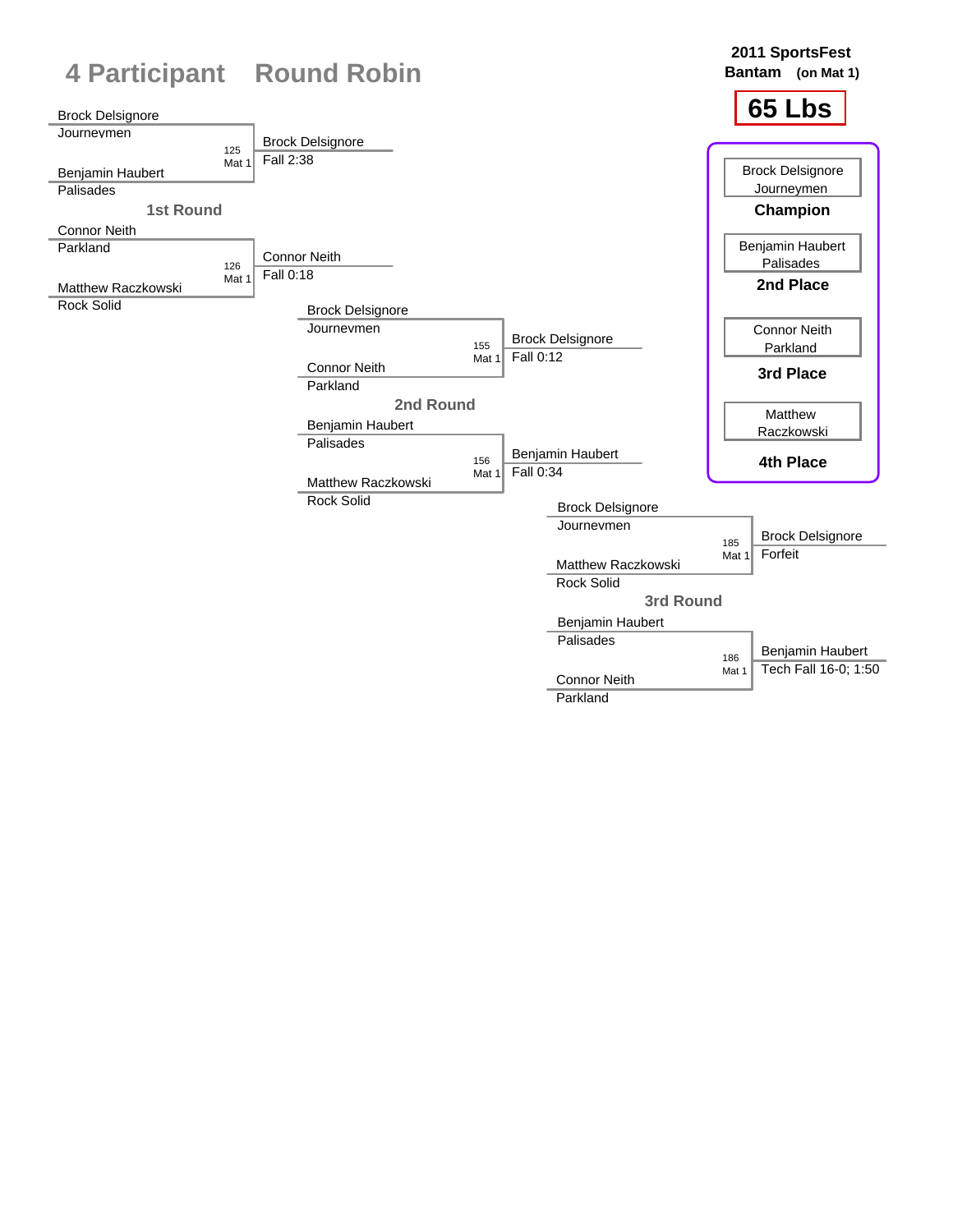![](_page_13_Figure_0.jpeg)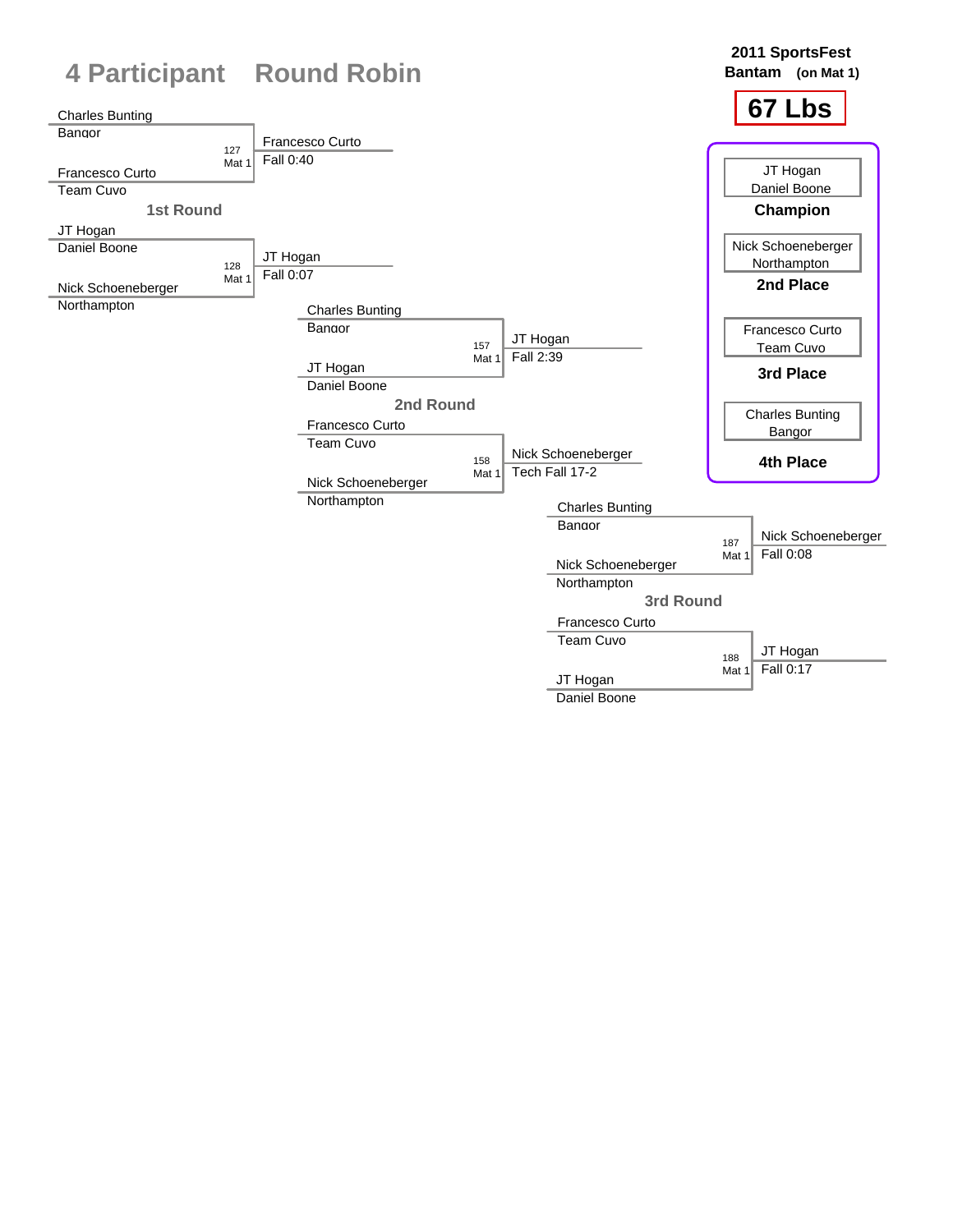| Austin Drukenmiller  | <b>1st Round</b>                         |
|----------------------|------------------------------------------|
|                      | <b>Austin Drukenmiller</b><br><b>BYF</b> |
| <b>BYF</b>           |                                          |
| <b>Trevor Gitski</b> |                                          |
| Emmaus<br>201        | <b>Chad Newhard</b>                      |
| Chad Newhard         | Fall<br>Mat 2                            |
| Emmaus               |                                          |
| Matthew Lalik        |                                          |
| Palmerton<br>202     | <b>Matthew Lalik</b>                     |
| Kellen Mathias       | $6 - 5$<br>Mat 2                         |
| <b>Boyertown</b>     |                                          |

# **2011** SportsFest<br>Bantam (on Mat 2) **72 Lbs**

**Bantam (on Mat 2)**

|                       |       | <b>4th Round</b>    |
|-----------------------|-------|---------------------|
| Austin Drukenmiller   |       |                     |
|                       | 234   | Austin Drukenmiller |
| <b>Trevor Gitski</b>  | Mat 2 | $8-3$               |
| <b>Emmaus</b>         |       |                     |
| <b>Matthew Lalik</b>  |       |                     |
| Palmerton             |       | Matthew Lalik       |
| <b>BYF</b>            |       | <b>BYF</b>          |
|                       |       |                     |
| <b>Kellen Mathias</b> |       |                     |
| <b>Bovertown</b>      | 235   | Kellen Mathias      |
| Chad Newhard          | Mat 2 | Fall 1:40           |
| Emmaus                |       |                     |

![](_page_14_Figure_6.jpeg)

|                            |       | <b>5th Round</b>     |
|----------------------------|-------|----------------------|
| Chad Newhard               |       |                      |
| Emmaus                     | 281   | Matthew Lalik        |
| <b>Matthew Lalik</b>       | Mat 2 | $5-0$                |
| Palmerton                  |       |                      |
| BYE                        |       |                      |
|                            |       | <b>Trevor Gitski</b> |
| <b>Trevor Gitski</b>       |       | <b>BYF</b>           |
| Emmaus                     |       |                      |
| <b>Austin Drukenmiller</b> |       |                      |
|                            | 282   | Kellen Mathias       |
| Kellen Mathias             | Mat 2 | Fall 0:35            |
| <b>Bovertown</b>           |       |                      |

#### **Table of Results**

|                       |       | 3rd Round             |
|-----------------------|-------|-----------------------|
| Trevor Gitski         |       |                       |
| <b>Emmaus</b>         | 207   | <b>Matthew Lalik</b>  |
| <b>Matthew Lalik</b>  | Mat 2 | $9-0$                 |
| Palmerton             |       |                       |
| <b>BYF</b>            |       |                       |
|                       |       | <b>Kellen Mathias</b> |
| <b>Kellen Mathias</b> |       | <b>BYF</b>            |
| <b>Boyertown</b>      |       |                       |
| Chad Newhard          |       |                       |
| Emmaus                | 208   | <b>Chad Newhard</b>   |
| Austin Drukenmiller   | Mat 2 | Fall                  |
|                       |       |                       |

| Wrestler             | <b>Team</b>                       | <b>W</b>       | L              | <b>BP</b>                  | F              | TF | Pen      |
|----------------------|-----------------------------------|----------------|----------------|----------------------------|----------------|----|----------|
| Lalik, Matthew       | Palmerton                         | 4              |                | 3                          | 1              |    | $\Omega$ |
| Mathias, Kellen      | <b>Boyertown</b>                  | 3              | $\mathbf{1}$   | 6                          | 3              |    | $\Omega$ |
| Newhard, Chad        | Emmaus                            | $\overline{2}$ | $\overline{2}$ | 4                          | $\overline{2}$ |    | $\Omega$ |
| Drukenmiller, Austin |                                   | 1              | 3              | $\Omega$                   |                |    | $\Omega$ |
| Gitski, Trevor       | Emmaus                            |                | 4              |                            |                |    | $\Omega$ |
|                      |                                   |                |                |                            |                |    |          |
|                      |                                   |                |                |                            |                |    |          |
| 1                    | <b>Matthew Lalik</b><br>Palmerton | 4              |                | <b>Austin Drukenmiller</b> |                |    |          |
| $\mathbf{2}$         | <b>Kellen Mathias</b>             |                |                | <b>Trevor Gitski</b>       |                |    |          |
|                      | Boyertown                         | 5              |                | Emmaus                     |                |    |          |
| 3                    | Chad Newhard<br>Emmaus            | 6              |                |                            |                |    |          |
|                      |                                   |                |                |                            |                |    |          |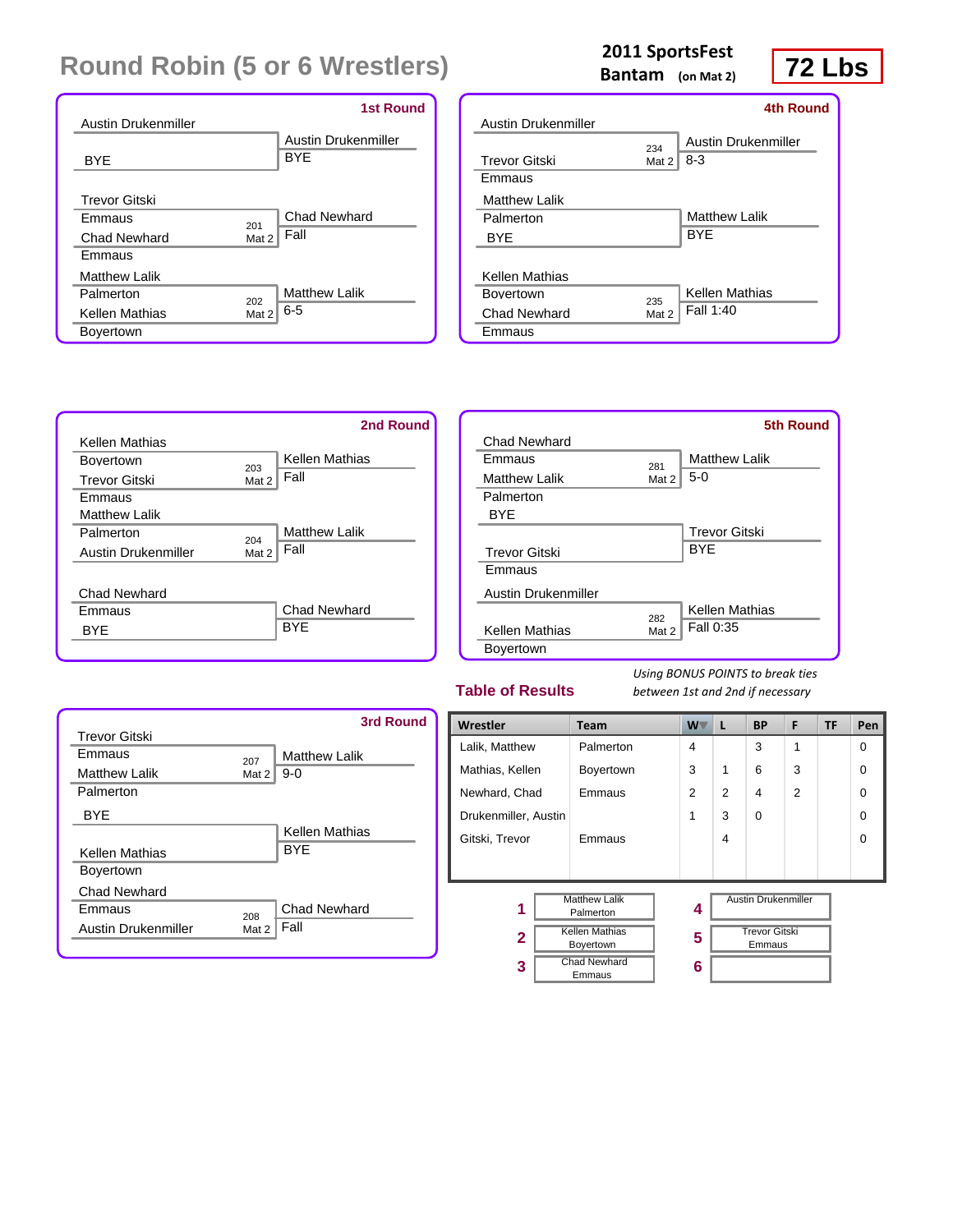|                       | <b>1st Round</b> |
|-----------------------|------------------|
| <b>Zachary Capie</b>  |                  |
| Nanticoke<br>105A     | Luis Vargas      |
| Luis Vargas           | Fall $0:42$      |
| Emmaus                |                  |
| Joey Dolak            |                  |
| <b>SFPA</b><br>106A   | Joey Dolak       |
| Luke Rex              | 2-0 OT RO        |
| Whitehall             |                  |
| Evan Maag             |                  |
| 107A                  | Evan Maag        |
| <b>Ellery Perfect</b> | $6 - 3$          |
| <b>SEPA</b>           |                  |

|                       |      | 4th Round      |
|-----------------------|------|----------------|
| Zachary Capie         |      |                |
| Nanticoke             | 159  | Joey Dolak     |
| Joey Dolak            |      | Tech Fall 15-0 |
| <b>SEPA</b>           |      |                |
| Evan Maag             |      |                |
|                       | 160  | Evan Maag      |
| Luis Vargas           |      | $5 - 4$        |
| <b>Fmmaus</b>         |      |                |
| <b>Ellery Perfect</b> |      |                |
| <b>SFPA</b>           | 160A | Luke Rex       |
| Luke Rex              |      | Forfeit        |

**Midget**

![](_page_15_Figure_3.jpeg)

|                       |       | <b>5th Round</b> |
|-----------------------|-------|------------------|
| Luke Rex              |       |                  |
| Whitehall             | 189   | Luke Rex         |
| Evan Maag             |       | Fall 2:18        |
|                       |       |                  |
| Luis Vargas           |       |                  |
| Emmaus                | 190   | Luis Vargas      |
| Joey Dolak            | Mat 0 | Forfeit          |
| <b>SEPA</b>           |       |                  |
| <b>Zachary Capie</b>  |       |                  |
| Nanticoke             | 190A  | Zachary Capie    |
| <b>Ellery Perfect</b> |       | Forfeit          |
| <b>SEPA</b>           |       |                  |

#### **Table of Results**

**Whitehall** 

*Using BONUS POINTS to break ties between 1st and 2nd if necessary*

|                       |      | 3rd Round      |
|-----------------------|------|----------------|
| Joey Dolak            |      |                |
| <b>SFPA</b>           | 140A | Joey Dolak     |
| Evan Maag             |      | Tech Fall 16-0 |
|                       |      |                |
| Luis Vargas           |      |                |
| Emmaus                | 141A | Luis Vargas    |
| <b>Ellery Perfect</b> |      | Forfeit        |
| <b>SEPA</b>           |      |                |
| Luke Rex              |      |                |
| Whitehall             | 142A | Luke Rex       |
| <b>Zachary Capie</b>  |      | Fall 0:13      |
| Nanticoke             |      |                |

| Wrestler        | <b>Team</b>                      | <b>W</b> | L             | <b>BP</b>                            | F              | <b>TF</b>      | Pen      |
|-----------------|----------------------------------|----------|---------------|--------------------------------------|----------------|----------------|----------|
| Rex, Luke       | Whitehall                        | 4        | 1             | 7                                    | $\overline{2}$ |                | $\Omega$ |
| Dolak, Joey     | <b>SEPA</b>                      | 4        | 1             | 5                                    |                | $\overline{2}$ | $\Omega$ |
| Vargas, Luis    | Emmaus                           | 3        | $\mathcal{P}$ | 6                                    | 1              |                | $\Omega$ |
| Maag, Evan      |                                  | 3        | $\mathcal{P}$ | 2                                    | 1              |                | $\Omega$ |
| Capie, Zachary  | Nanticoke                        | 1        | 4             | $\mathfrak{p}$                       |                |                | $\Omega$ |
| Perfect, Ellery | <b>SEPA</b>                      |          | 5             |                                      |                |                | $\Omega$ |
| 1               | <b>Joey Dolak</b><br><b>SEPA</b> | 4        |               | Luis Vargas<br>Emmaus                |                |                |          |
| $\mathbf{2}$    | Luke Rex<br>Whitehall            | 5        |               | <b>Zachary Capie</b><br>Nanticoke    |                |                |          |
| 3               | Evan Maag                        | 6        |               | <b>Ellery Perfect</b><br><b>SEPA</b> |                |                |          |

# **56 Lbs <sup>2011</sup> SportsFest**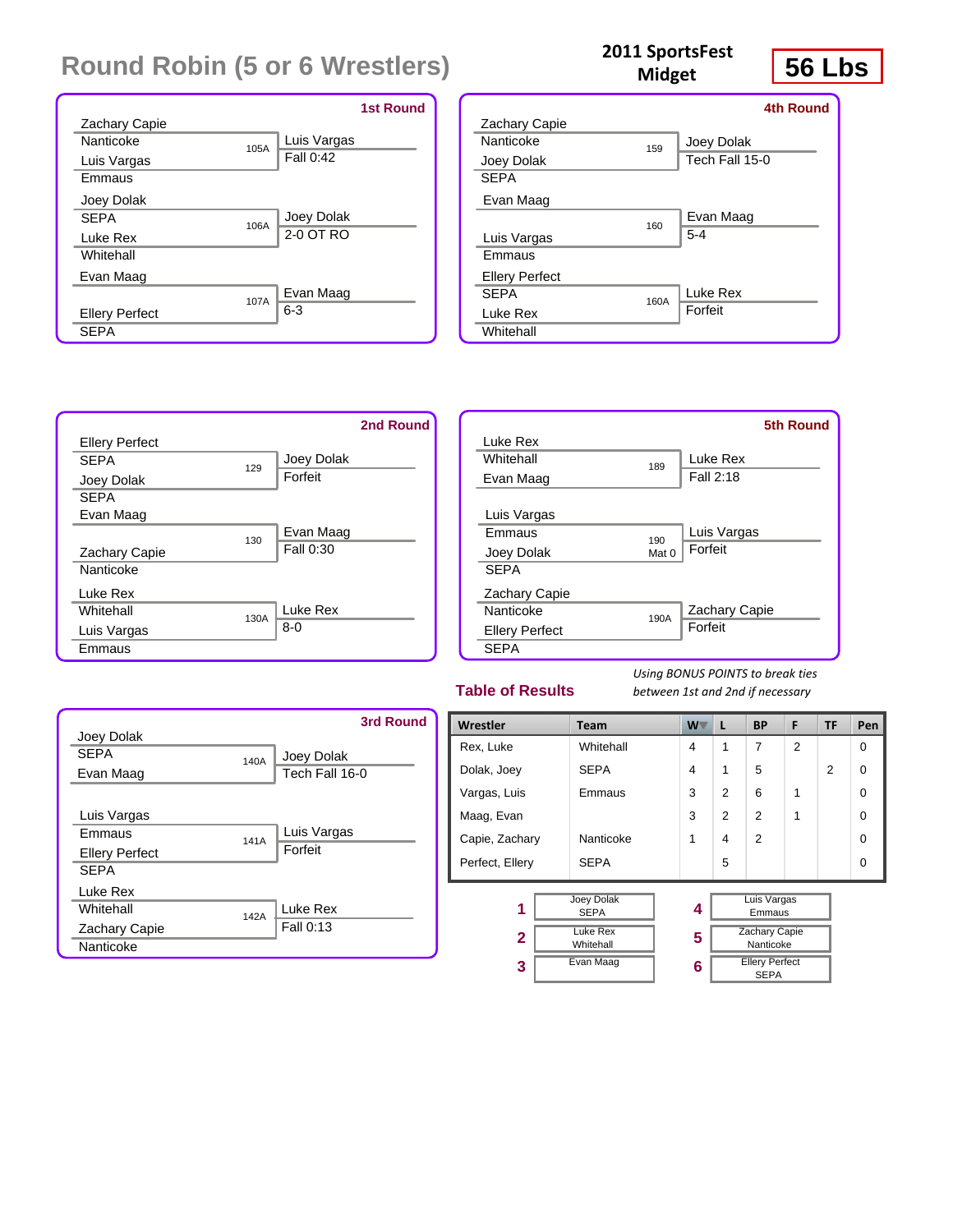|                         | <b>1st Round</b>      |
|-------------------------|-----------------------|
| <b>Daulton Eberts</b>   |                       |
| Tamagua                 | <b>Daulton Eberts</b> |
| <b>BYE</b>              | <b>BYE</b>            |
|                         |                       |
| Sam Hanley              |                       |
| 209                     | Sam Hanley            |
| Mark Venson             | $10 - 0$              |
| <b>FTHS</b>             |                       |
| Jamier Jimenez          |                       |
| <b>Fast Side</b><br>210 | Jamier Jimenez        |
| Luke Lucerne            | 8-6 OT                |
| Apache                  |                       |

#### 2011 SportsFest<br>Midget **61 Lbs Midget**

|                |      | <b>4th Round</b> |
|----------------|------|------------------|
| Daulton Eberts |      |                  |
| Tamagua        | 250A | Sam Hanley       |
| Sam Hanley     |      | Fall 0:15        |
|                |      |                  |
| Jamier Jimenez |      |                  |
| Fast Side      |      | Jamier Jimenez   |
| <b>BYF</b>     |      | <b>BYE</b>       |
|                |      |                  |
| Luke Lucerne   |      |                  |
| Apache         | 251A | Luke Lucerne     |
| Mark Venson    |      | Fall 1:40        |
| <b>FTHS</b>    |      |                  |
|                |      |                  |

![](_page_16_Figure_5.jpeg)

|                       |     | <b>5th Round</b> |
|-----------------------|-----|------------------|
| Mark Venson           |     |                  |
| <b>FTHS</b>           | 283 | Jamier Jimenez   |
| Jamier Jimenez        |     | $7-0$            |
| East Side             |     |                  |
| <b>BYE</b>            |     |                  |
|                       |     | Sam Hanley       |
| Sam Hanley            |     | <b>BYF</b>       |
|                       |     |                  |
| <b>Daulton Eberts</b> |     |                  |
| Tamagua               | 284 | Luke Lucerne     |
| Luke Lucerne          |     | Fall 0:27        |
| Apache                |     |                  |
|                       |     |                  |

#### **Table of Results**

| Sam Hanley            |     | <b>3rd Round</b>       |
|-----------------------|-----|------------------------|
| Jamier Jimenez        | 236 | Sam Hanley<br>$12 - 0$ |
| East Side             |     |                        |
| <b>BYE</b>            |     |                        |
|                       |     | Luke Lucerne           |
| Luke Lucerne          |     | <b>BYE</b>             |
| Apache                |     |                        |
| Mark Venson           |     |                        |
| <b>FTHS</b>           | 237 | Mark Venson            |
| <b>Daulton Eberts</b> |     | Fall 0:41              |
| Tamaqua               |     |                        |

| Wrestler        | <b>Team</b>                 | <b>W</b>      | L              | <b>BP</b>                         | F              | TF | Pen      |
|-----------------|-----------------------------|---------------|----------------|-----------------------------------|----------------|----|----------|
| Hanley, Sam     |                             | 4             |                | 4                                 | 1              |    | $\Omega$ |
| Jimenez, Jamier | East Side                   | 3             | 1              | 1.5                               |                | 1  | $\Omega$ |
| Lucerne, Luke   | Apache                      | $\mathcal{P}$ | $\overline{2}$ | 4                                 | $\mathfrak{p}$ |    | $\Omega$ |
| Venson, Mark    | <b>FTHS</b>                 | 1             | 3              | 2                                 | 1              |    | $\Omega$ |
| Eberts, Daulton | Tamaqua                     |               | 4              |                                   |                |    | $\Omega$ |
|                 |                             |               |                |                                   |                |    |          |
| 1               | Sam Hanley                  | 4             |                | <b>Mark Venson</b><br><b>FTHS</b> |                |    |          |
| $\mathbf{2}$    | Jamier Jimenez<br>East Side | 5             |                | <b>Daulton Eberts</b><br>Tamaqua  |                |    |          |
| 3               | Luke Lucerne<br>Apache      | 6             |                |                                   |                |    |          |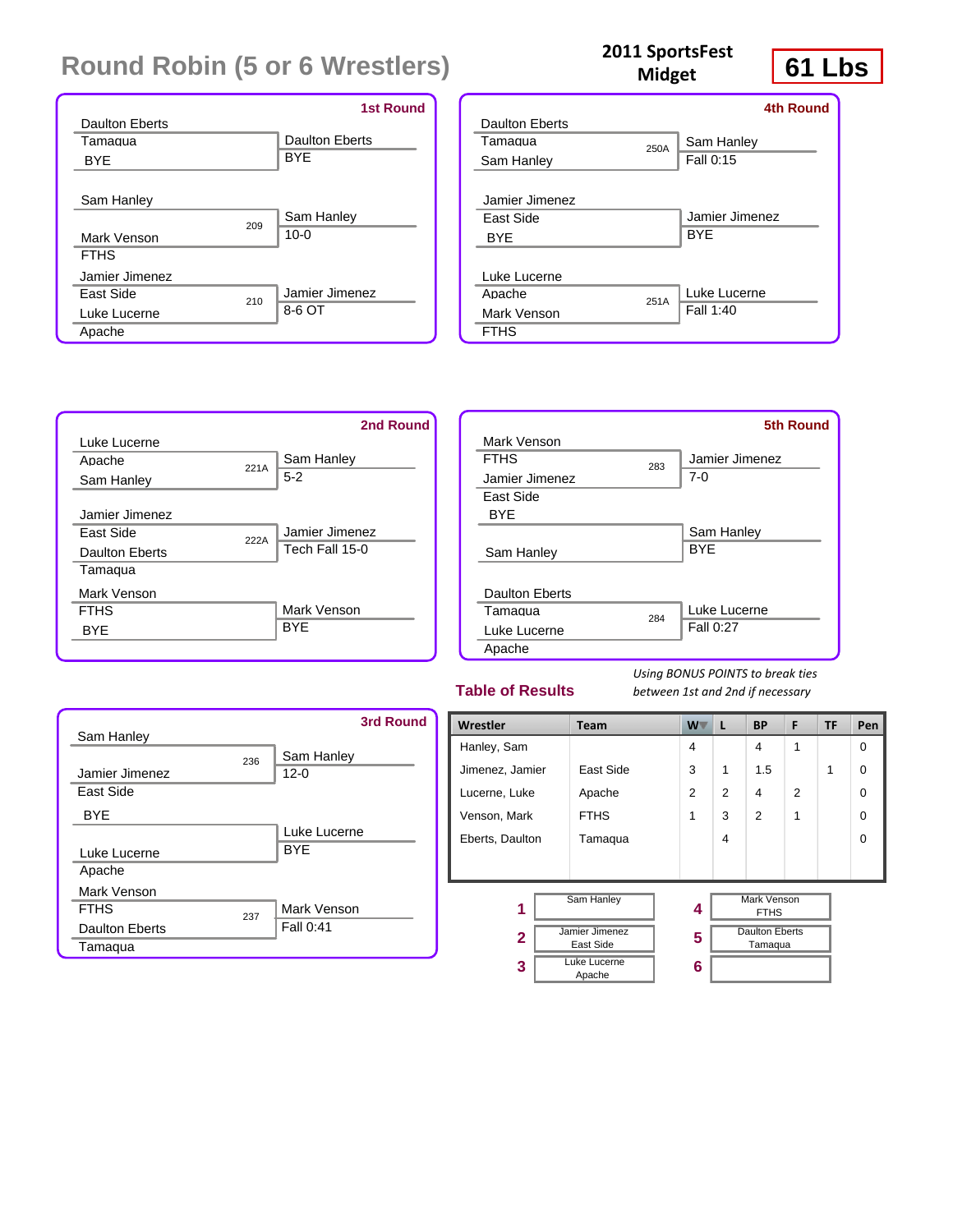![](_page_17_Figure_0.jpeg)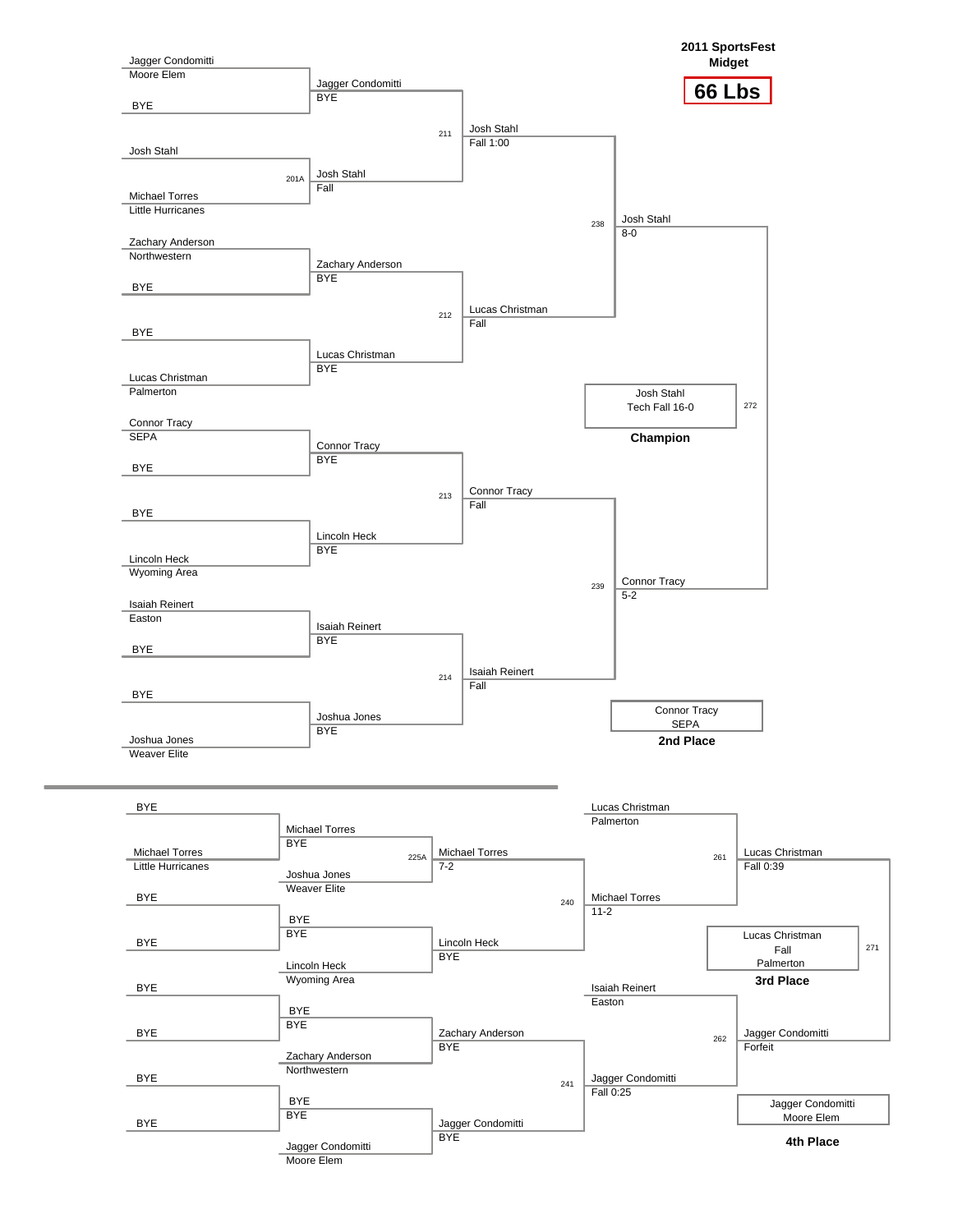![](_page_18_Figure_0.jpeg)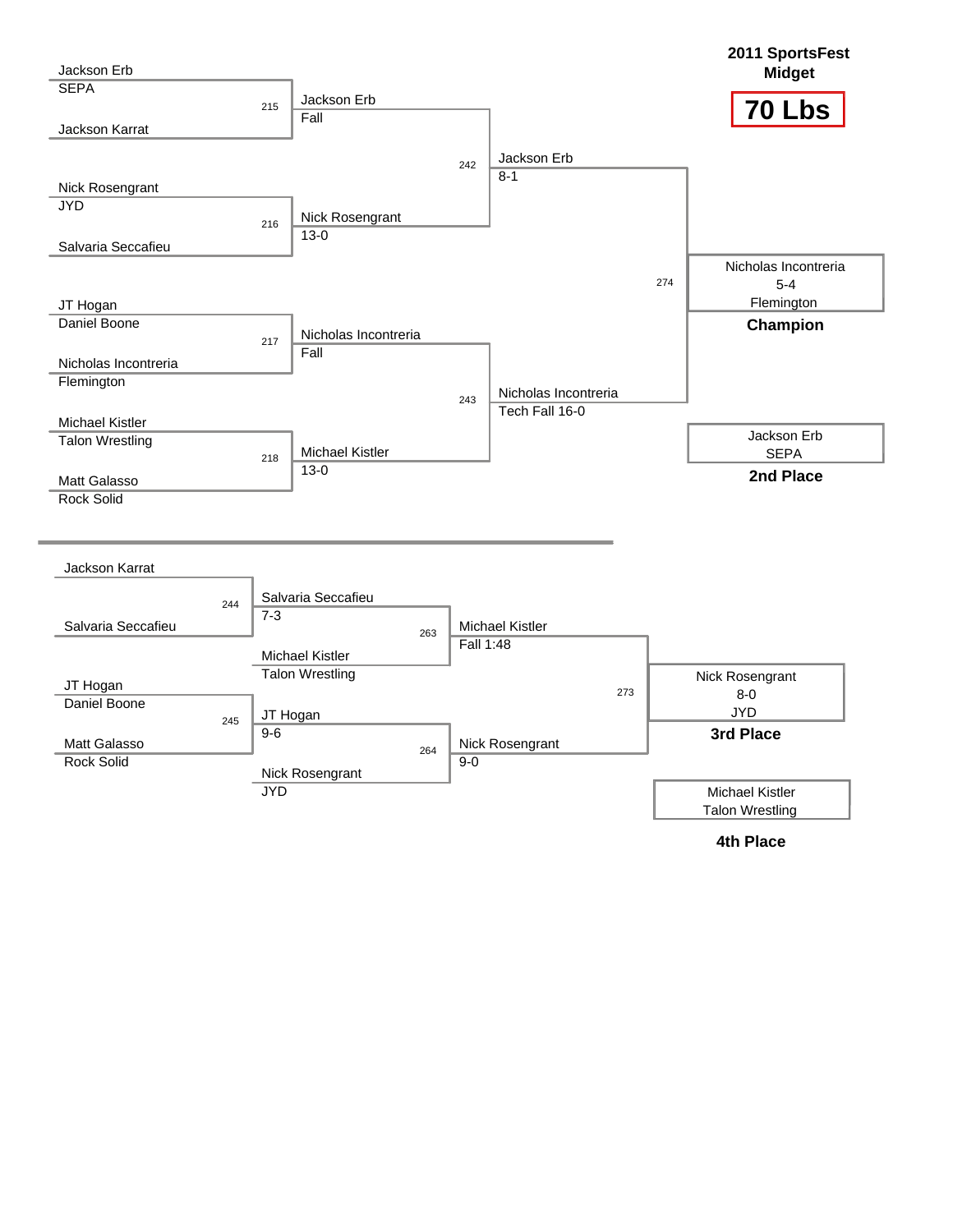![](_page_19_Figure_0.jpeg)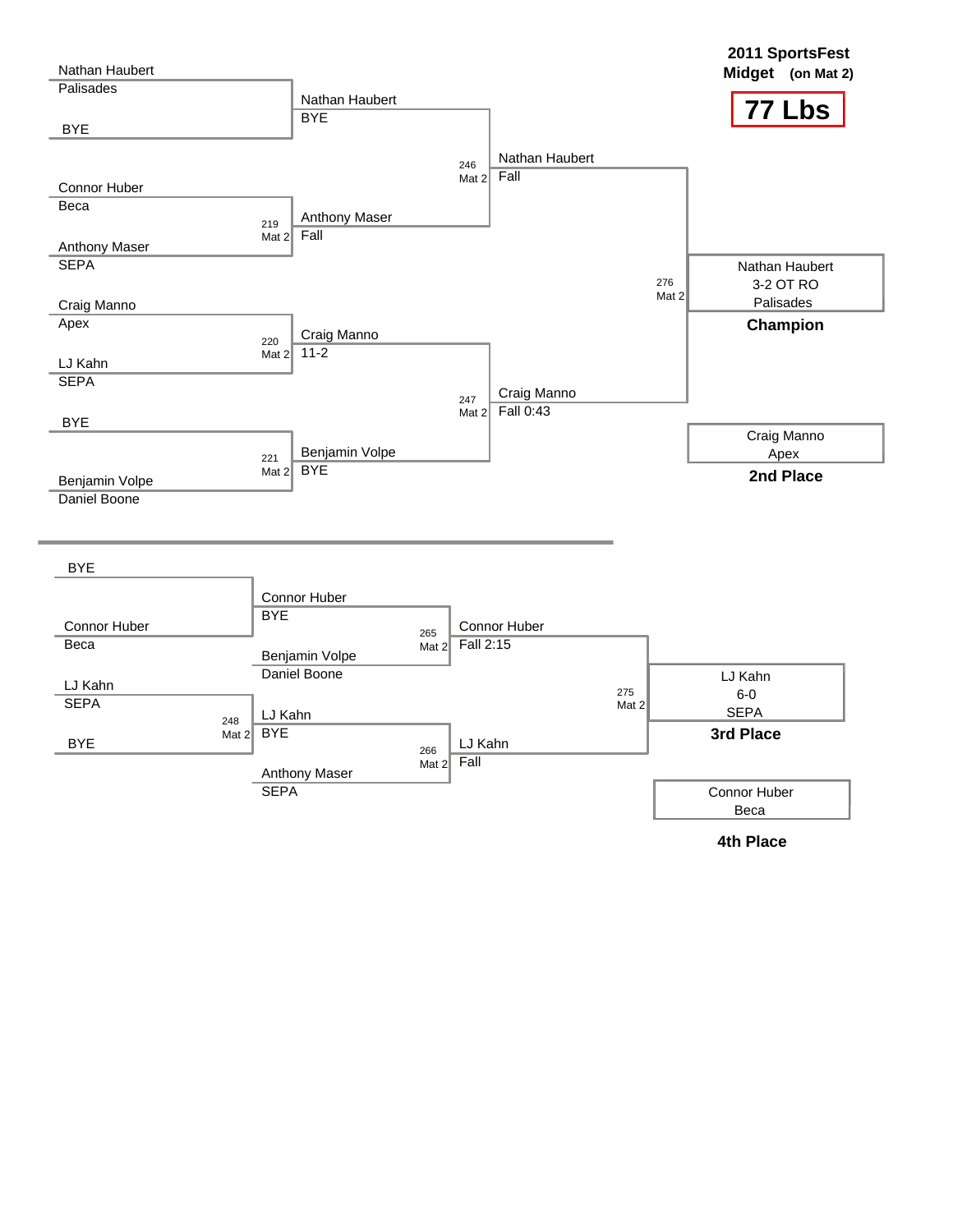![](_page_20_Figure_0.jpeg)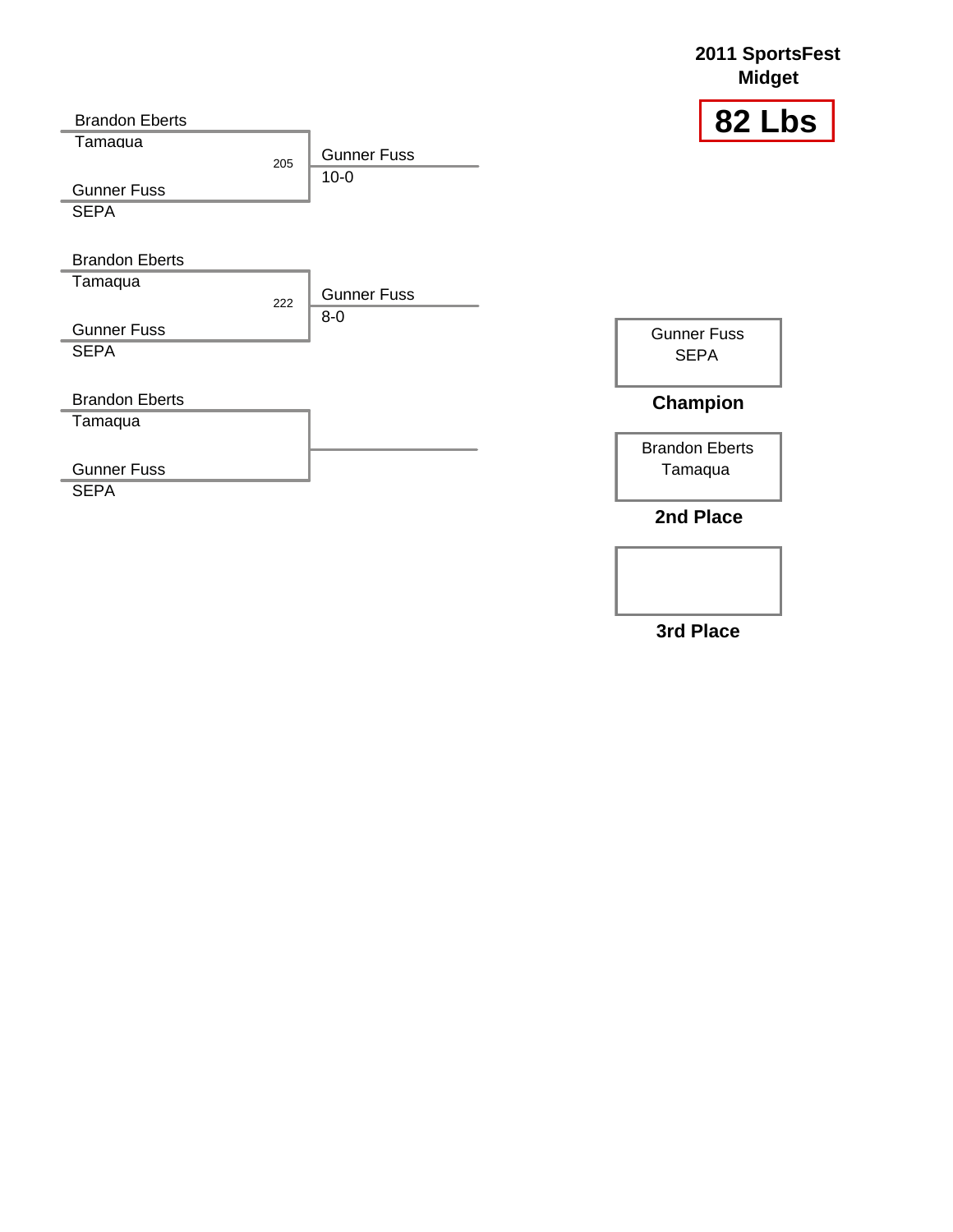![](_page_21_Figure_0.jpeg)

Jayden Bortz

**2011 SportsFest**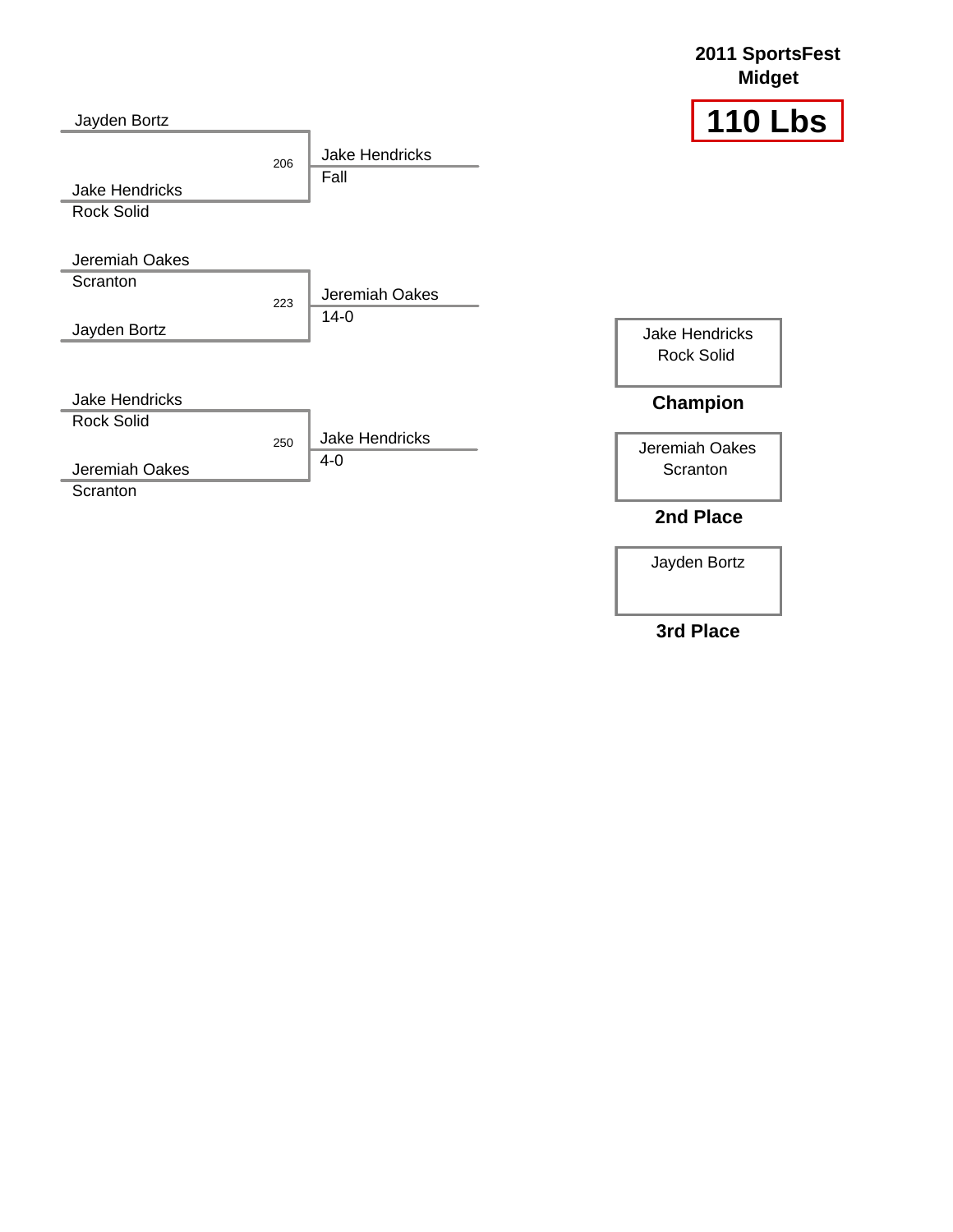![](_page_22_Figure_0.jpeg)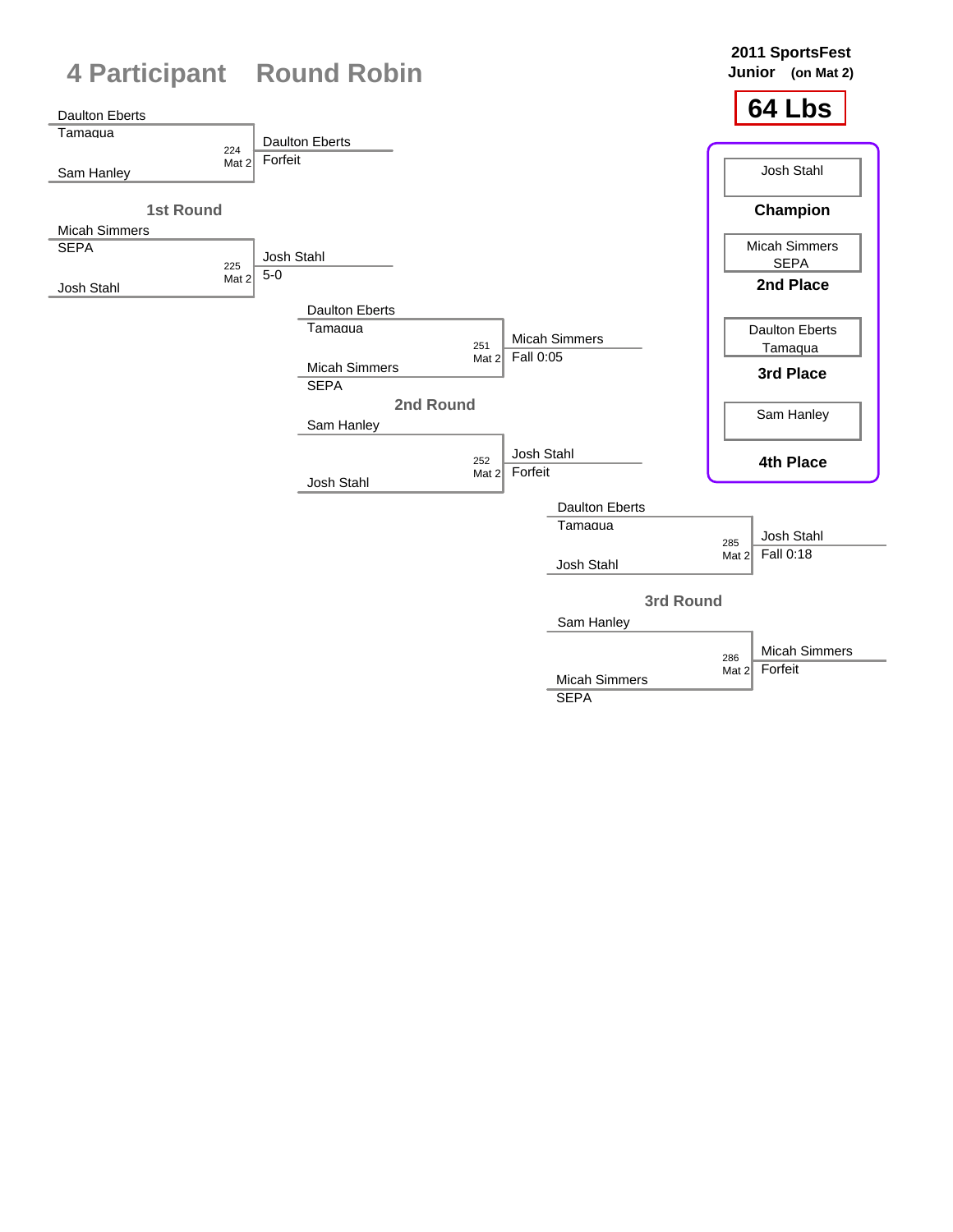![](_page_23_Figure_0.jpeg)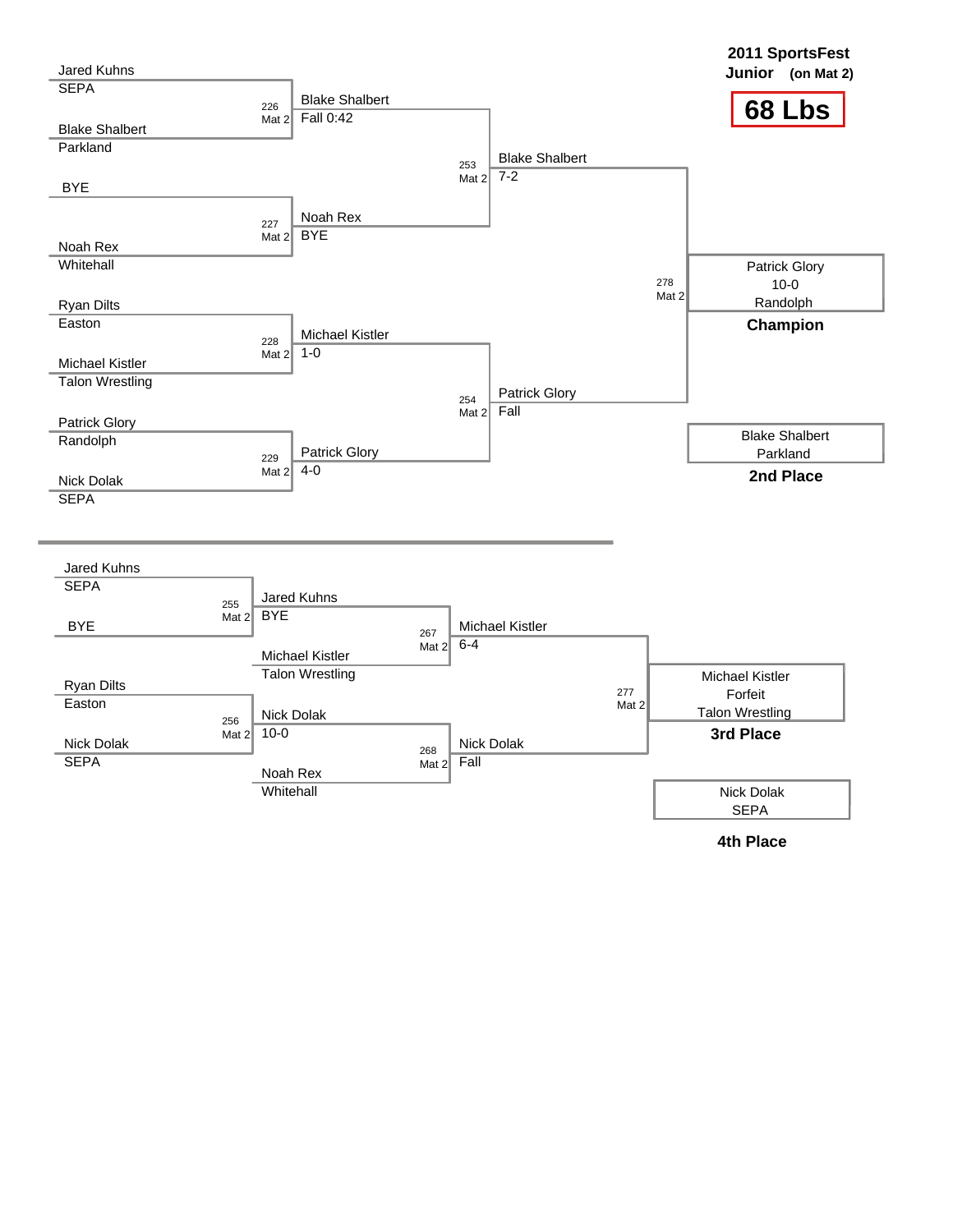| <b>Trevor Gimbor</b> |                |                            |                         |          |                      |                 | 2011 SportsFest<br>Junior (on Mat 2) |
|----------------------|----------------|----------------------------|-------------------------|----------|----------------------|-----------------|--------------------------------------|
| Fleetwood            |                | <b>Trevor Gimbor</b>       |                         |          |                      |                 |                                      |
|                      |                | 230<br>Fall 0:43           |                         |          |                      |                 | 78 Lbs                               |
| Dylan McNichol       |                | Mat $22$                   |                         |          |                      |                 |                                      |
| <b>Bucks Co WC</b>   |                |                            |                         |          |                      |                 |                                      |
|                      |                |                            |                         | 257      | Steven Schwab        |                 |                                      |
| Devyn Howell         |                |                            |                         | Mat $22$ | Fall 0:59            |                 |                                      |
| Easton               |                |                            |                         |          |                      |                 |                                      |
|                      |                | Steven Schwab<br>231       |                         |          |                      |                 |                                      |
|                      |                | Fall 0:33<br>Mat $22$      |                         |          |                      |                 |                                      |
| Steven Schwab        |                |                            |                         |          |                      |                 |                                      |
| <b>SEPA</b>          |                |                            |                         |          |                      |                 | Steven Schwab                        |
|                      |                |                            |                         |          |                      | 280<br>Mat $21$ | $6-2$                                |
| Sean Quinn           |                |                            |                         |          |                      |                 | <b>SEPA</b>                          |
| North Hunterdon      |                |                            |                         |          |                      |                 | Champion                             |
|                      |                | Josiah Graziano<br>232     |                         |          |                      |                 |                                      |
| Josiah Graziano      |                | Fall 1:59<br>Mat $22$      |                         |          |                      |                 |                                      |
| Easton               |                |                            |                         |          |                      |                 |                                      |
|                      |                |                            |                         | 258      | <b>Brandon Bach</b>  |                 |                                      |
|                      |                |                            |                         | Mat $22$ | Tech Fall 15-0       |                 |                                      |
| <b>Brandon Bach</b>  |                |                            |                         |          |                      |                 | <b>Brandon Bach</b>                  |
| <b>SEPA</b>          |                | <b>Brandon Bach</b><br>233 |                         |          |                      |                 | <b>SEPA</b>                          |
|                      |                | $4 - 0$<br>Mat $22$        |                         |          |                      |                 | 2nd Place                            |
| <b>Baily Wehr</b>    |                |                            |                         |          |                      |                 |                                      |
| Northwestern         |                |                            |                         |          |                      |                 |                                      |
|                      |                |                            |                         |          |                      |                 |                                      |
| Dylan McNichol       |                |                            |                         |          |                      |                 |                                      |
| <b>Bucks Co WC</b>   |                |                            |                         |          |                      |                 |                                      |
|                      | 259            | Dylan McNichol             |                         |          |                      |                 |                                      |
| Devyn Howell         | Mat $2$        | $10-3$                     |                         |          | Dylan McNichol       |                 |                                      |
| Easton               |                |                            | 269<br>Mat $2 \mid 8-6$ |          |                      |                 |                                      |
|                      |                | Josiah Graziano            |                         |          |                      |                 |                                      |
|                      |                | Easton                     |                         |          |                      |                 | <b>Trevor Gimbor</b>                 |
| Sean Quinn           |                |                            |                         |          |                      | 279             | Fall                                 |
| North Hunterdon      |                | <b>Baily Wehr</b>          |                         |          |                      | Mat $2$         | Fleetwood                            |
|                      | 260<br>Mat $2$ | Fall 1:32                  |                         |          |                      |                 | 3rd Place                            |
| <b>Baily Wehr</b>    |                |                            | 270                     |          | <b>Trevor Gimbor</b> |                 |                                      |
| Northwestern         |                |                            | Mat $2$                 | $11 - 0$ |                      |                 |                                      |
|                      |                | <b>Trevor Gimbor</b>       |                         |          |                      |                 |                                      |
|                      |                | Fleetwood                  |                         |          |                      |                 | Dylan McNichol                       |
|                      |                |                            |                         |          |                      |                 | Bucks Co WC                          |
|                      |                |                            |                         |          |                      |                 | <b>4th Place</b>                     |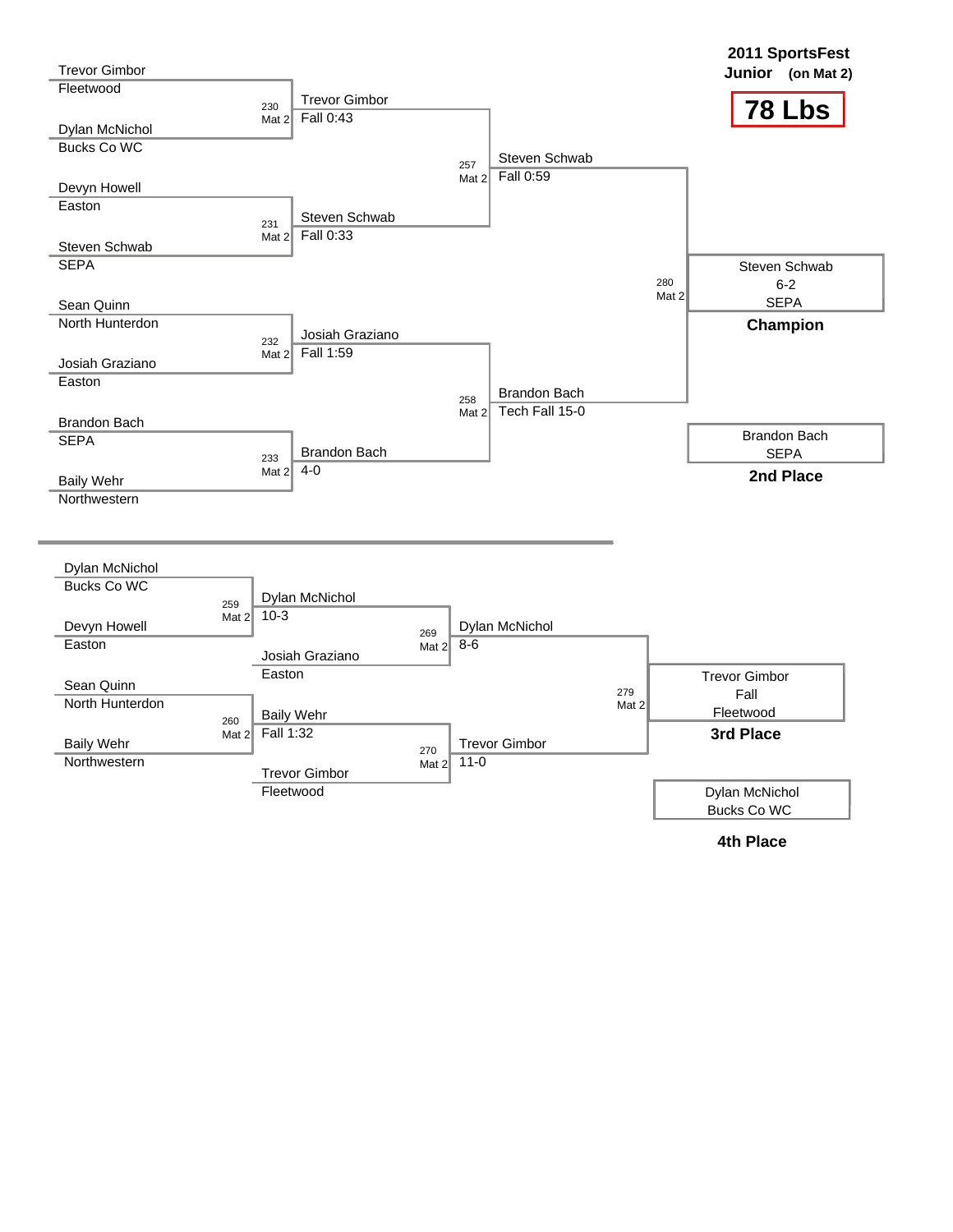![](_page_25_Figure_0.jpeg)

![](_page_25_Figure_1.jpeg)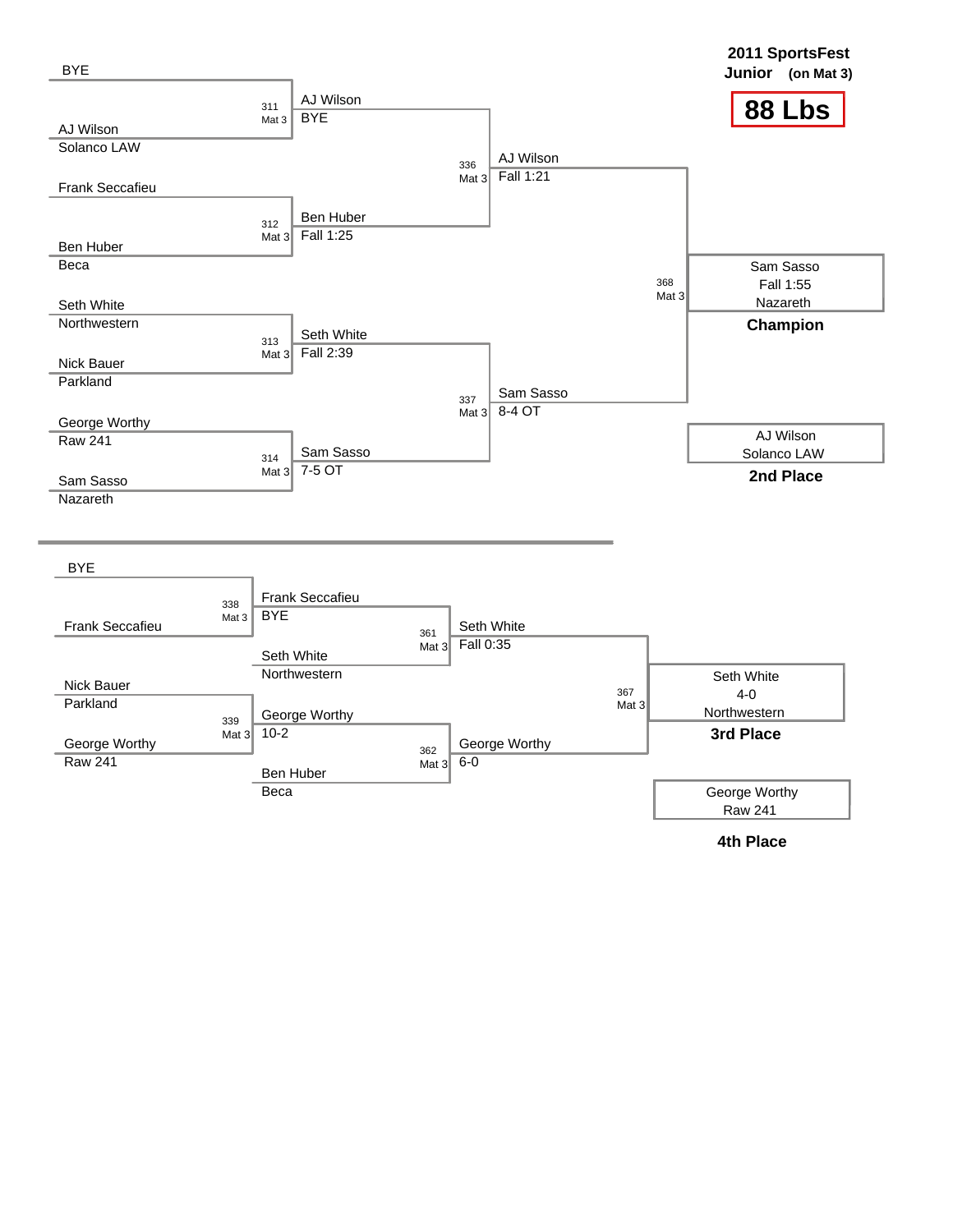![](_page_26_Figure_0.jpeg)

Chase Anklam Pen Argyl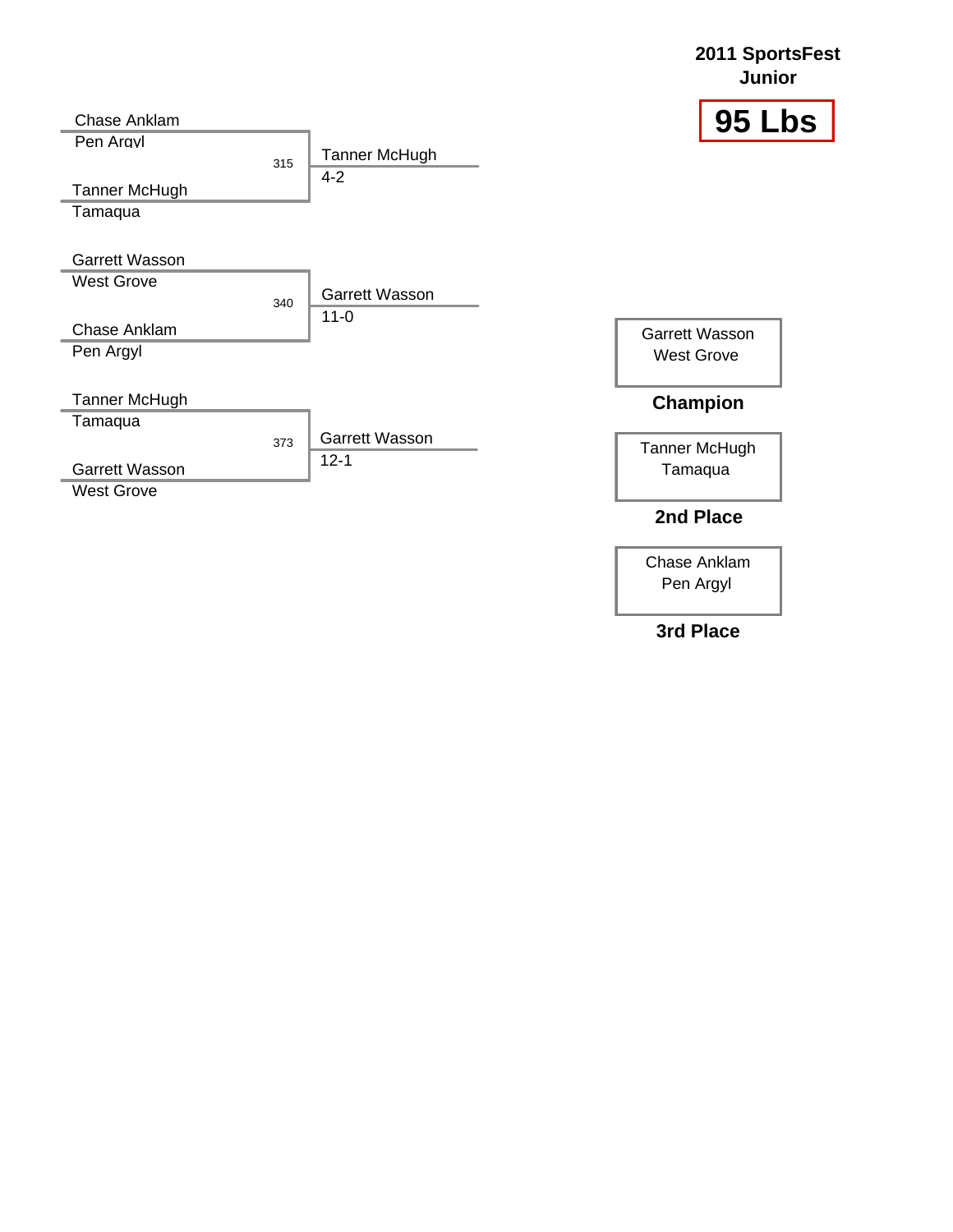![](_page_27_Figure_0.jpeg)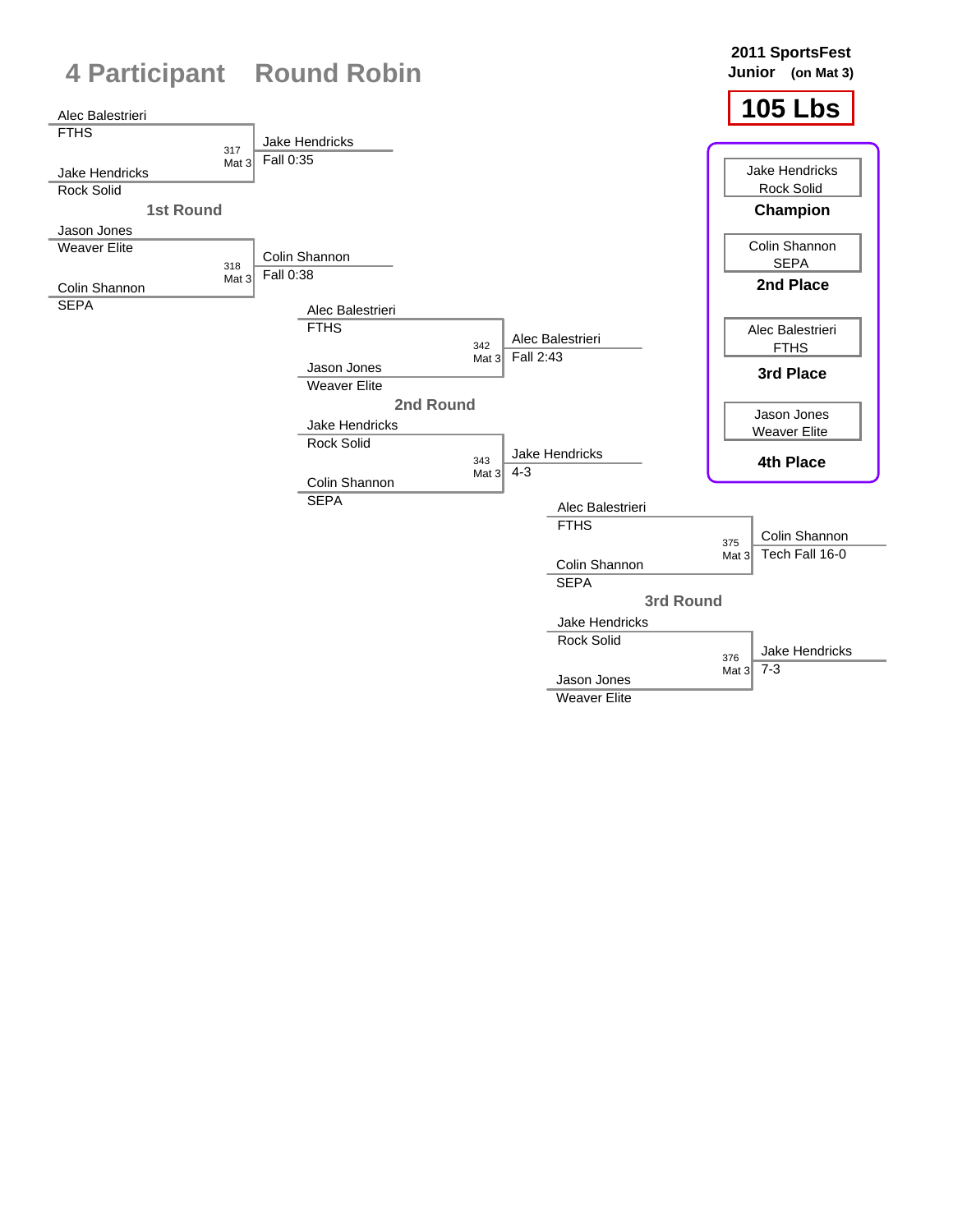![](_page_28_Figure_0.jpeg)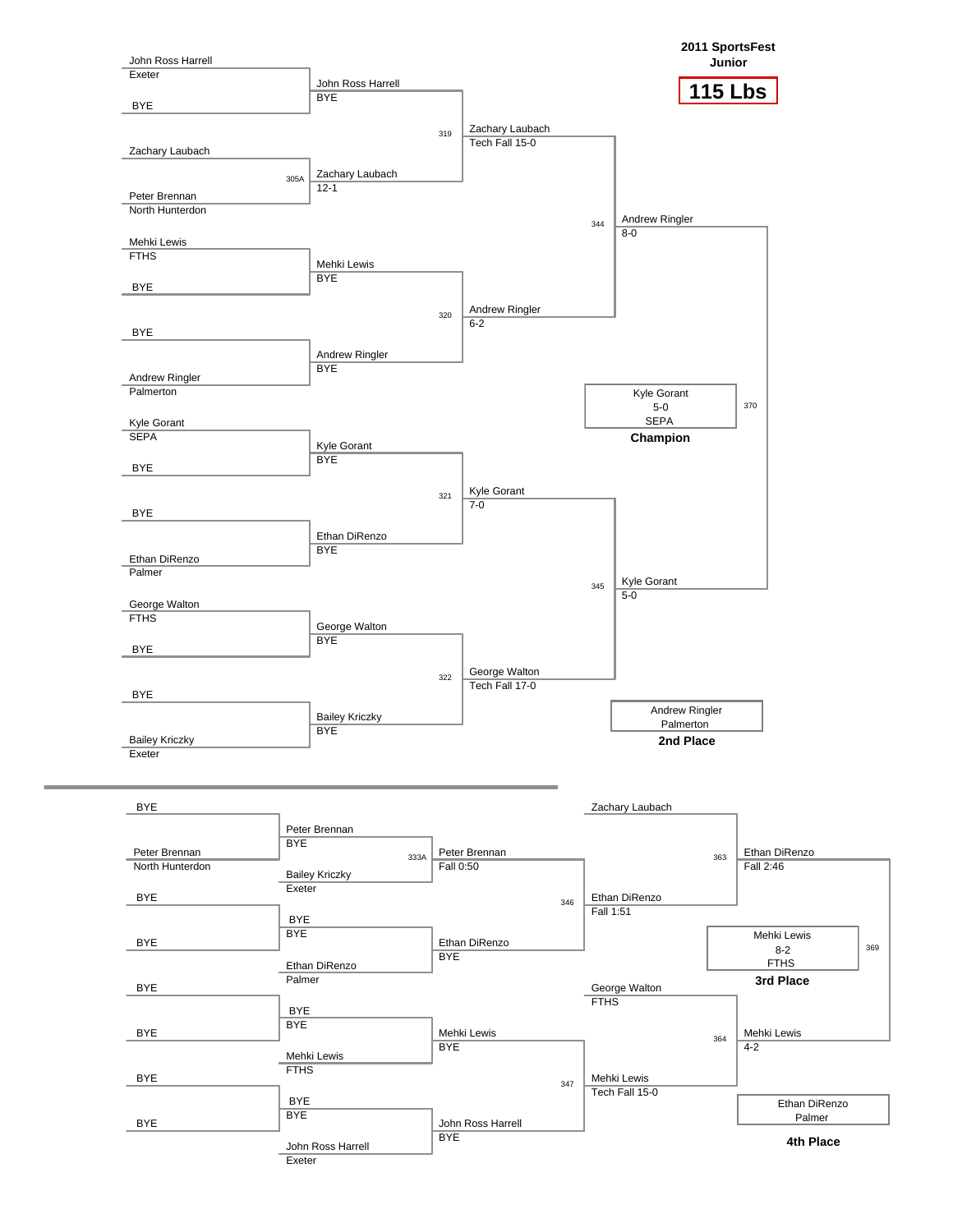![](_page_29_Figure_0.jpeg)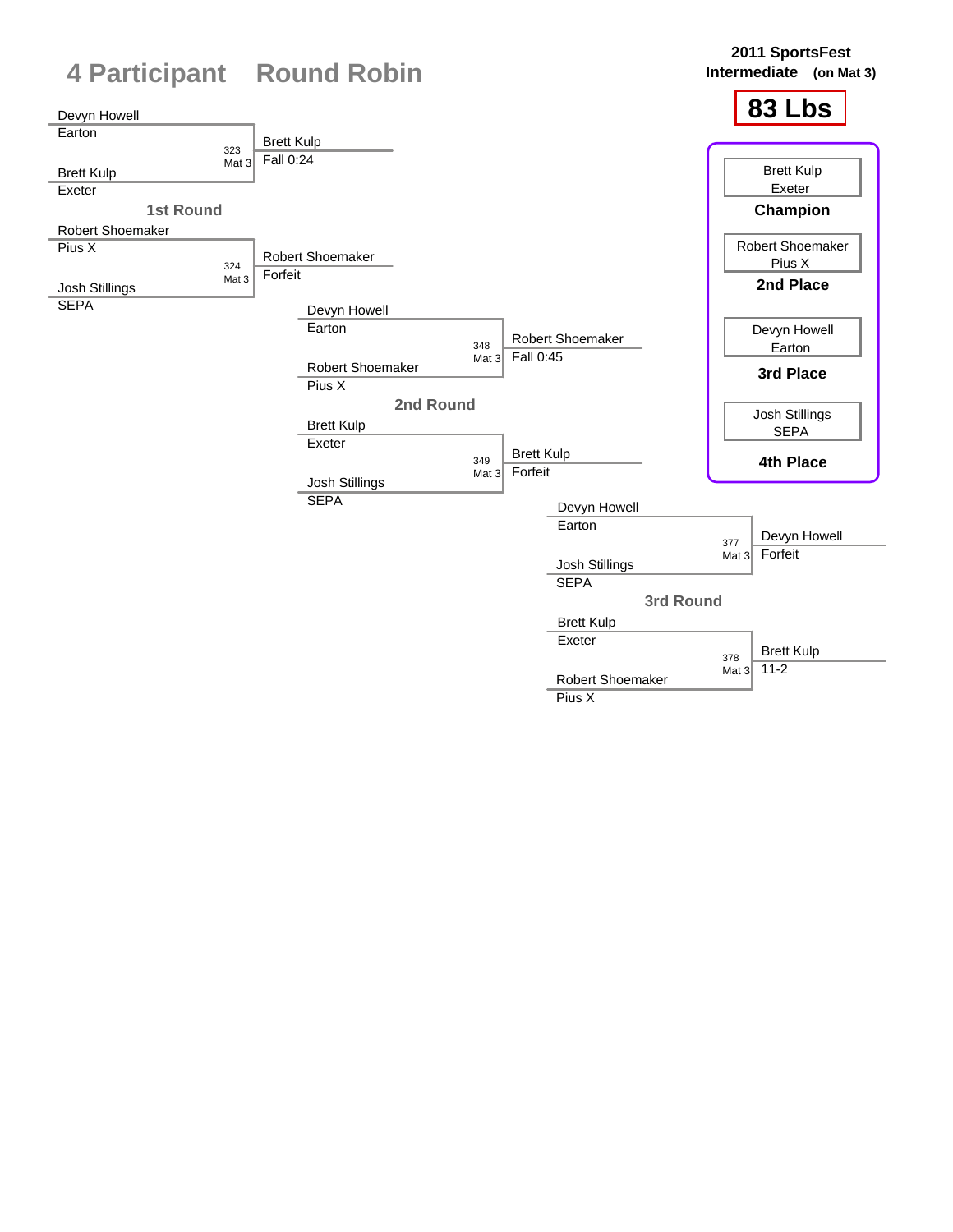|                        |                  | <b>1st Round</b> |
|------------------------|------------------|------------------|
| Alexander Bellini      |                  |                  |
| <b>SFPA</b>            | 301              | Jarred Papcsy    |
| Jarred Papcsy          | Mat <sub>3</sub> | Forfeit          |
| <b>Weaver Elite</b>    |                  |                  |
| <b>Bobby Croasdale</b> |                  |                  |
| Mavericks              | 302              | Connor Joyce     |
| Connor Joyce           | Mat <sub>3</sub> | Fall 3:27        |
| <b>SEPA</b>            |                  |                  |
| Jacob Geist            |                  |                  |
| Parkland               | 303              | Jacob Geist      |
| <b>Brayson Hass</b>    | Mat 3            | $4 - 2$          |
| Parkland               |                  |                  |

# **12011 SportsFest**<br> **Intermediate** (on Mat 3) **93 Lbs**

|                        |                  | 4th Round              |
|------------------------|------------------|------------------------|
| Alexander Bellini      |                  |                        |
| <b>SFPA</b>            | 350              | <b>Bobby Croasdale</b> |
| <b>Bobby Croasdale</b> | Mat 3            | Forfeit                |
| Mavericks              |                  |                        |
| Jacob Geist            |                  |                        |
| Parkland               | 351              | Jarred Papcsy          |
| Jarred Papcsy          | Mat 3            | Fall 2:51              |
| <b>Weaver Elite</b>    |                  |                        |
| <b>Brayson Hass</b>    |                  |                        |
| Parkland               | 352              | Connor Joyce           |
| Connor Joyce           | Mat <sub>3</sub> | $10 - 0$               |
| <b>SEPA</b>            |                  |                        |
|                        |                  |                        |

![](_page_30_Figure_5.jpeg)

| Connor Joyce<br><b>SFPA</b><br>Connor Joyce<br>379<br>$4 - 0$<br>Jacob Geist<br>Mat 3<br>Parkland |               | <b>5th Round</b> |
|---------------------------------------------------------------------------------------------------|---------------|------------------|
|                                                                                                   |               |                  |
|                                                                                                   |               |                  |
|                                                                                                   |               |                  |
|                                                                                                   |               |                  |
|                                                                                                   | Jarred Papcsy |                  |
| Jarred Papcsy<br>Weaver Flite<br>380                                                              |               |                  |
| Forfeit<br><b>Bobby Croasdale</b><br>Mat 3                                                        |               |                  |
| Mavericks                                                                                         |               |                  |
| Alexander Bellini                                                                                 |               |                  |
| <b>Brayson Hass</b><br><b>SFPA</b><br>381                                                         |               |                  |
| Forfeit<br><b>Brayson Hass</b><br>Mat 3                                                           |               |                  |
| Parkland                                                                                          |               |                  |

#### **Table of Results**

*Using BONUS POINTS to break ties between 1st and 2nd if necessary*

|                        | 3rd Round            |
|------------------------|----------------------|
| <b>Bobby Croasdale</b> |                      |
| Mavericks              | Jacob Geist<br>325   |
| Jacob Geist            | $8 - 5$<br>Mat $3$   |
| Parkland               |                      |
| Jarred Papcsy          |                      |
| Weaver Flite           | Jarred Papcsy<br>326 |
| <b>Brayson Hass</b>    | $9-0$<br>Mat 3       |
| Parkland               |                      |
| Connor Joyce           |                      |
| <b>SFPA</b>            | Connor Joyce<br>327  |
| Alexander Bellini      | Forfeit<br>Mat 3     |
| SFPA                   |                      |

| Wrestler           |                             | Team                                 | W | L                                          | <b>BP</b>                        | F | TF | Pen      |
|--------------------|-----------------------------|--------------------------------------|---|--------------------------------------------|----------------------------------|---|----|----------|
| Papcsy, Jarred     |                             | <b>Weaver Elite</b>                  | 5 |                                            | 7                                | 1 |    | $\Omega$ |
| Joyce, Connor      |                             | <b>SEPA</b>                          | 4 | 1                                          | 5                                | 1 |    | $\Omega$ |
| Geist, Jacob       |                             | Parkland                             | 3 | 2                                          | 2                                |   |    | $\Omega$ |
| Hass, Brayson      |                             | Parkland                             | 2 | 3                                          | $\mathfrak{p}$                   |   |    | $\Omega$ |
| Croasdale, Bobby   |                             | <b>Mavericks</b>                     | 1 | 4                                          | $\mathfrak{p}$                   |   |    | $\Omega$ |
| Bellini, Alexander |                             | <b>SEPA</b>                          |   | 5                                          |                                  |   |    | $\Omega$ |
| 1                  |                             | Jarred Papcsy<br><b>Weaver Elite</b> | 4 |                                            | <b>Brayson Hass</b><br>Parkland  |   |    |          |
| $\mathbf{2}$       | Connor Joyce<br><b>SEPA</b> |                                      | 5 | <b>Bobby Croasdale</b><br><b>Mavericks</b> |                                  |   |    |          |
| 3                  | Jacob Geist<br>Parkland     |                                      | 6 |                                            | Alexander Bellini<br><b>SEPA</b> |   |    |          |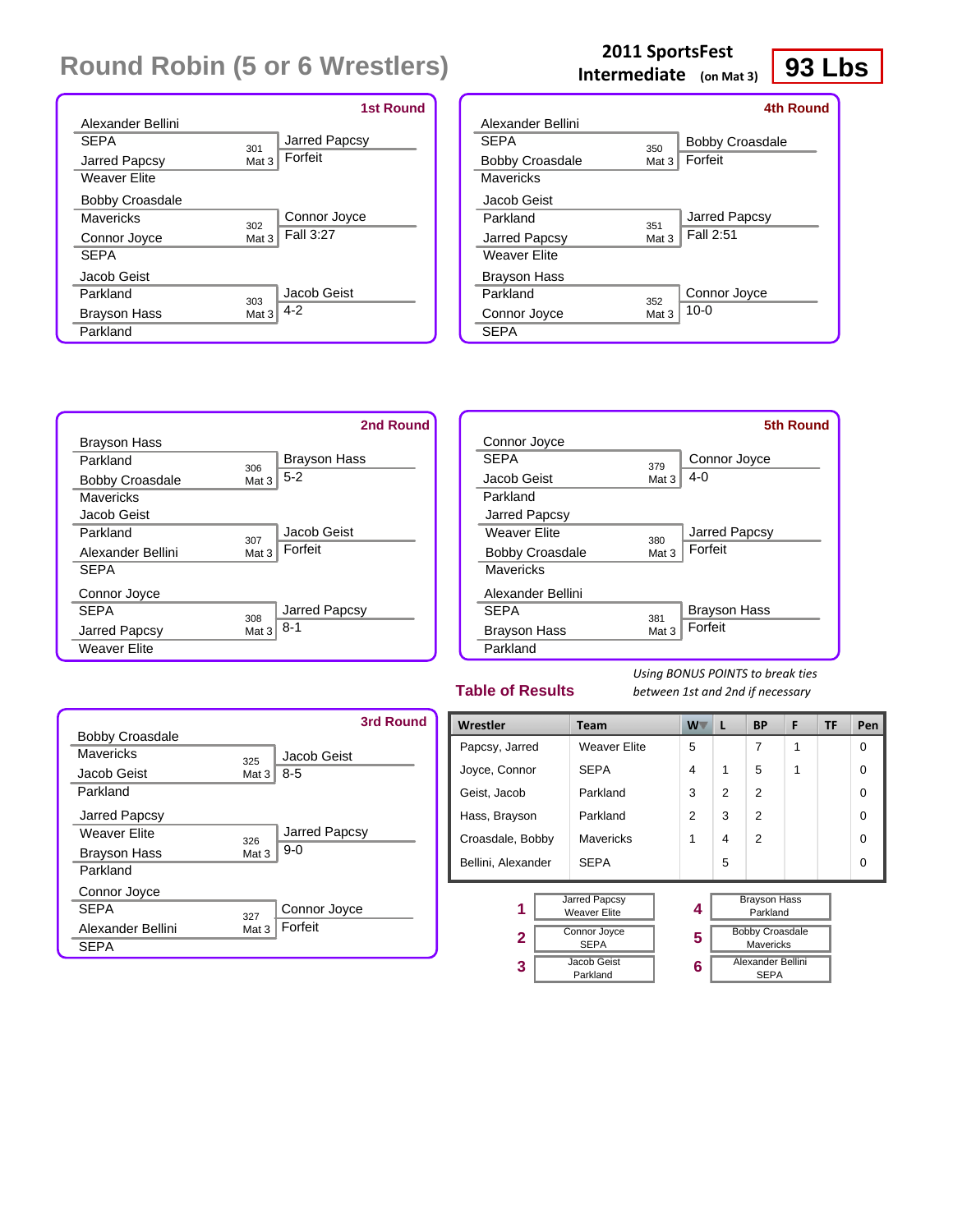|                           | <b>1st Round</b>            |
|---------------------------|-----------------------------|
| Kevin Dans                |                             |
| I iberty                  | Kevin Dans                  |
| BYE                       | <b>BYF</b>                  |
|                           |                             |
| Hunter Gimbor             |                             |
| Fleetwood                 | <b>Hunter Gimbor</b><br>304 |
| Joe Smith                 | Tech Fall 17-0<br>Mat 3     |
| Palmerton                 |                             |
| David Hollingsworth       |                             |
| <b>Baltimore Centaurs</b> | David Hollingsworth<br>305  |
| Tanner McHugh             | Fall 4:57<br>Mat 3          |
| Tamaqua                   |                             |

# **199 Lbs**<br> **Intermediate** (on Mat 3) **99 Lbs**

|                           |       | <b>4th Round</b>    |
|---------------------------|-------|---------------------|
| Kevin Dans                |       |                     |
| I iberty                  | 353   | Hunter Gimbor       |
| Hunter Gimbor             | Mat 3 | Fall 4:23           |
| Fleetwood                 |       |                     |
| David Hollingsworth       |       |                     |
| <b>Baltimore Centaurs</b> |       | David Hollingsworth |
| <b>BYF</b>                |       | <b>BYF</b>          |
|                           |       |                     |
| Tanner McHugh             |       |                     |
| Tamagua                   | 354   | Tanner McHugh       |
| Joe Smith                 | Mat 3 | Fall 1:10           |
| Palmerton                 |       |                     |

![](_page_31_Figure_5.jpeg)

|                           |       | <b>5th Round</b>     |
|---------------------------|-------|----------------------|
| Joe Smith                 |       |                      |
| Palmerton                 | 382   | David Hollingsworth  |
| David Hollingsworth       | Mat 3 | Fall 4:42            |
| <b>Baltimore Centaurs</b> |       |                      |
| BYF                       |       |                      |
|                           |       | <b>Hunter Gimbor</b> |
| Hunter Gimbor             |       | <b>BYF</b>           |
| Fleetwood                 |       |                      |
| <b>Kevin Dans</b>         |       |                      |
| Liberty                   | 383   | Kevin Dans           |
| Tanner McHugh             | Mat 3 | $13 - 2$             |
| Tamaqua                   |       |                      |

#### **Table of Results**

|                           |       | 3rd Round            |
|---------------------------|-------|----------------------|
| Hunter Gimbor             |       |                      |
| Fleetwood                 | 328   | <b>Hunter Gimbor</b> |
| David Hollingsworth       | Mat 3 | Fall 2:57            |
| <b>Baltimore Centaurs</b> |       |                      |
| <b>BYF</b>                |       |                      |
|                           |       | Tanner McHugh        |
| Tanner McHugh             |       | <b>BYF</b>           |
| Tamaqua                   |       |                      |
| Joe Smith                 |       |                      |
| Palmerton                 | 329   | Kevin Dans           |
| Kevin Dans                | Mat 3 | $14-2$               |
| Liberty                   |       |                      |

| Wrestler             | <b>Team</b>                                      | W | L              | <b>BP</b>                       | F              | TF | Pen      |
|----------------------|--------------------------------------------------|---|----------------|---------------------------------|----------------|----|----------|
| Gimbor, Hunter       | Fleetwood                                        |   |                | 7.5                             | 3              | 1  | $\Omega$ |
| Hollingsworth, David | <b>Baltimore Centaurs</b>                        | 3 | 1              | 4                               | $\overline{2}$ |    | 0        |
| Dans, Kevin          | Liberty                                          |   | $\overline{2}$ | $\overline{2}$                  |                |    | 0        |
| McHugh, Tanner       | Tamaqua                                          | 1 | 3              | $\overline{2}$                  | 1              |    | 0        |
| Smith, Joe           | Palmerton                                        |   | 4              |                                 |                |    | $\Omega$ |
|                      |                                                  |   |                |                                 |                |    |          |
|                      |                                                  |   |                |                                 |                |    |          |
| 1                    | <b>Hunter Gimbor</b><br>Fleetwood                | 4 |                | <b>Tanner McHugh</b><br>Tamaqua |                |    |          |
| 2                    | David Hollingsworth<br><b>Baltimore Centaurs</b> |   |                | Joe Smith<br>Palmerton          |                |    |          |
| 3                    | <b>Kevin Dans</b><br>Liberty                     | 6 |                |                                 |                |    |          |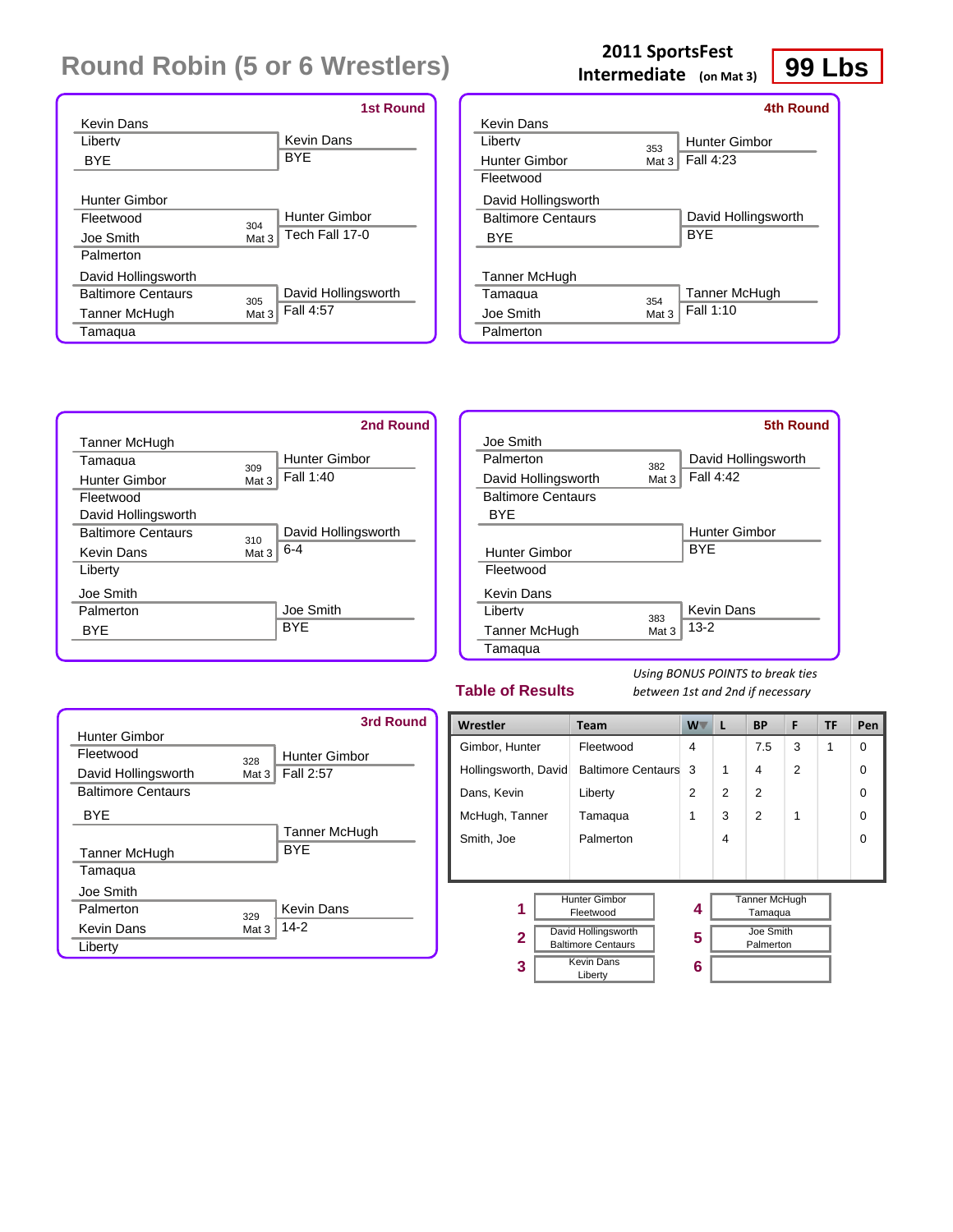![](_page_32_Figure_0.jpeg)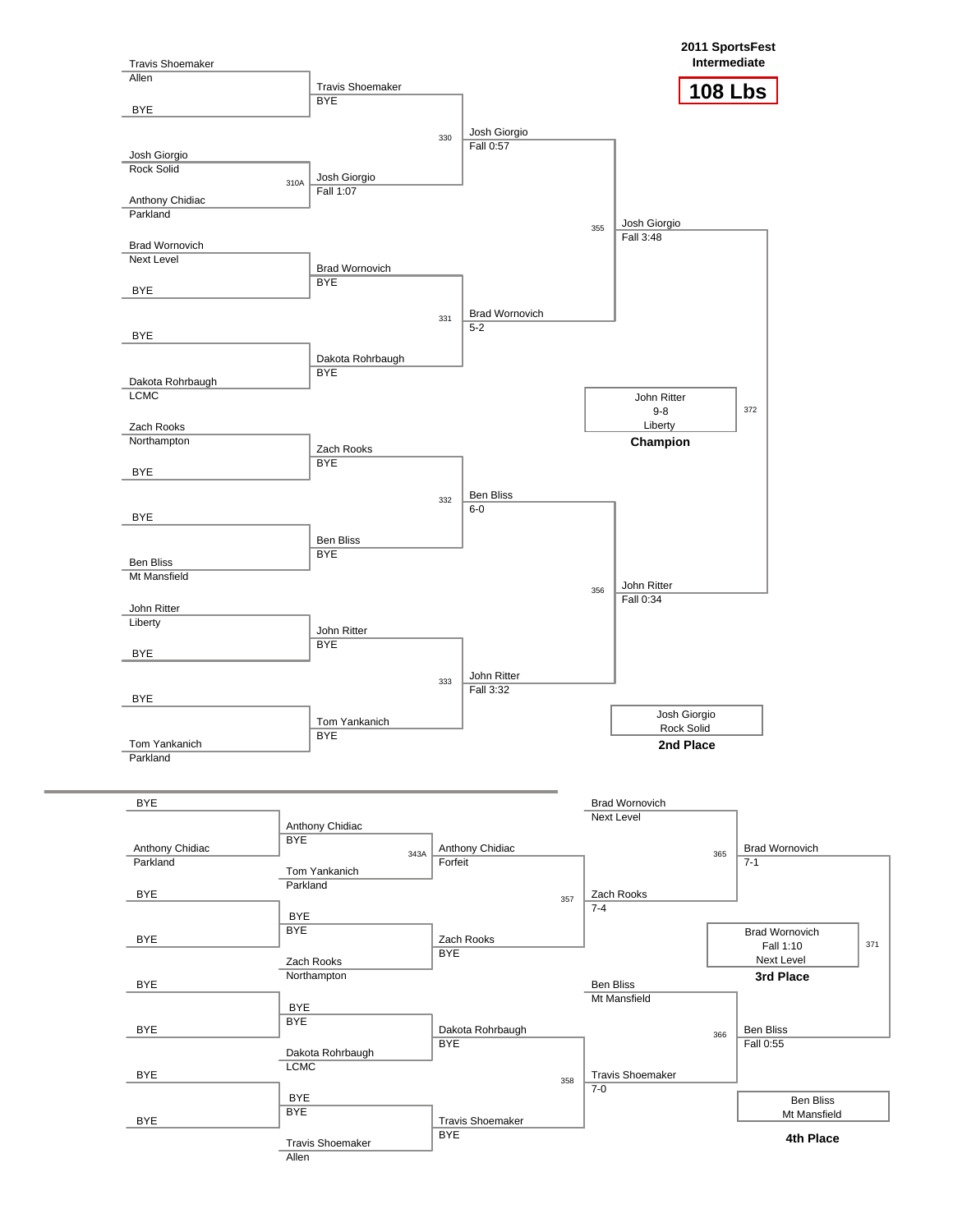![](_page_33_Figure_0.jpeg)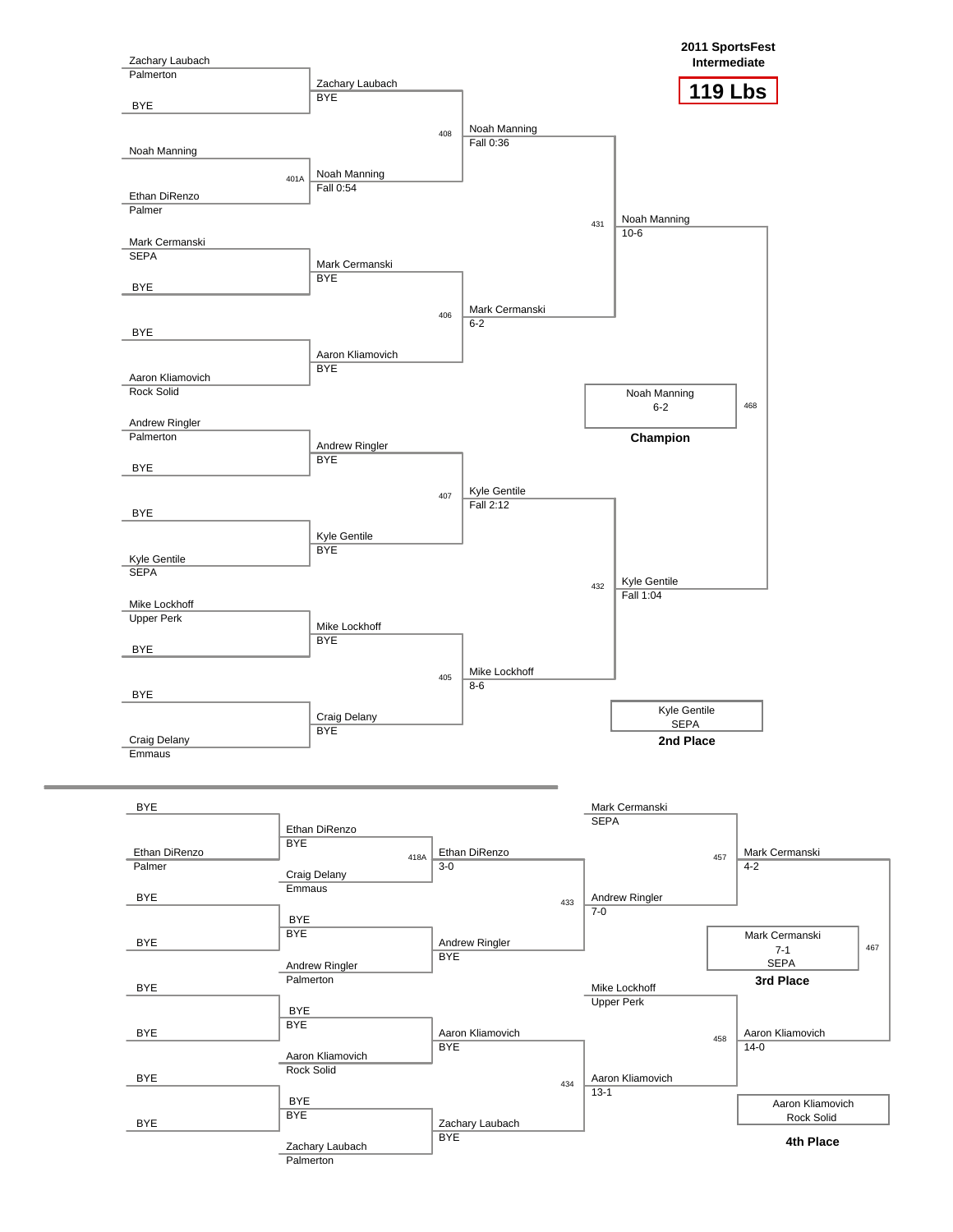![](_page_34_Figure_0.jpeg)

Palmerton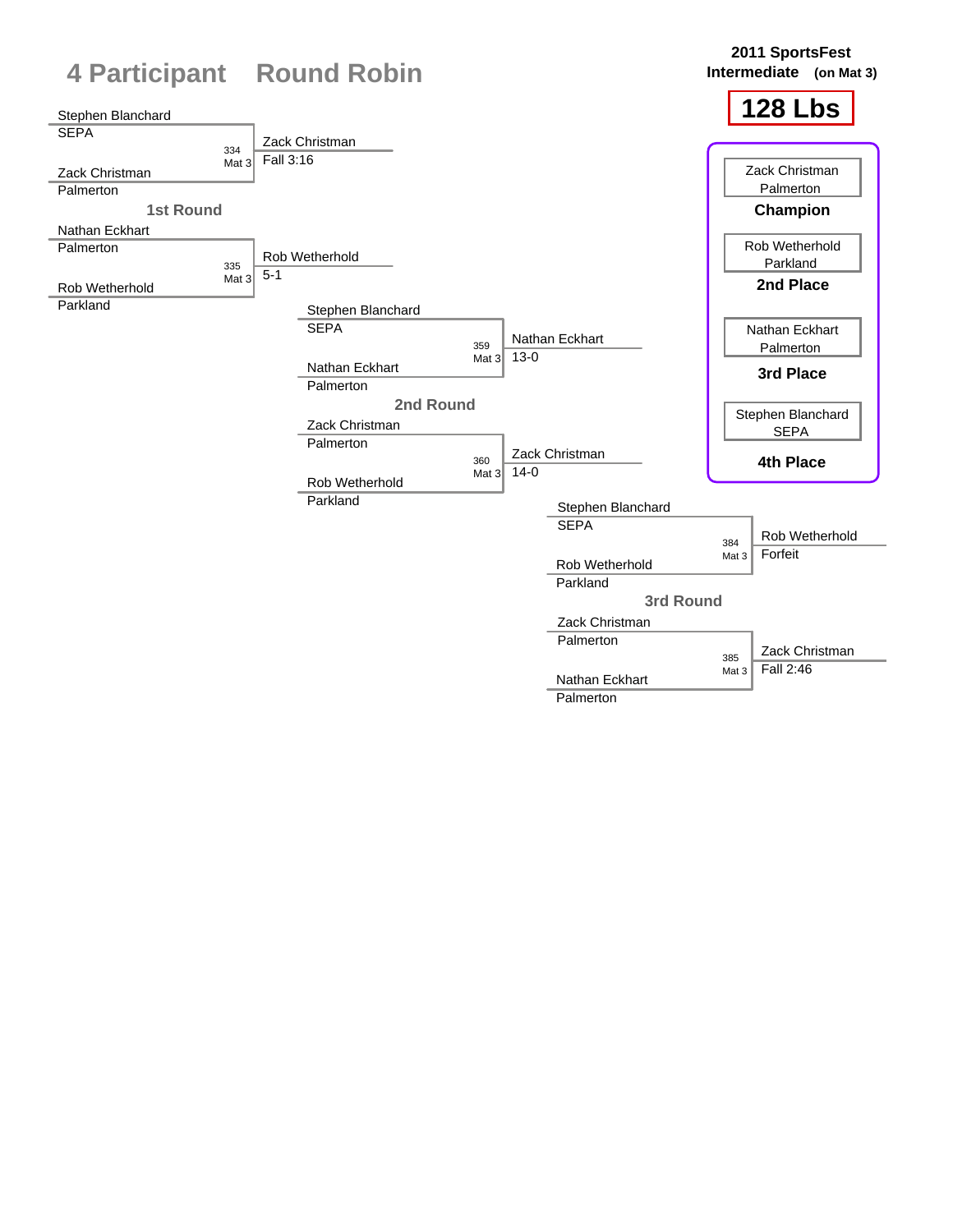![](_page_35_Figure_0.jpeg)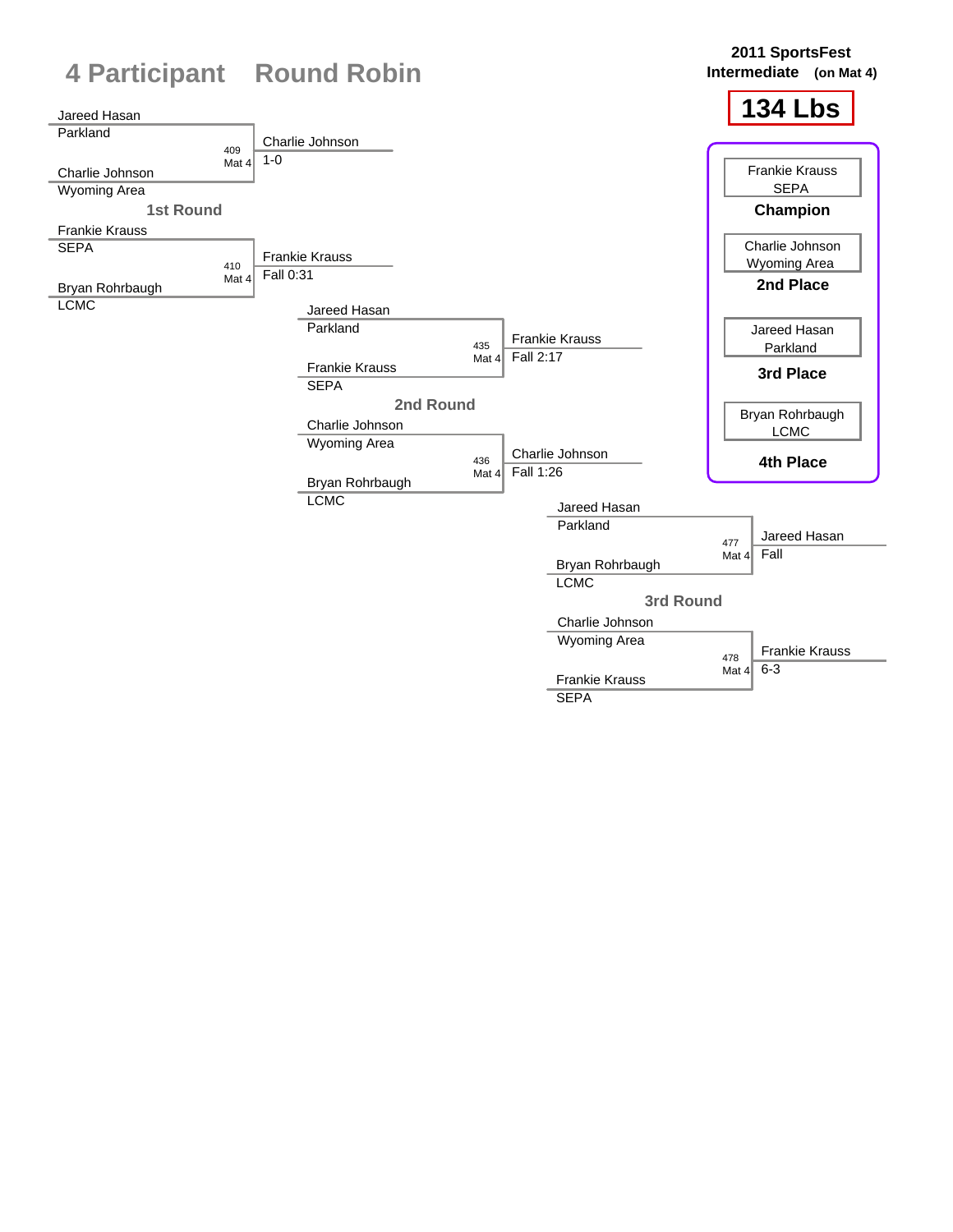| Josh Coleman                                        | <b>1st Round</b>           |
|-----------------------------------------------------|----------------------------|
| <b>BYE</b>                                          | Josh Coleman<br><b>BYE</b> |
| Joseph Grello<br>Scorpions<br>411<br>Adam Soldridge | Joseph Grello<br>Fall 1:11 |
| Zachary Richard<br>Paulsboro<br>412<br>Joshua Sayre | Zachary Richard<br>$7 - 5$ |
| Lake Lehman                                         |                            |

#### **140 Lbs <sup>2011</sup> SportsFest Intermediate**

![](_page_36_Picture_3.jpeg)

|                 |      | 4th Round       |
|-----------------|------|-----------------|
| Josh Coleman    |      |                 |
|                 | 455A | Joseph Grello   |
| Joseph Grello   |      | Fall 4:09       |
| Scorpions       |      |                 |
| Zachary Richard |      |                 |
| Paulsboro       |      | Zachary Richard |
| <b>BYF</b>      |      | <b>BYF</b>      |
|                 |      |                 |
| Joshua Sayre    |      |                 |
| Lake Lehman     | 456A | Adam Soldridge  |
| Adam Soldridge  |      | $3-2$           |
|                 |      |                 |

![](_page_36_Figure_5.jpeg)

![](_page_36_Figure_6.jpeg)

#### **Table of Results**

| Joseph Grello   |     | 3rd Round                   |
|-----------------|-----|-----------------------------|
| Scorpions       |     | Joseph Grello               |
| Zachary Richard | 437 | Fall 1:48                   |
| Paulsboro       |     |                             |
| <b>BYF</b>      |     |                             |
|                 |     | Joshua Sayre                |
| Joshua Sayre    |     | <b>BYF</b>                  |
| I ake I ehman   |     |                             |
| Adam Soldridge  |     |                             |
| Josh Coleman    | 438 | Adam Soldridge<br>Fall 4:08 |

| Wrestler          | <b>Team</b>                                  | W -            | L              | <b>BP</b>                                          | F | TF | Pen      |
|-------------------|----------------------------------------------|----------------|----------------|----------------------------------------------------|---|----|----------|
| Grello, Joseph    | Scorpions                                    | $\overline{4}$ |                | 8                                                  | 4 |    | $\Omega$ |
| Soldridge, Adam   |                                              | 3              | 1              | $\overline{4}$                                     | 1 |    | $\Omega$ |
| Richard, Zachary  | Paulsboro                                    | $\overline{2}$ | $\overline{2}$ | 0                                                  |   |    | $\Omega$ |
| Sayre, Joshua     | Lake Lehman                                  | 1              | 3              | $\overline{2}$                                     | 1 |    | $\Omega$ |
| Coleman, Josh     |                                              |                | 4              |                                                    |   |    | $\Omega$ |
|                   |                                              |                |                |                                                    |   |    |          |
| 1<br>$\mathbf{2}$ | Joseph Grello<br>Scorpions<br>Adam Soldridge | 4<br>5         |                | Joshua Sayre<br>Lake Lehman<br><b>Josh Coleman</b> |   |    |          |
| 3                 | <b>Zachary Richard</b><br>Paulsboro          | 6              |                |                                                    |   |    |          |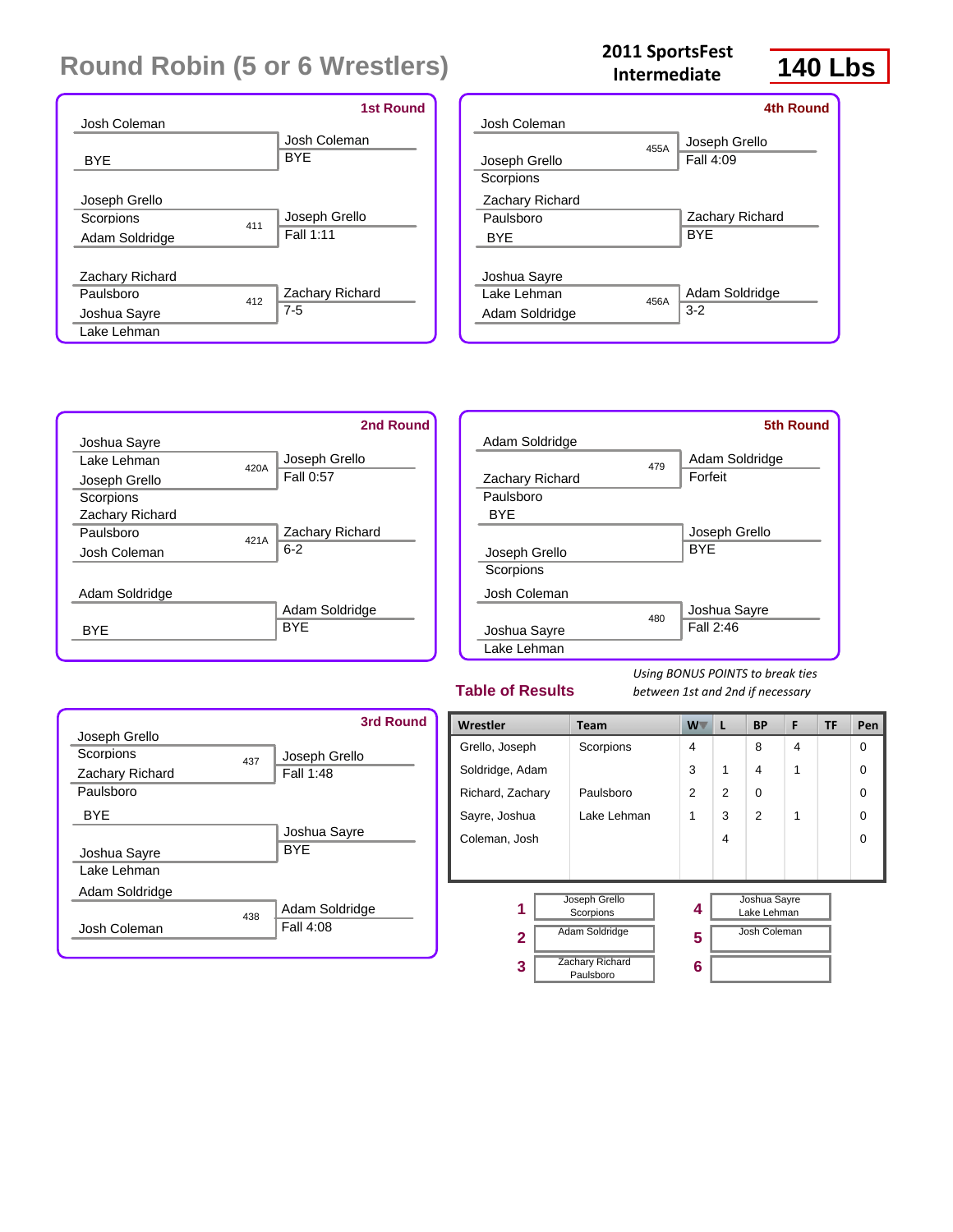![](_page_37_Figure_0.jpeg)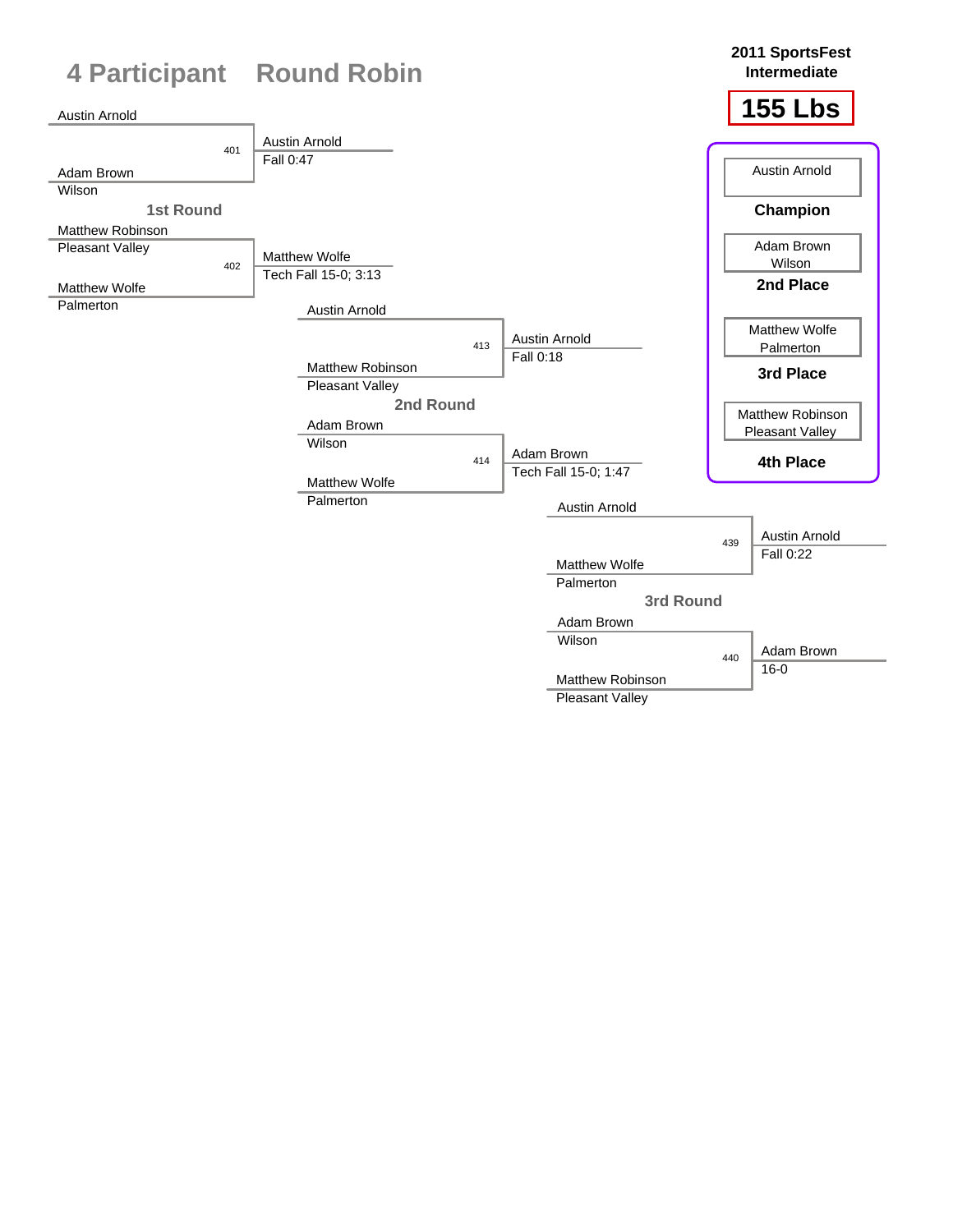| <b>Ben Bliss</b>                  |                       |                           |                        |           |                         |              | 2011 SportsFest<br>High School (on Mat 4) |
|-----------------------------------|-----------------------|---------------------------|------------------------|-----------|-------------------------|--------------|-------------------------------------------|
| Mt Mansfield                      | 415                   | Shay Mattern<br>Fall 1:25 |                        |           |                         |              | <b>112 Lbs</b>                            |
| Shay Mattern                      | Mat 4                 |                           |                        |           |                         |              |                                           |
| <b>Full Tilt Nomads</b>           |                       |                           |                        |           |                         |              |                                           |
|                                   |                       |                           |                        | 441       | Shay Mattern<br>$2 - 0$ |              |                                           |
| Chris Ramunni                     |                       |                           |                        | Mat $4$   |                         |              |                                           |
| Emmaus                            |                       | Andrew Wanavich           |                        |           |                         |              |                                           |
|                                   | 416                   | $7-0$                     |                        |           |                         |              |                                           |
| Andrew Wanavich                   | Mat $4$               |                           |                        |           |                         |              |                                           |
| North Carolina                    |                       |                           |                        |           |                         |              | Noah Manning                              |
|                                   |                       |                           |                        |           |                         | 470          | Fall 1:04                                 |
| Josh Giorgio                      |                       |                           |                        |           |                         | Mat 4        |                                           |
| <b>Rock Solid</b>                 |                       |                           |                        |           |                         |              | Champion                                  |
|                                   | 417                   | Noah Manning              |                        |           |                         |              |                                           |
| Noah Manning                      | Mat 4                 | Fall 0:22                 |                        |           |                         |              |                                           |
|                                   |                       |                           |                        |           |                         |              |                                           |
|                                   |                       |                           |                        | 442       | Noah Manning            |              |                                           |
| <b>Travis Shoemaker</b>           |                       |                           |                        | Mat $4$   | Fall 0:33               |              |                                           |
| Allen                             |                       |                           |                        |           |                         |              | Shay Mattern                              |
|                                   | 418                   | <b>Travis Shoemaker</b>   |                        |           |                         |              | Full Tilt Nomads                          |
| <b>BYE</b>                        | Mat $4$               | <b>BYE</b>                |                        |           |                         |              | 2nd Place                                 |
|                                   |                       |                           |                        |           |                         |              |                                           |
|                                   |                       |                           |                        |           |                         |              |                                           |
| <b>Ben Bliss</b>                  |                       |                           |                        |           |                         |              |                                           |
| Mt Mansfield                      |                       |                           |                        |           |                         |              |                                           |
|                                   | 443                   | Chris Ramunni             |                        |           |                         |              |                                           |
| Chris Ramunni                     | Mat $4$               | Fall 3:49                 |                        |           | <b>Travis Shoemaker</b> |              |                                           |
| Emmaus                            |                       |                           | 459<br>Mat $4$         | Fall 2:29 |                         |              |                                           |
|                                   |                       | <b>Travis Shoemaker</b>   |                        |           |                         |              |                                           |
|                                   | Allen                 |                           |                        |           |                         |              | Andrew Wanavich                           |
| Josh Giorgio<br><b>Rock Solid</b> |                       |                           |                        |           |                         | 469<br>Mat 4 | $10 - 2$                                  |
|                                   | 444                   | Josh Giorgio              |                        |           |                         |              | North Carolina                            |
|                                   | <b>BYE</b><br>Mat $4$ |                           |                        |           | Andrew Wanavich         |              | 3rd Place                                 |
| <b>BYE</b>                        |                       |                           | 460<br>Mat 4 Fall 4:29 |           |                         |              |                                           |
|                                   |                       | Andrew Wanavich           |                        |           |                         |              |                                           |
|                                   |                       | North Carolina            |                        |           |                         |              | <b>Travis Shoemaker</b><br>Allen          |

**4th Place**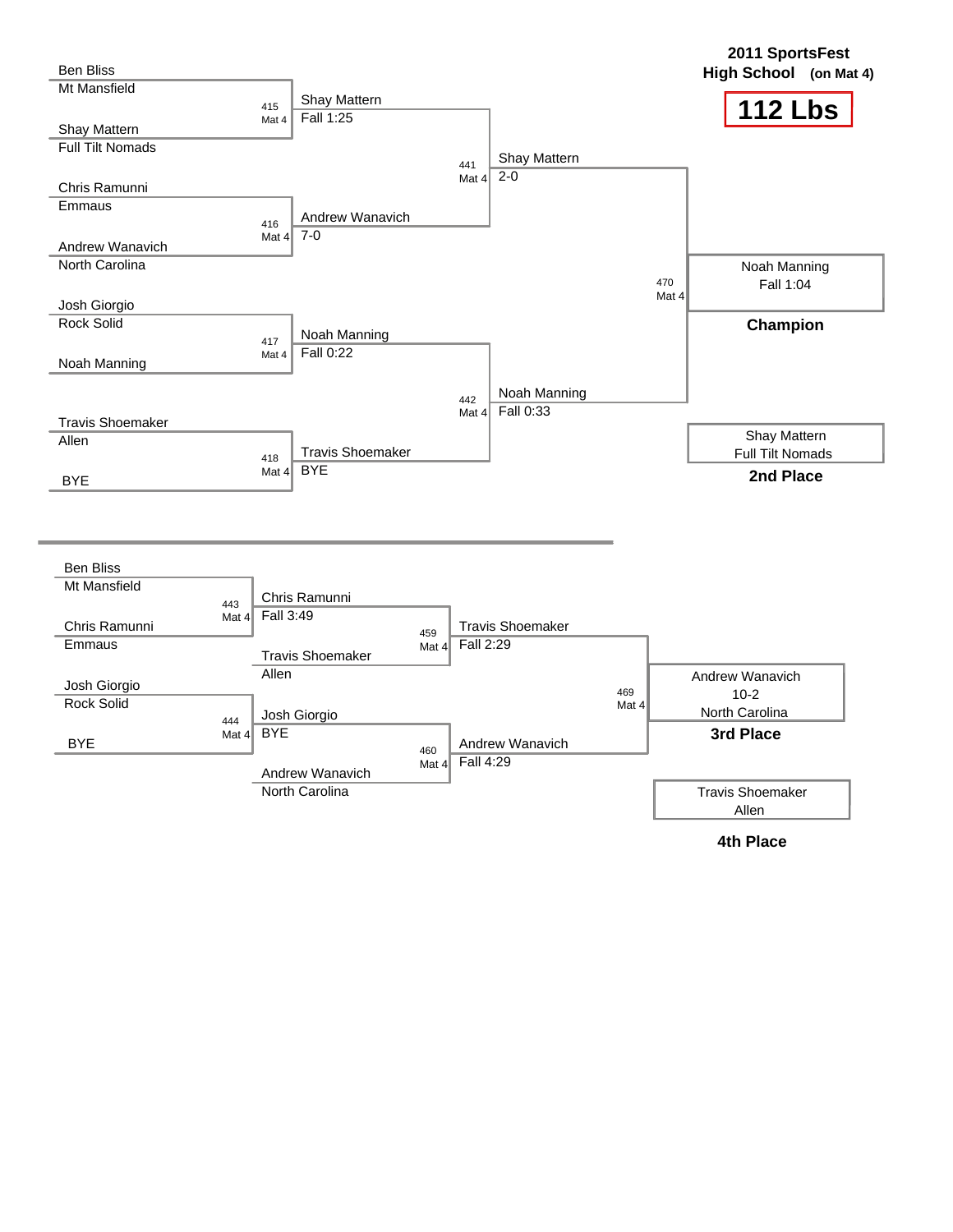![](_page_39_Figure_0.jpeg)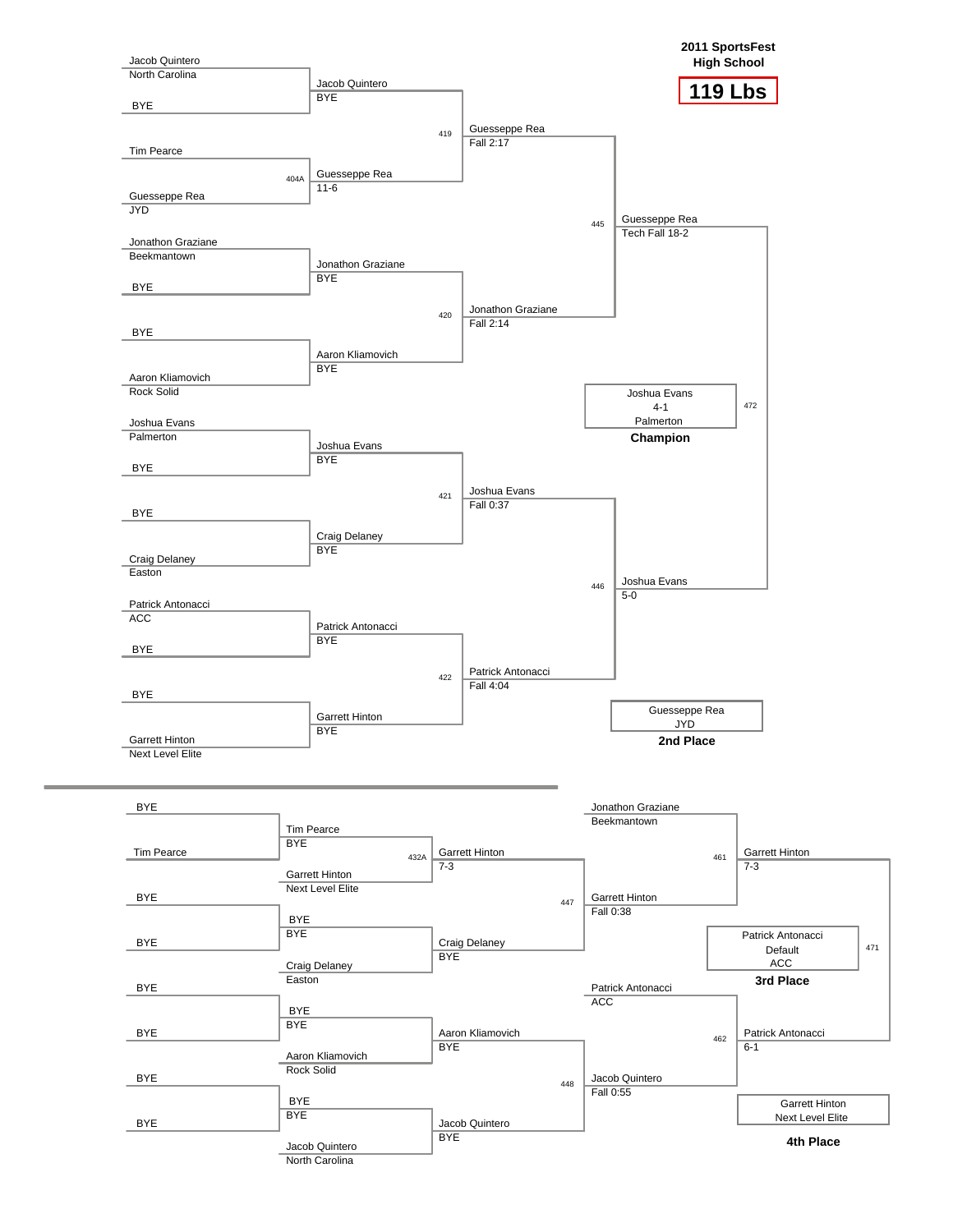| Joshua Greene                             |                                  |                   |                      |                                   |              | 2011 SportsFest<br>High School (on Mat 4) |
|-------------------------------------------|----------------------------------|-------------------|----------------------|-----------------------------------|--------------|-------------------------------------------|
| North Carolina                            | 423                              | Jacob Rusnock     |                      |                                   |              | <b>125 Lbs</b>                            |
| Jacob Rusnock                             | Mat $4$                          | Fall 1:58         |                      |                                   |              |                                           |
| <b>Darktown</b>                           |                                  |                   |                      |                                   |              |                                           |
|                                           |                                  |                   | 449<br>Mat 4         | Jeffrey Hernandez<br>Default 2:32 |              |                                           |
| Antonio Penna                             |                                  |                   |                      |                                   |              |                                           |
| West Orange                               | 424                              | Jeffrey Hernandez |                      |                                   |              |                                           |
|                                           | Mat $4$                          | Fall 2:52         |                      |                                   |              |                                           |
| Jeffrey Hernandez<br><b>Junkyard Dogs</b> |                                  |                   |                      |                                   |              |                                           |
|                                           |                                  |                   |                      |                                   | 474          | Jeffrey Hernandez<br>Tech Fall 15-0; 3:57 |
| Bobby Jenne                               |                                  |                   |                      |                                   | Mat 4        | Junkyard Dogs                             |
| <b>SEPA</b>                               |                                  |                   |                      |                                   |              | Champion                                  |
|                                           | 425                              | Bobby Jenne       |                      |                                   |              |                                           |
| Wick Roma                                 | Mat $4$                          | Fall 0:37         |                      |                                   |              |                                           |
| <b>ACC</b>                                |                                  |                   |                      |                                   |              |                                           |
|                                           |                                  |                   | 450<br>Mat $4$       | <b>Bobby Jenne</b><br>Fall 0:20   |              |                                           |
| Michael Comunale                          |                                  |                   |                      |                                   |              |                                           |
| Pius X                                    |                                  | Michael Comunale  |                      |                                   |              | Bobby Jenne<br><b>SEPA</b>                |
|                                           | 426                              | $6 - 4$           |                      |                                   |              |                                           |
|                                           |                                  |                   |                      |                                   |              |                                           |
| Jared Furry                               | Mat $4$                          |                   |                      |                                   |              | 2nd Place                                 |
| Shippensburg                              |                                  |                   |                      |                                   |              |                                           |
| Joshua Greene                             |                                  |                   |                      |                                   |              |                                           |
| North Carolina                            |                                  | Antonio Penna     |                      |                                   |              |                                           |
|                                           | 451<br>$5 - 4$<br>Mat $4\dagger$ |                   |                      |                                   |              |                                           |
| Antonio Penna                             |                                  |                   | 463                  | <b>Michael Comunale</b>           |              |                                           |
| West Orange                               |                                  | Michael Comunale  | Fall 0:34<br>Mat $4$ |                                   |              |                                           |
| Wick Roma                                 | Pius X                           |                   |                      |                                   |              | Jared Furry                               |
| <b>ACC</b>                                |                                  |                   |                      |                                   | 473<br>Mat 4 | $3-2$                                     |
|                                           | 452                              | Jared Furry       |                      |                                   |              | Shippensburg                              |
| Jared Furry                               | Fall 0:27<br>Mat $4$             |                   | 464                  | Jared Furry                       |              | 3rd Place                                 |
| Shippensburg                              |                                  | Jacob Rusnock     | Fall 1:08<br>Mat $4$ |                                   |              |                                           |

![](_page_40_Figure_1.jpeg)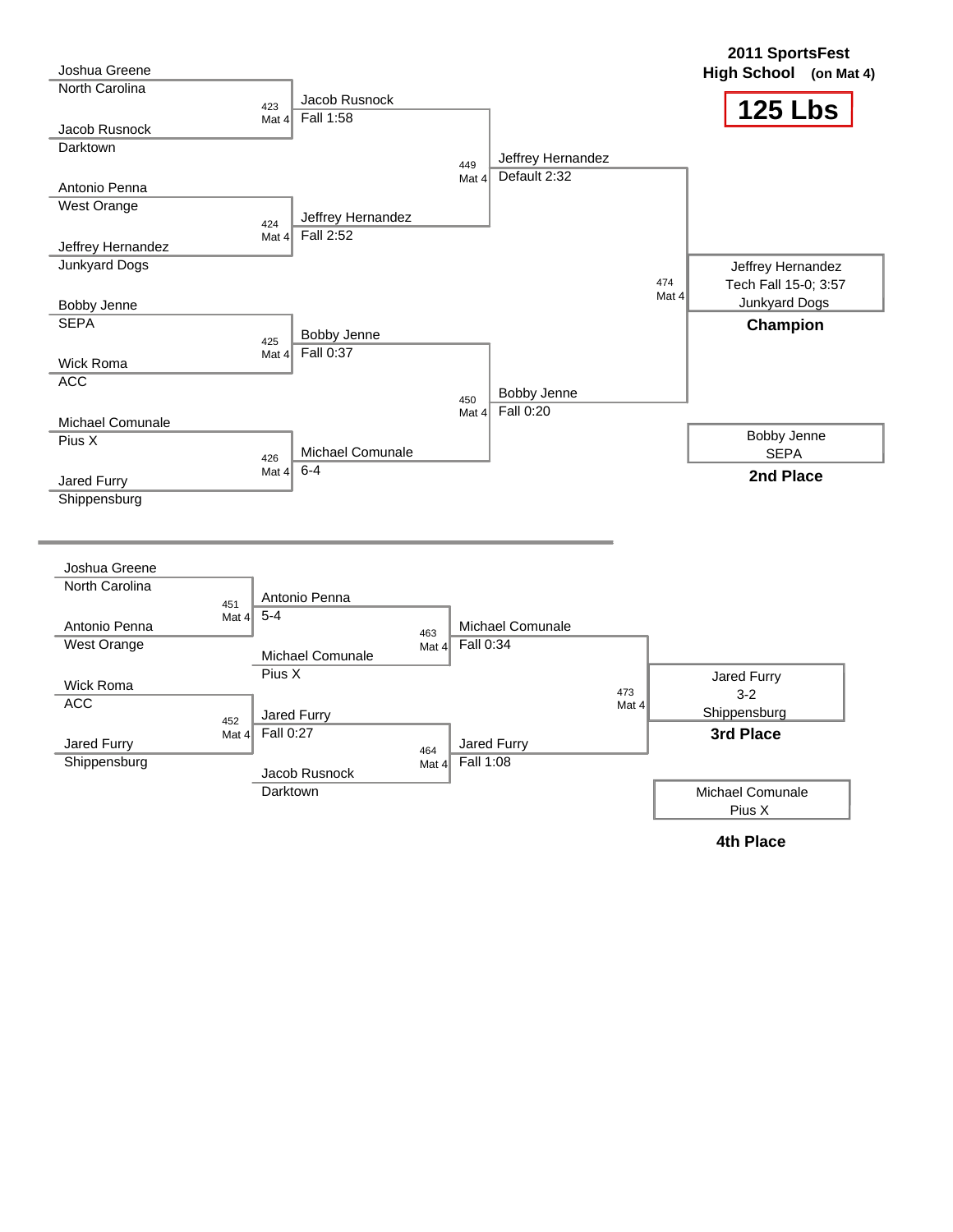| Zachary Joseph           |         |                          |         |                |                   |              | 2011 SportsFest<br>High School (on Mat 4) |
|--------------------------|---------|--------------------------|---------|----------------|-------------------|--------------|-------------------------------------------|
| Journeymen               |         | Samuel Oberlander<br>427 |         |                |                   |              | <b>132 Lbs</b>                            |
| Samuel Oberlander        |         | $8 - 7$<br>Mat $4$       |         |                |                   |              |                                           |
| Palmerton                |         |                          |         |                |                   |              |                                           |
|                          |         |                          |         | 453            | <b>Billy Hoh</b>  |              |                                           |
| <b>Billy Hoh</b>         |         |                          |         | Mat 4          | $7 - 4$           |              |                                           |
| Parkland                 |         |                          |         |                |                   |              |                                           |
|                          |         | <b>Billy Hoh</b><br>428  |         |                |                   |              |                                           |
| Bryan Israel             |         | $7 - 2$<br>Mat $41$      |         |                |                   |              |                                           |
| Saucon Valley            |         |                          |         |                |                   |              | <b>Billy Hoh</b>                          |
|                          |         |                          |         |                |                   | 476          | Fall 2:45                                 |
|                          |         |                          |         |                |                   | Mat 4        | Parkland                                  |
| Jareed Hasan<br>Parkland |         |                          |         |                |                   |              |                                           |
|                          |         | Parker Jones<br>429      |         |                |                   |              | Champion                                  |
|                          |         | Fall 0:19<br>Mat $4$     |         |                |                   |              |                                           |
| Parker Jones             |         |                          |         |                |                   |              |                                           |
| Brandywine               |         |                          |         |                | Parker Jones      |              |                                           |
|                          |         |                          |         | 454<br>Mat $4$ | Fall 3:37         |              |                                           |
| JD Christman             |         |                          |         |                |                   |              |                                           |
| Palmerton                |         | Donald Knowlan           |         |                |                   |              | Parker Jones                              |
|                          |         | 430<br>Fall 2:30         |         |                |                   |              | Brandywine                                |
| Donald Knowlan           |         | Mat $4$                  |         |                |                   |              | 2nd Place                                 |
| Fairfax                  |         |                          |         |                |                   |              |                                           |
|                          |         |                          |         |                |                   |              |                                           |
| Zachary Joseph           |         |                          |         |                |                   |              |                                           |
| Journeymen               |         | Zachary Joseph           |         |                |                   |              |                                           |
|                          | 455     | $10 - 0$                 |         |                |                   |              |                                           |
| Bryan Israel             | Mat $4$ |                          | 465     |                | Zachary Joseph    |              |                                           |
| Saucon Valley            |         |                          | Mat $4$ | Fall 1:47      |                   |              |                                           |
|                          |         | Donald Knowlan           |         |                |                   |              |                                           |
| Jareed Hasan             |         | Fairfax                  |         |                |                   |              | Zachary Joseph                            |
| Parkland                 |         |                          |         |                |                   | 475<br>Mat 4 | $6 - 2$                                   |
|                          | 456     | Jareed Hasan             |         |                |                   |              | Journeymen                                |
| JD Christman             | Mat $4$ | $6 - 4$                  | 466     |                | Samuel Oberlander |              | 3rd Place                                 |
| Palmerton                |         | Samuel Oberlander        | Mat $4$ | Fall 0:27      |                   |              |                                           |
|                          |         | Palmerton                |         |                |                   |              | Samuel Oberlander                         |
|                          |         |                          |         |                |                   |              | Palmerton                                 |
|                          |         |                          |         |                |                   |              | <b>4th Place</b>                          |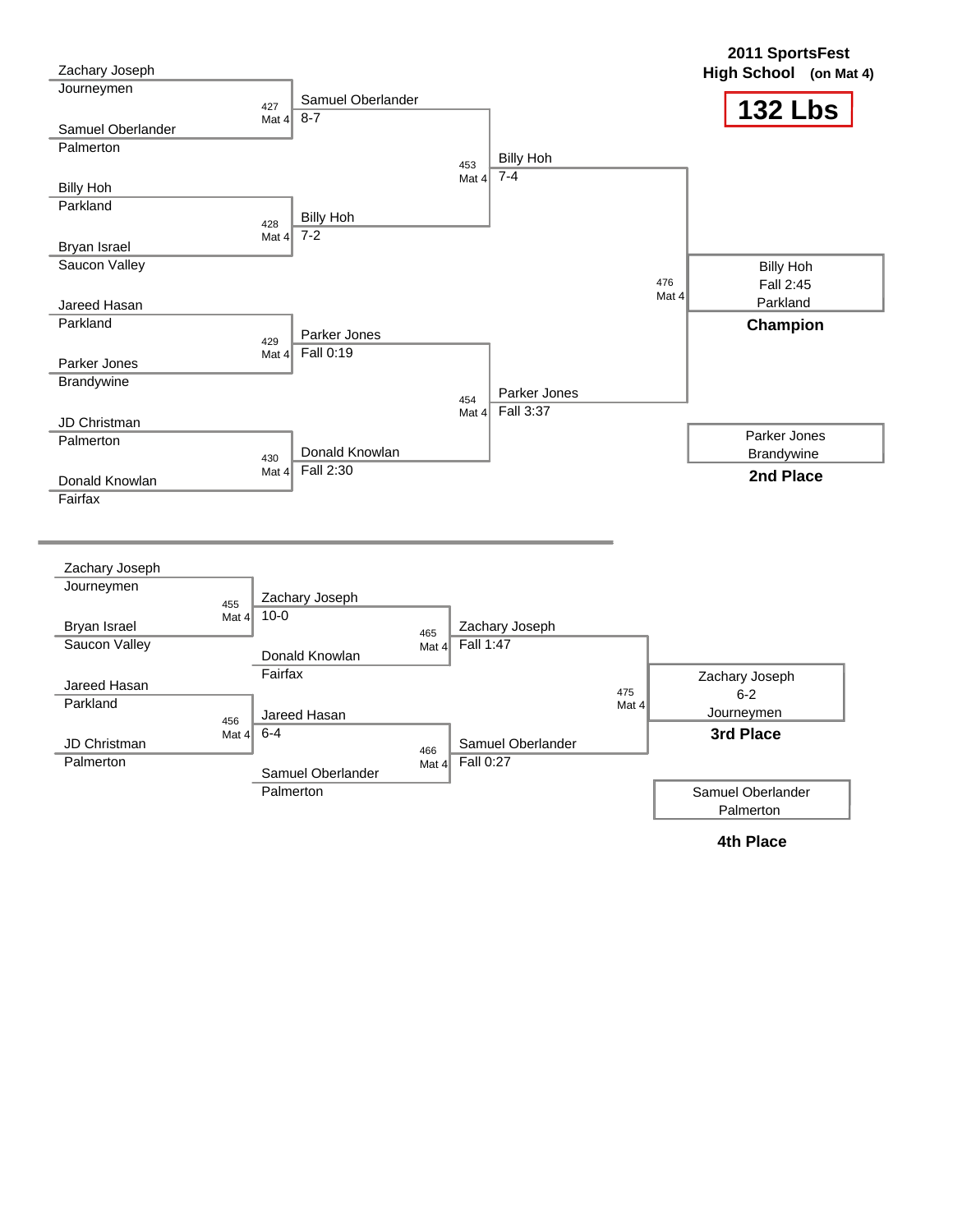![](_page_42_Figure_0.jpeg)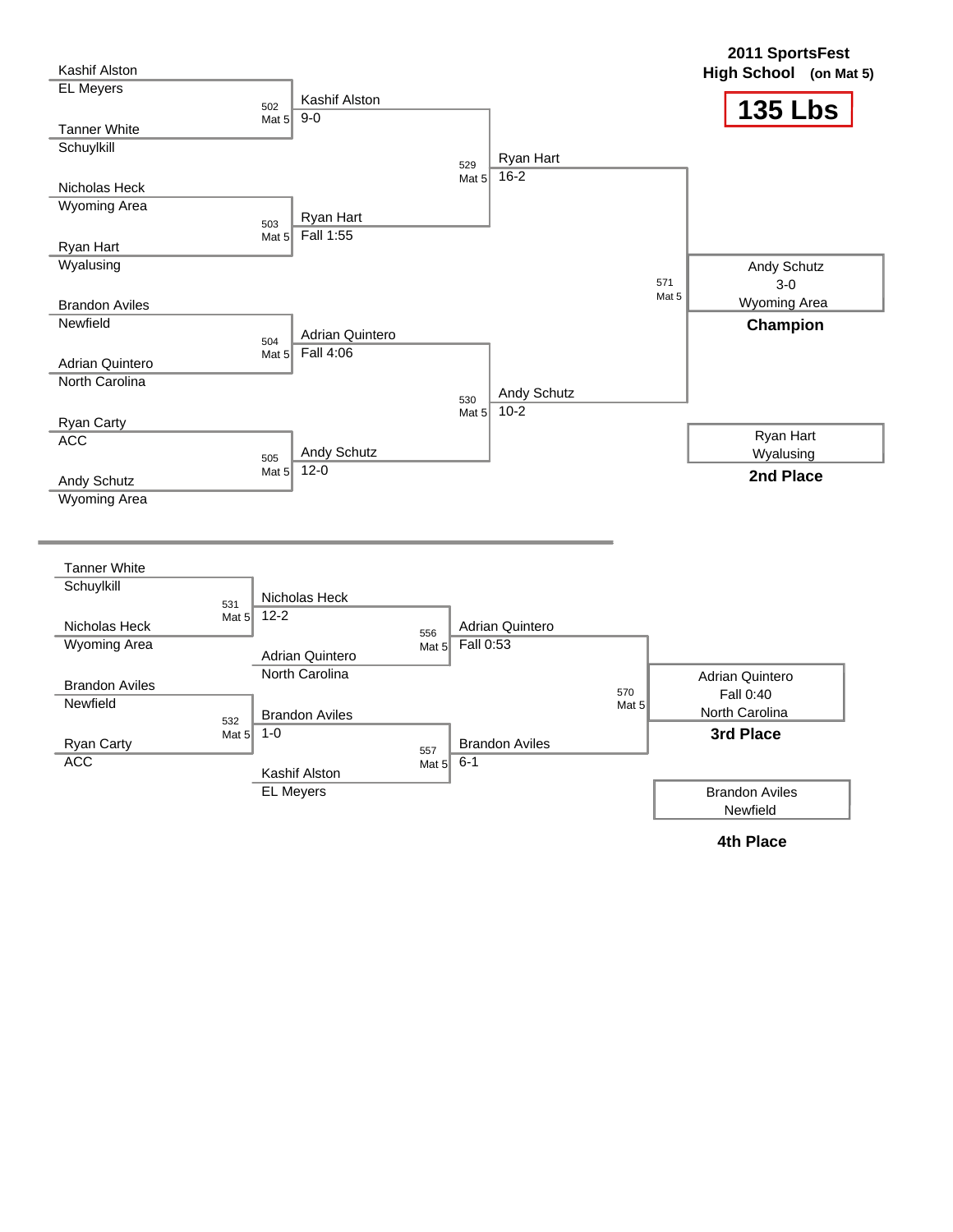![](_page_43_Figure_0.jpeg)

![](_page_43_Figure_1.jpeg)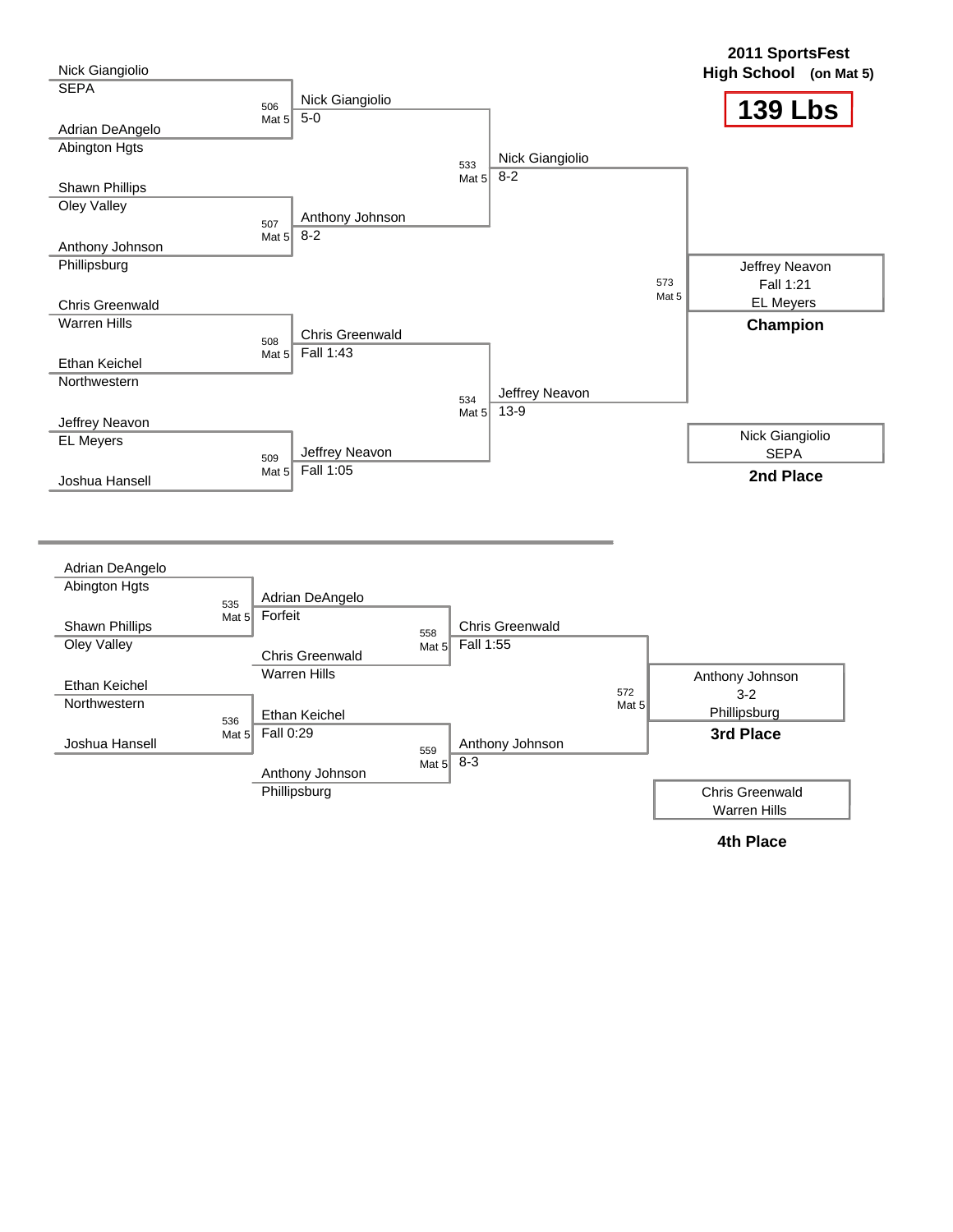| <b>Jake Rubin</b>                               |                                                                                       | 2011 SportsFest<br>High School (on Mat 5)                    |
|-------------------------------------------------|---------------------------------------------------------------------------------------|--------------------------------------------------------------|
| <b>Upper Perk</b>                               | Jake Rubin<br><b>BYE</b>                                                              | <b>143 Lbs</b>                                               |
| <b>BYE</b>                                      |                                                                                       |                                                              |
| Michael Caldwell                                | Nick Kelley<br>537<br>Fall 0:39<br>Mat $5$                                            |                                                              |
| Puternic<br>Nick Kelley                         | Nick Kelley<br>510<br>Fall 2:10<br>Mat $5$                                            |                                                              |
| Journeymen                                      |                                                                                       | Nick Kelley<br>575<br>Forfeit<br>Mat <sub>5</sub>            |
| <b>Wolfgang Mastravick</b><br><b>Upper Perk</b> | <b>Wolfgang Mastravick</b><br>511                                                     | Journeymen<br>Champion                                       |
| <b>Tyler Trobetsky</b><br>Catasauqua            | Fall 0:50<br>Mat $5$                                                                  |                                                              |
| Forest Touchberry                               | Wolfgang Mastravick<br>538<br>$3 - 2$<br>Mat $5$                                      |                                                              |
| Parkland                                        | Forest Touchberry<br>512<br>Fall 0:42<br>Mat $5$                                      | <b>Wolfgang Mastravick</b><br><b>Upper Perk</b><br>2nd Place |
| Joshua Sayre<br>Lake Lehman                     |                                                                                       |                                                              |
| <b>BYE</b>                                      |                                                                                       |                                                              |
|                                                 | Michael Caldwell<br><b>BYE</b>                                                        |                                                              |
| <b>Michael Caldwell</b><br>Puternic             | <b>Forest Touchberry</b><br>560<br>Forfeit                                            |                                                              |
|                                                 | Mat $51$<br><b>Forest Touchberry</b>                                                  |                                                              |
| <b>Tyler Trobetsky</b><br>Catasauqua            | Parkland                                                                              | Forest Touchberry<br>574<br>Fall 1:41<br>Mat 5               |
| Joshua Sayre                                    | <b>Tyler Trobetsky</b><br>539<br>Forfeit<br>Mat $52$<br><b>Tyler Trobetsky</b><br>561 | Parkland<br>3rd Place                                        |
| Lake Lehman                                     | Fall 1:00<br>Mat $52$<br>Jake Rubin                                                   |                                                              |
|                                                 | <b>Upper Perk</b>                                                                     | <b>Tyler Trobetsky</b>                                       |

**4th Place**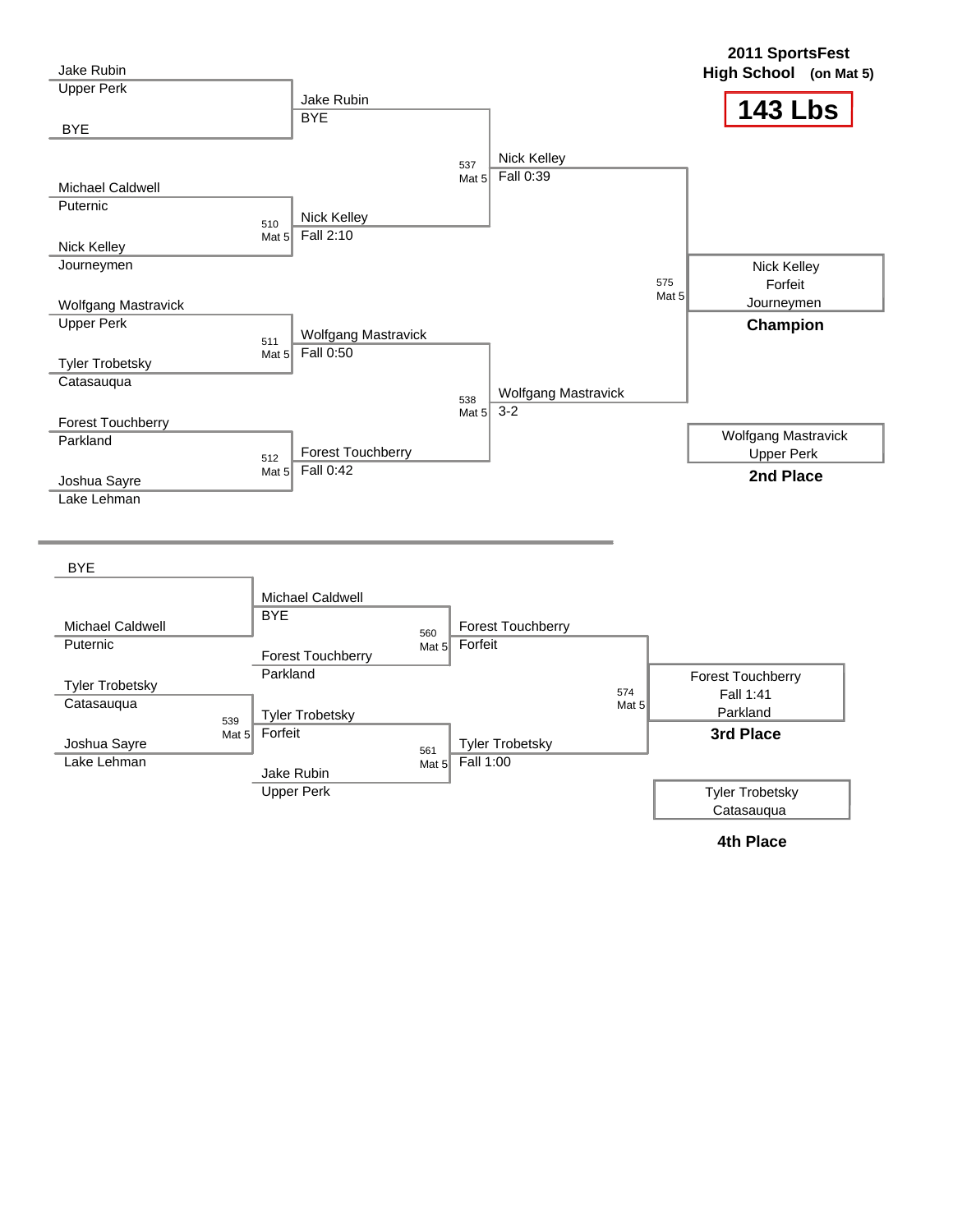![](_page_45_Figure_0.jpeg)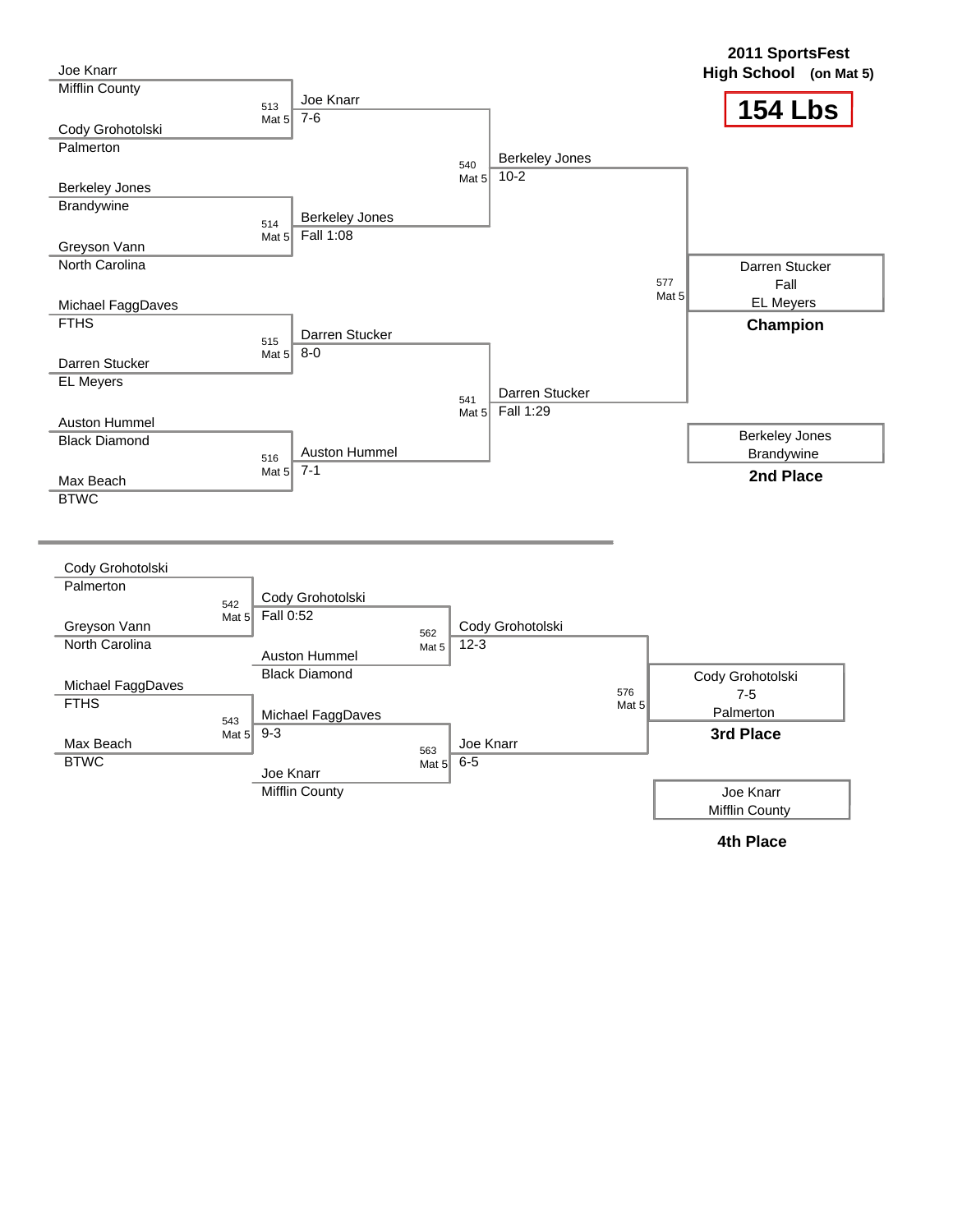| Spencer Nick                      |                                |                            |                        |                       |                | 2011 SportsFest<br>High School (on Mat 5) |
|-----------------------------------|--------------------------------|----------------------------|------------------------|-----------------------|----------------|-------------------------------------------|
| <b>Next Level Elite</b>           | 517                            | Jordyn Snyder<br>Fall 2:09 |                        |                       |                | <b>161 Lbs</b>                            |
| Jordyn Snyder                     | Mat $5$                        |                            |                        |                       |                |                                           |
| Factory                           |                                |                            |                        | Joey Finocchiaro      |                |                                           |
|                                   |                                |                            | 544                    | $5 - 1$               |                |                                           |
| Hunter Weidner                    |                                |                            | Mat 5                  |                       |                |                                           |
| Nazareth                          |                                | Joey Finocchiaro           |                        |                       |                |                                           |
|                                   | 518                            | Fall 2:41                  |                        |                       |                |                                           |
| Joey Finocchiaro                  | Mat $5$                        |                            |                        |                       |                |                                           |
| Salesianum                        |                                |                            |                        |                       |                | <b>Chris Williams</b>                     |
|                                   |                                |                            |                        |                       | 579            | $9 - 5$                                   |
| <b>Riley Allen</b>                |                                |                            |                        |                       | Mat 5          | Renegade Force                            |
| <b>North Carolina</b>             |                                |                            |                        |                       |                | Champion                                  |
|                                   | 519                            | <b>Chris Williams</b>      |                        |                       |                |                                           |
| <b>Chris Williams</b>             | Mat 5                          | Fall 2:00                  |                        |                       |                |                                           |
| Renegade Force                    |                                |                            |                        |                       |                |                                           |
|                                   |                                |                            | 545                    | <b>Chris Williams</b> |                |                                           |
| <b>Ryan Derstine</b>              |                                |                            | Mat 5                  | $6-0$                 |                |                                           |
| Souderton                         |                                |                            |                        |                       |                | Joey Finocchiaro                          |
|                                   | 520                            | Hunter Weidner             |                        |                       |                | Salesianum                                |
|                                   |                                |                            |                        |                       |                |                                           |
|                                   | Mat $5\overline{\smash{)}8-4}$ |                            |                        |                       |                | 2nd Place                                 |
| <b>Hunter Weidner</b><br>Nazareth |                                |                            |                        |                       |                |                                           |
| <b>Spencer Nick</b>               |                                |                            |                        |                       |                |                                           |
| <b>Next Level Elite</b>           |                                | <b>Spencer Nick</b>        |                        |                       |                |                                           |
|                                   | 546<br>Forfeit<br>Mat $52$     |                            |                        |                       |                |                                           |
| Hunter Weidner                    |                                |                            | 564                    | Spencer Nick          |                |                                           |
| Nazareth                          |                                |                            | Forfeit<br>Mat $5$     |                       |                |                                           |
| <b>Riley Allen</b>                |                                | Hunter Weidner<br>Nazareth |                        |                       |                | Jordyn Snyder                             |
| <b>North Carolina</b>             |                                |                            |                        |                       | 578<br>Mat $5$ | Fall 3:50                                 |
|                                   | 547                            | <b>Riley Allen</b>         |                        |                       |                | Factory                                   |
| Ryan Derstine                     | $6 - 2$<br>Mat $52$            |                            |                        | Jordyn Snyder         |                | 3rd Place                                 |
| Souderton                         |                                |                            | 565<br>$11-0$<br>Mat 5 |                       |                |                                           |
|                                   |                                | Jordyn Snyder              |                        |                       |                |                                           |
|                                   | Factory                        |                            |                        |                       |                | <b>Spencer Nick</b><br>Next Level Elite   |

**4th Place**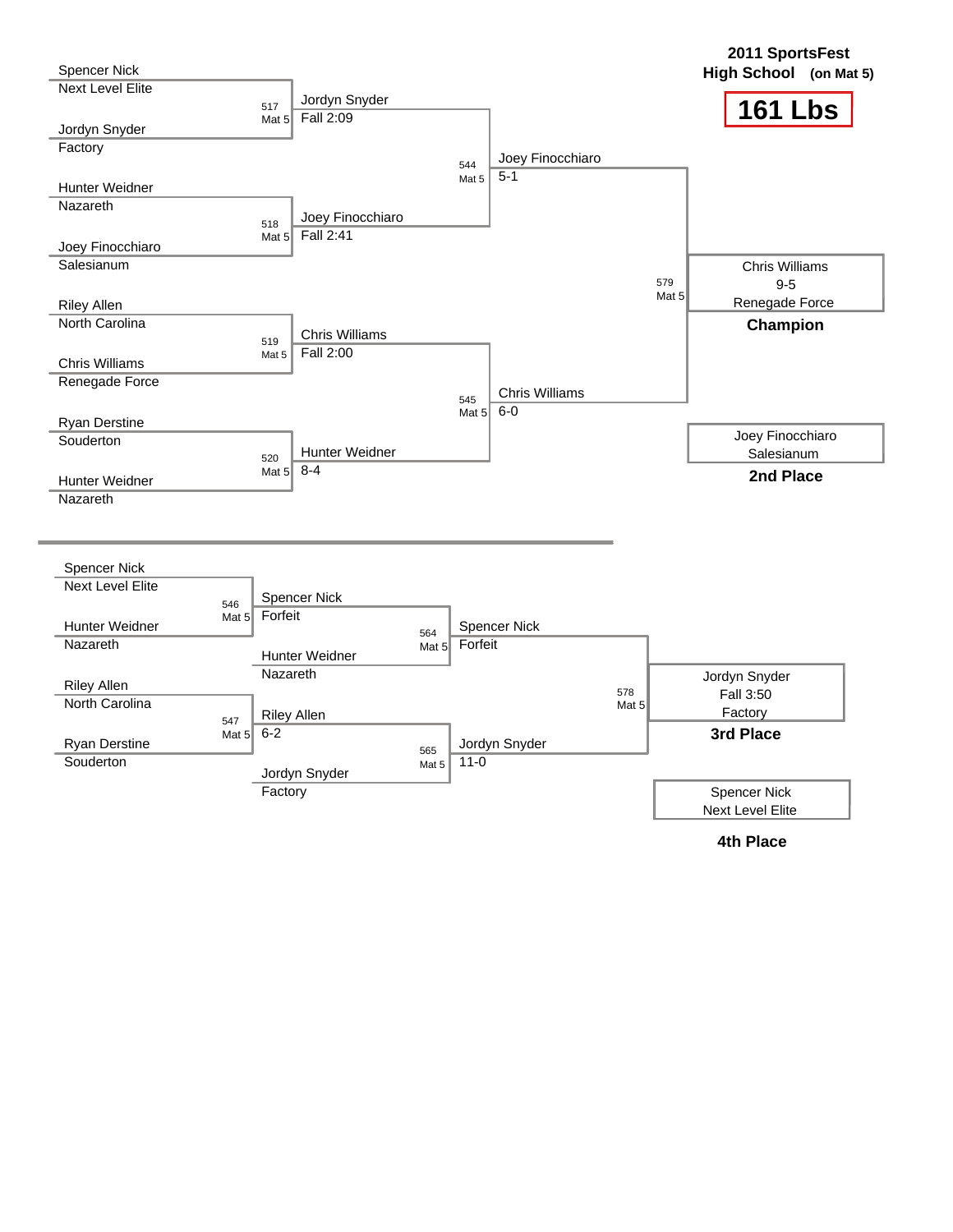![](_page_47_Figure_0.jpeg)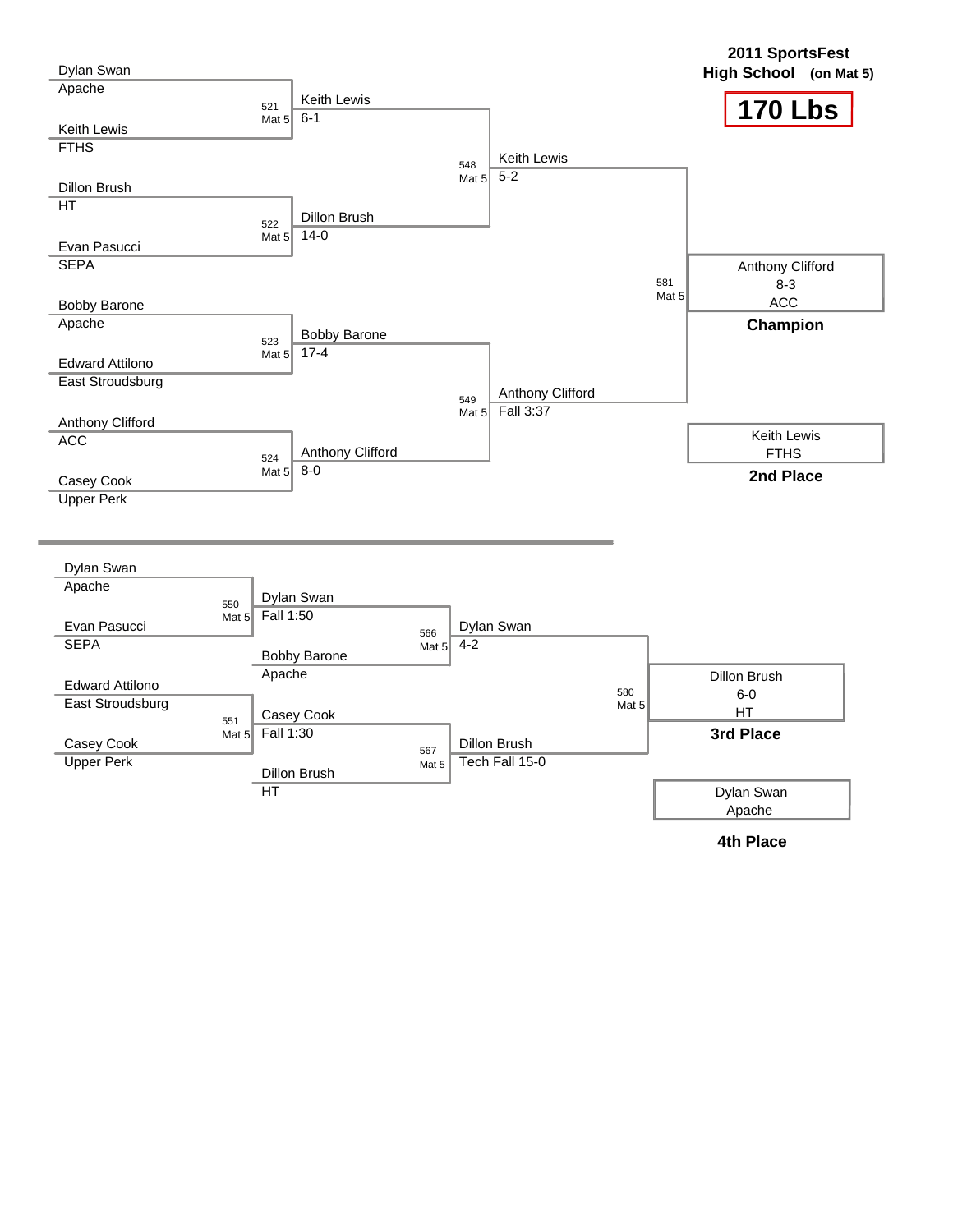![](_page_48_Figure_0.jpeg)